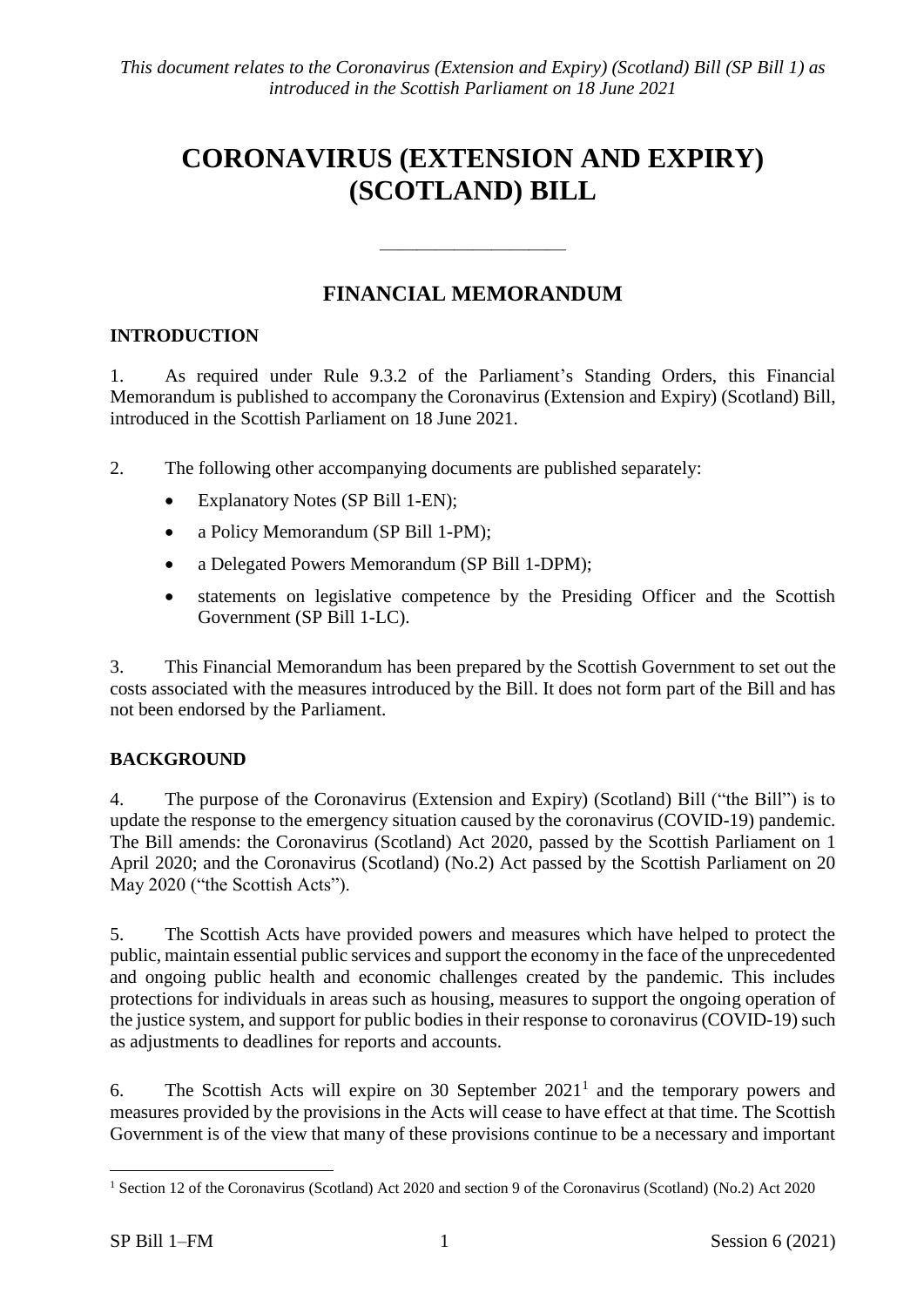part of Scotland's overall strategic approach to combatting the on-going public health crisis. The Bill, therefore, extends the Scottish Acts beyond 30 September 2021 to 31 March 2022. The Bill achieves this by amending Parts 1 of the Scottish Acts in order that that they are extended in their entirety rather than extending each provision individually.

7. As Part 1 of each Scottish Act will be extended in its entirety, the Bill also expires the provisions which have served their purpose and are not necessary beyond 30 September 2021. Details of those provisions to be expired are provided in the Policy Memorandum which accompanies the Bill. Information on the costs associated with not extending each of those measures is set out later in this memorandum.

8. An explanation of the continued necessity of the provisions not being expired is provided in the Policy Memorandum which accompanies the Bill. Information on the costs associated with extending each of those provisions is set out later in this memorandum<sup>2</sup>.

9. The Scottish Acts provide the Scottish Ministers with the power to bring forward the expiry of provisions in the Acts by way of regulations. This power will remain in force and the Scottish Government has committed to expiring provisions as soon as they are no longer considered necessary. Where a provision is no longer considered necessary, therefore, the Scottish Ministers may bring it to an end earlier than 31 March 2022. Furthermore, the Scottish Government will still be required to review and report on the operation of the provisions in Part 1 of the Scottish Acts every two months.

10. The provisions in the Scottish Acts which are no longer necessary beyond 30 September 2021 to respond to the on-going situation and will therefore be expired are:

- Temporary extension of moratoriums on diligence (multiple applications) (Section 3 and schedule 2: paragraphs 2 and 3 of the Coronavirus (Scotland) Act 2020);
- Children and vulnerable adults: children's hearings (Section 4 and schedule 3: paragraphs 1 to 5 and 7 to 10 of the Coronavirus (Scotland) Act 2020);
- Vulnerable adults: cases of adults with incapacity (Section 4 and schedule 3 paragraphs 11 of the Coronavirus (Scotland) Act 2020);
- Community orders (Section 5 and schedule 4 paragraphs 12; 14; 15(1) reference to "and drug treatment and testing orders."; 15(6) reference to "or drug treatment and testing order" to expire; 16 definition of "drug treatment and testing order"; definition of "relevant local authority" removing paragraph (b) and definition of "specified period" of the Coronavirus (Scotland) Act 2020);
- Freedom of information (Section 7 and schedule 6 paragraph 6 of the Coronavirus (Scotland) Act 2020 and Section 5 and schedule 4: paragraphs 10 and 11 of the Coronavirus (Scotland) (No.2) Act 2020);
- Duties under the Public Finance and Accountability (Scotland) Act (Section 7 and schedule 6, paragraph 15 of the Coronavirus (Scotland) Act 2020);

<u>.</u>

<sup>&</sup>lt;sup>2</sup> Costs to be met by the Scottish Government, whether upfront payments or reimbursement of costs met by other bodies, will be provided for in in the relevant Budget Acts and budget revisions.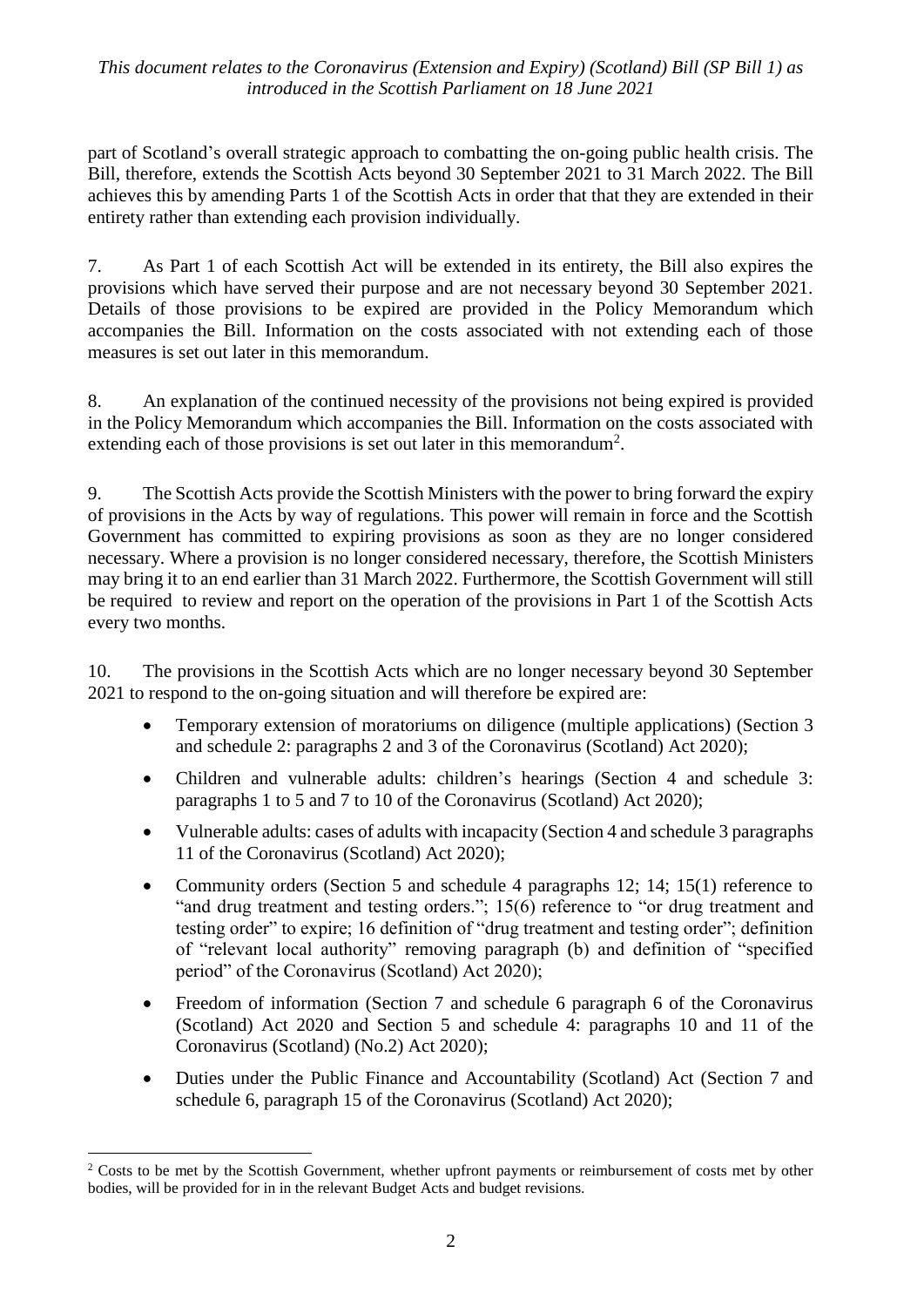- Social Security (Section 8 and schedule 7 paragraph 1(b) and 5 of the Coronavirus (Scotland) Act 2020);
- Irritancy clauses in commercial leases: non-payment of rent or other sums due (Section 8 and schedule 7 paragraph 6 and 7 of the Coronavirus (Scotland) Act 2020);
- Student residential tenancy: termination by tenant (Schedule 1: paragraph 3(2)(b)(i), the opening words of paragraph  $3(2)(b)(ii)$  and paragraph  $3(3)$  and (4) of the Coronavirus (Scotland) (No.2) Act 2020);
- Coronavirus Carer's Allowance Supplement (Section 2 and schedule 1 paragraph 6 of the Coronavirus (Scotland) (No.2) Act 2020);
- Care Homes Further provisions (Section 2 and schedule 1 paragraphs 22 and 23 of the Coronavirus (Scotland) (No.2) Act 2020);
- Marriage and Civil Partnership (Section 2 and schedule 1 paragraph 24 of the Coronavirus (Scotland) (No.2) Act 2020).

11. The provisions in the Scottish Acts which are not to be expired, and will therefore be extended, are:

- Eviction from dwelling-houses (Section 2 and schedule 1: paragraphs 1 and 4 of the Coronavirus (Scotland) Act 2020);
- Temporary extension of moratoriums on diligence (Section 3 and schedule 2, paragraphs 1 and 4 of the Coronavirus (Scotland) Act 2020);
- Courts and tribunals: conduct of business by electronic means (Section 5 and schedule 4: paragraphs 1-6 of the Coronavirus (Scotland) Act 2020);
- Fiscal fines (Section 5 and schedule 4: paragraph 7 of the Coronavirus (Scotland) Act 2020);
- Cases beginning with an appearance from custody (Section 5 and schedule 4: paragraphs 8 and 9 of the Coronavirus (Scotland) Act 2020);
- Extension of time limits (Section 5 and schedule 4: paragraph 10 of the Coronavirus (Scotland) Act 2020);
- Exceptions to the rule that hearsay evidence is inadmissible (Section 5 and schedule 4: paragraph 11 of the Coronavirus (Scotland) Act 2020);
- Community orders (Section 5 and schedule 4: paragraphs 13, 15 (as far as it relates to community payback orders) and 16 of the Coronavirus (Scotland) Act 2020);
- Parole Board (Section 5 and schedule 4: paragraphs 17 and 18(1) and (3) of the Coronavirus (Scotland) Act 2020);
- Release of prisoners (Section 5 and schedule 4: paragraphs 19 and 20 of the Coronavirus (Scotland) Act 2020);
- Legal Aid (Section 5 and schedule 4: paragraphs  $21 23$  of the Coronavirus (Scotland) Act 2020);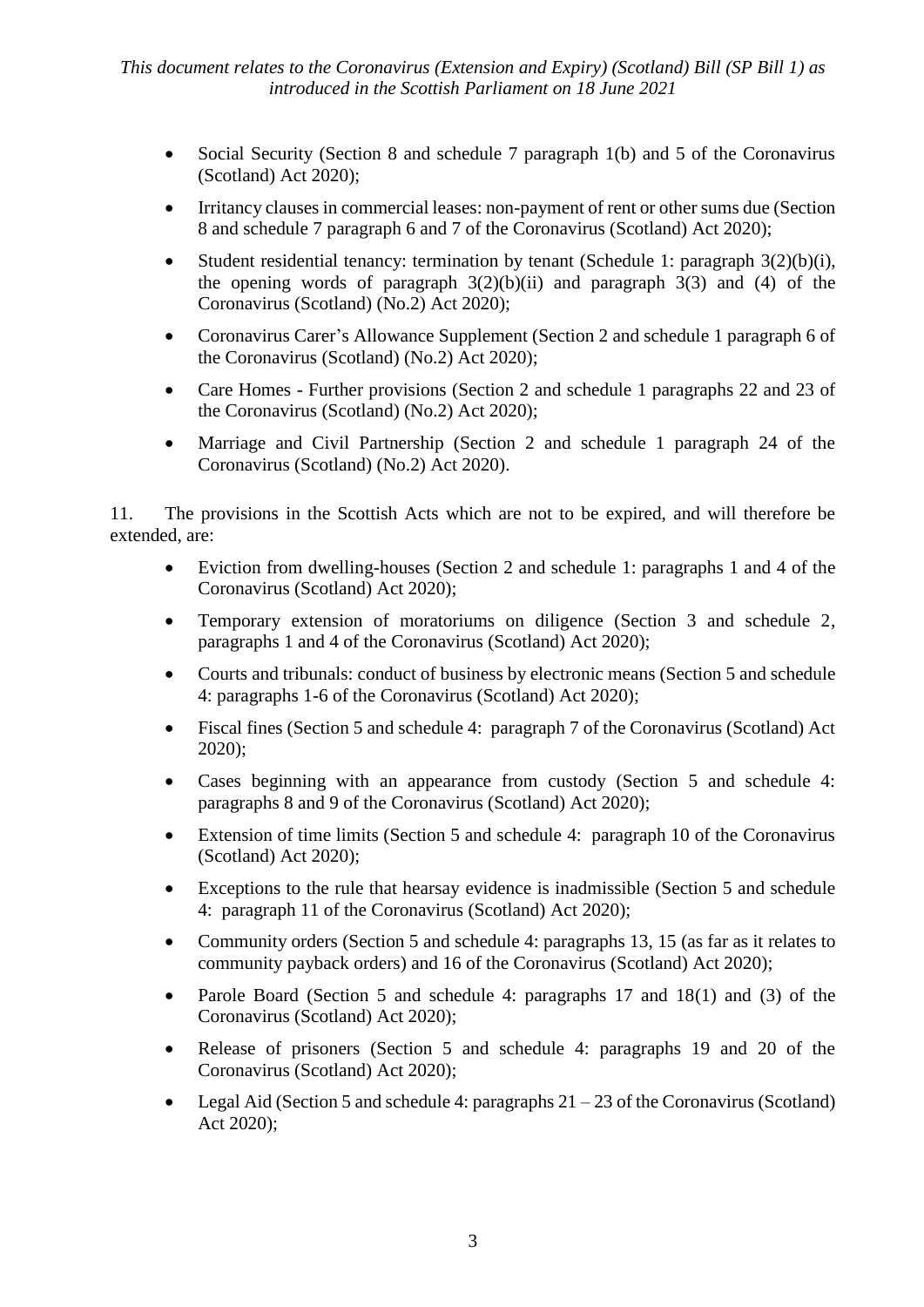- Alcohol licensing (Section 6 and schedule 5 of the Coronavirus (Scotland) Act 2020) and Licensing other than alcohol licensing (Section 7 and schedule 6: paragraph 1 of the Coronavirus (Scotland) Act 2020);
- Freedom of Information (Section 7 and schedule 6: paragraphs 2 and 7 of the Coronavirus (Scotland) Act 2020);
- Freedom of Information (Section 5 and schedule 4: paragraph 12 of the Coronavirus (Scotland) (No.2) Act 2020);
- Duties in respect of reports and other documents (Section 7 and schedule 6: paragraphs 8 – 10 of the Coronavirus (Scotland) Act 2020);
- Local Authority meetings (Section 7 and schedule 6: paragraphs 11-14 of the Coronavirus (Scotland) Act 2020);
- Duration of planning permission (Section 8 and schedule 7: paragraphs  $8 10$  of the Coronavirus (Scotland) Act 2020) and Listed buildings and conservation areas: consents (Section 5 and schedule 4: paragraph 2 of the Coronavirus (Scotland) (No.2) Act 2020);
- Land registration: electronic delivery of copy of deed to Registers of Scotland (Section 8 and schedule 7: paragraphs 11-14 of the Coronavirus (Scotland) Act 2020) and registers kept by the Keeper of the Registers of Scotland (Section 5 and schedule 4: paragraph 3 and 4 of the Coronavirus (Scotland) (No.2) Act 2020);
- Scrutiny of subordinate legislation in urgent cases (Section 8 and schedule 7: paragraphs 23-30 of the Coronavirus (Scotland) Act 2020);
- Student residential tenancy: termination by tenant (Section 2 and schedule 1: paragraphs  $1 - 3$  of the Coronavirus (Scotland) (No.2) Act 2020, except paragraph  $3(2)(b)(i)$ , the opening words of paragraph  $3(2)(b)(ii)$  and paragraph  $3(3)$  and (4) which are being expired);
- Tenancies: pre-action requirements for order for possession or eviction order on ground of rent arrears (Section 2 and schedule 1: paragraphs 4 and 5 of the Coronavirus (Scotland) (No.2) Act 2020);
- Social care staff support fund (Section 2 and schedule 1: paragraph 7 of the Coronavirus (Scotland) (No.2) Act 2020);
- Bankruptcy (Section 2 and schedule 1: paragraphs 8, 10 and 12 of the Coronavirus (Scotland) (No.2) Act 2020);
- Mental Health: named person nomination (Section 2 and schedule 1: paragraph 15 of the Coronavirus (Scotland) (No.2) Act 2020);
- Care Homes Emergency directions and emergency intervention orders (Section 2 and schedule 1: paragraphs  $16 - 17$  of the Coronavirus (Scotland) (No.2) Act 2020);
- Powers to purchase care home services and care at home providers (Section 2 and schedule 1: paragraphs 18 to 21 of the Coronavirus (Scotland) (No.2) Act 2020);
- Criminal Justice Criminal proceedings: extension of time limits (Section 3 and schedule 2: paragraph 1 of the Coronavirus (Scotland) (No.2) Act 2020);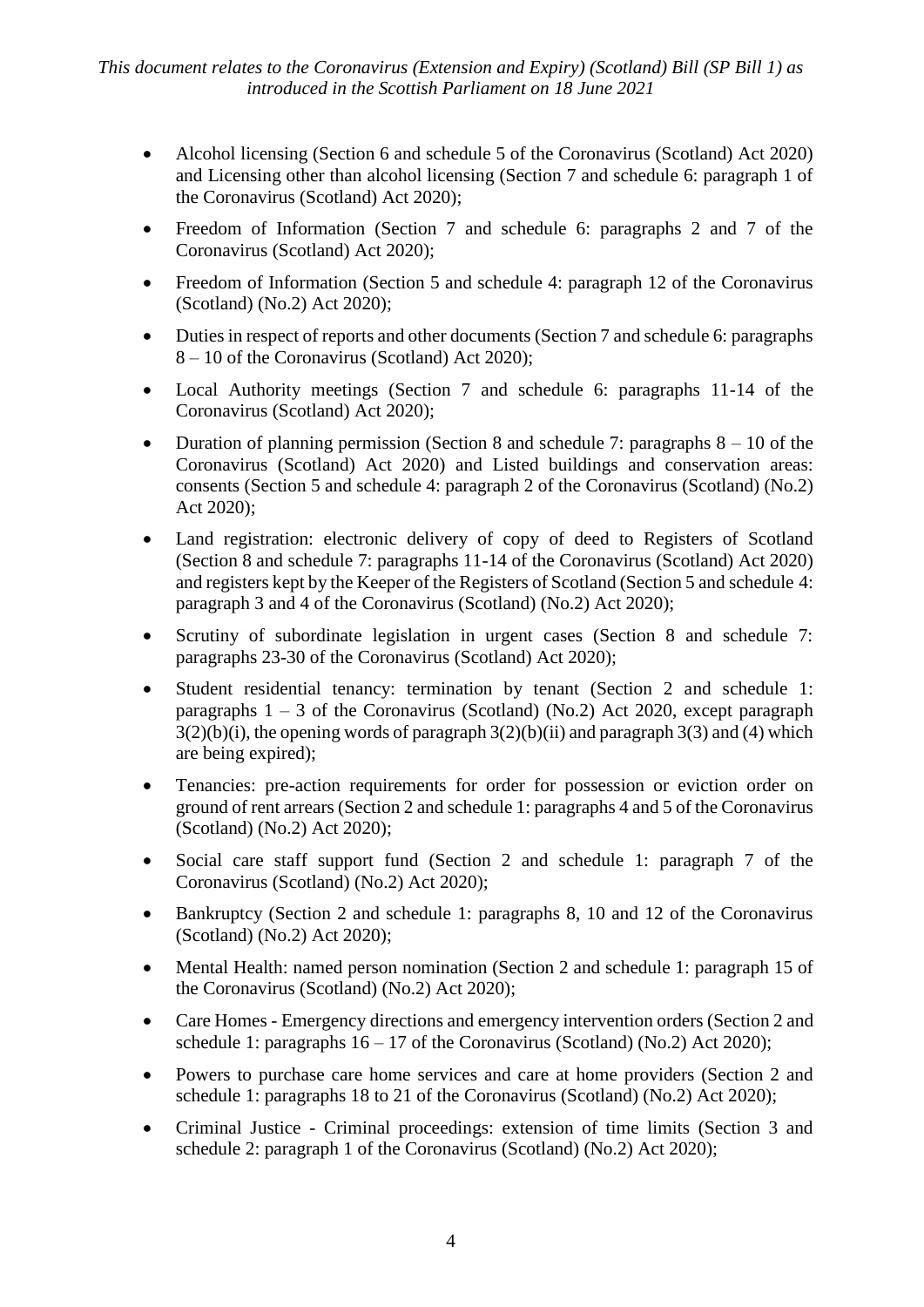- Criminal Justice Arrangements for the custody of persons detained at police stations (Section 3 and schedule 2: paragraphs 2 – 5 of the Coronavirus (Scotland) (No.2) Act 2020);
- Criminal Justice Expiry of undertaking under section  $25(2)(a)$  of the Criminal Justice (Scotland) Act 2016 (Section 3 and schedule 2: paragraph 6 of the Coronavirus (Scotland) (No.2) Act 2020);
- Proceeds of Crime (Section 3 and schedule 2: paragraphs 8 and 9 of the Coronavirus (Scotland) (No.2) Act 2020);
- Intimation etc. of documents (Section 3 and schedule 2: paragraph 10 of the Coronavirus (Scotland) (No.2) Act 2020);
- Care services: giving of notices by the Care Inspectorate (Section 5 and schedule 4: paragraph 5 of the Coronavirus (Scotland) (No.2) Act 2020);
- Execution of documents, etc. (Section 5 and schedule 4: paragraph 9 of the Coronavirus (Scotland) (No.2) Act 2020);
- Council tax: exempt dwellings (Section 5 and schedule 4: paragraph 14 of the Coronavirus (Scotland) (No. 2) Act 2020);
- Restriction on giving grant to businesses connected to tax havens (Section 5 and schedule 4: paragraph 16 of the Coronavirus (Scotland) (No.2) Act 2020).

## **COSTS ASSOCIATED WITH THE MEASURES TO BE EXPIRED BY THE BILL**

#### **TEMPORARY EXTENSION OF MORATORIUMS ON DILIGENCE (MULTIPLE APPLICATIONS) (SECTION 3 AND SCHEDULE 2: PARAGRAPHS 2 AND 3 OF THE CORONAVIRUS (SCOTLAND) ACT 2020)**

12. These provisions remove the prohibition against benefitting from more than one moratorium on diligence in any 12 month period. The intention behind this amendment was to ensure that those who had recently had a moratorium prior to the on-set of the pandemic were not excluded from the effect of the changes. This provision has now been in place since 7 April 2020 and the policy rationale to protect those who had utilised a pre-pandemic 6 week moratorium does not exist and these particular provisions are not being extended.

#### **COSTS ON THE SCOTTISH ADMINISTRATION**

13. The expiry of these provisions will result in no direct costs or savings to the Scottish Administration.

## **COSTS ON LOCAL AUTHORITIES**

14. The expiry of these provisions will result in minimal costs for local authorities. Some amendment to internal guidance or training may be required. In terms of local authorities' role as a creditor – for example in collecting unpaid council tax – the expiry of provisions may enable debt recovery action to commence where moratorium protection is no longer in force and a repeat application cannot be submitted.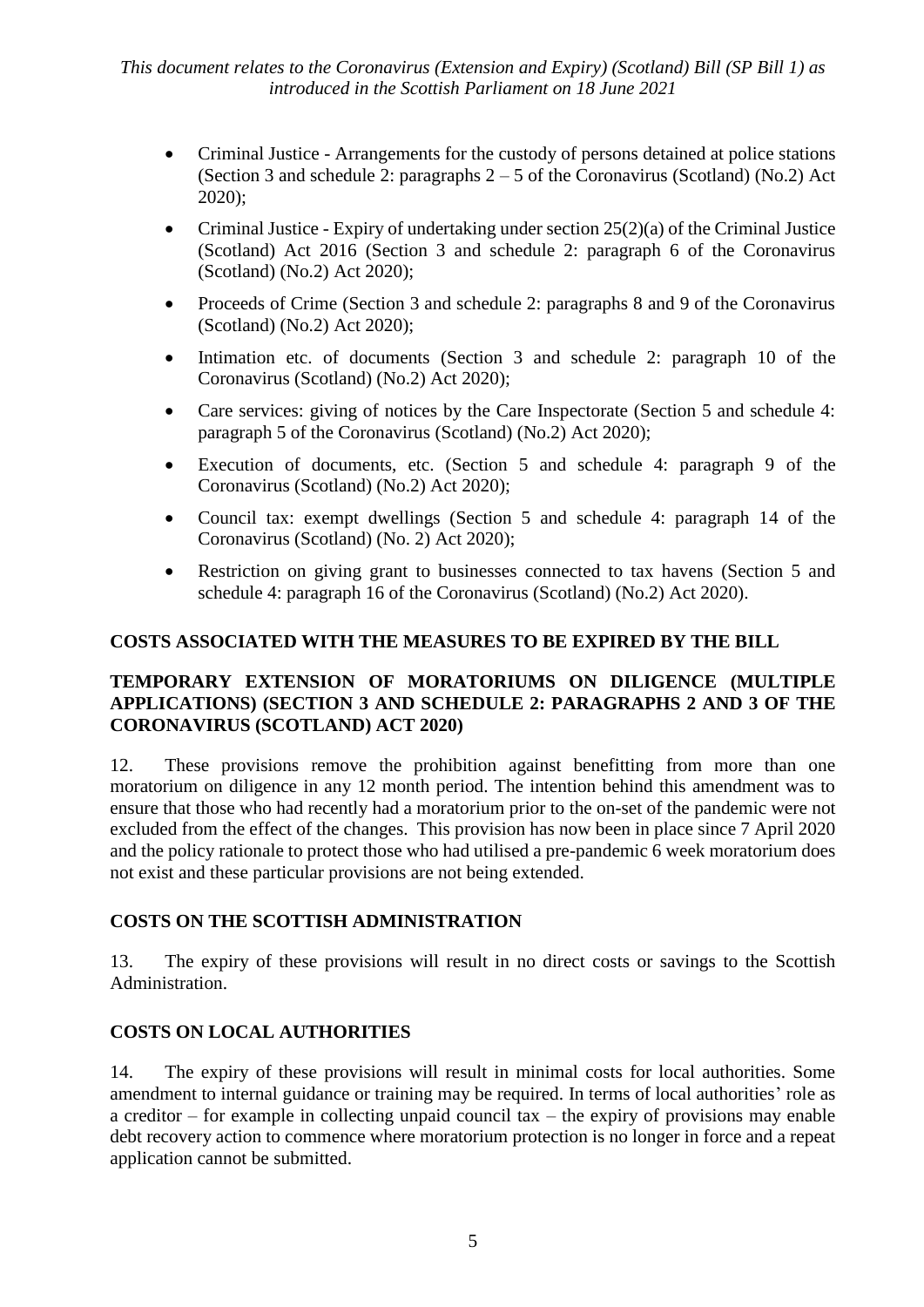## **COSTS ON OTHER BODIES, INDIVIDUALS AND BUSINESSES**

15. The expiry of these provisions will result in no direct costs for other bodies, individuals and businesses. For businesses who are creditors, the expiry of provisions may enable debt recovery action to commence where moratorium protection is no longer in force and a repeat application cannot be submitted.

#### **CHILDREN AND VULNERABLE ADULTS: CHILDREN'S HEARINGS (SECTION 4 AND SCHEDULE 3: PARAGRAPHS 1 TO 5 AND 7 TO 10 OF THE CORONAVIRUS (SCOTLAND) ACT 2020)**

16. The Coronavirus (Scotland) 2020 Act contains provisions which allow changes to current arrangements for children's hearings and in relation to the placement of children who are looked after by local authorities. The changes are outlined in schedule 3 of that Act and explained in more detail in the Policy Memorandum. Among a range of measures, these changes relax existing requirements for the composition of children's hearings, and the administration and conduct of children's hearings. There are extensions to the timescales for when certain legal orders must be reviewed and appeals against legal orders lodged. The timescales for review of children's cases when they are placed in different forms of accommodation are extended and local authorities are enabled to use foster carers more flexibly to look after additional children when necessary. These provisions will all expire on 30 September 2021; transitional savings will be required to ensure any decisions or orders made under the Coronavirus (Scotland) Act 2020 prior to that date do not automatically fall.

#### **COSTS ON THE SCOTTISH ADMINISTRATION**

17. The Scottish Government invested £2 million across 2020/21 and 2021/22 to provide Scottish Children's Reporter Administration with extra staffing resources, improved ICT systems, structural changes to children's hearings centres, source alternative venues, Person Protective Equipment and new cleansing regimes. This is linked to the Children's Hearings Covid Recovery Plan overseen by the main statutory partners and the Children's Hearings Improvement Partnership. A further £0.5 million was provided to assist with a 2020/21 winter programme of investment in alternatives to hearings, pre-referral screening, and improved digital accessibility for children via devices and data allocated to advocacy providers.

18. The expiry of these provisions will not impose additional costs on the Scottish Administration.

#### **COSTS ON LOCAL AUTHORITIES**

19. Local authorities will need to inform professionals who may work with children supported by the children's hearings system that normal practices and timescales will start to resume from 30 September. The provision of awareness raising material to clarify transitional savings arrangements via CoSLA and Social Work Scotland as well as the Children's Hearings Improvement Partnership and the Youth Justice Improvement Board will be proportionate and effective in ensuring the necessary understanding of the impact of the Bill, and could incur marginal additional costs.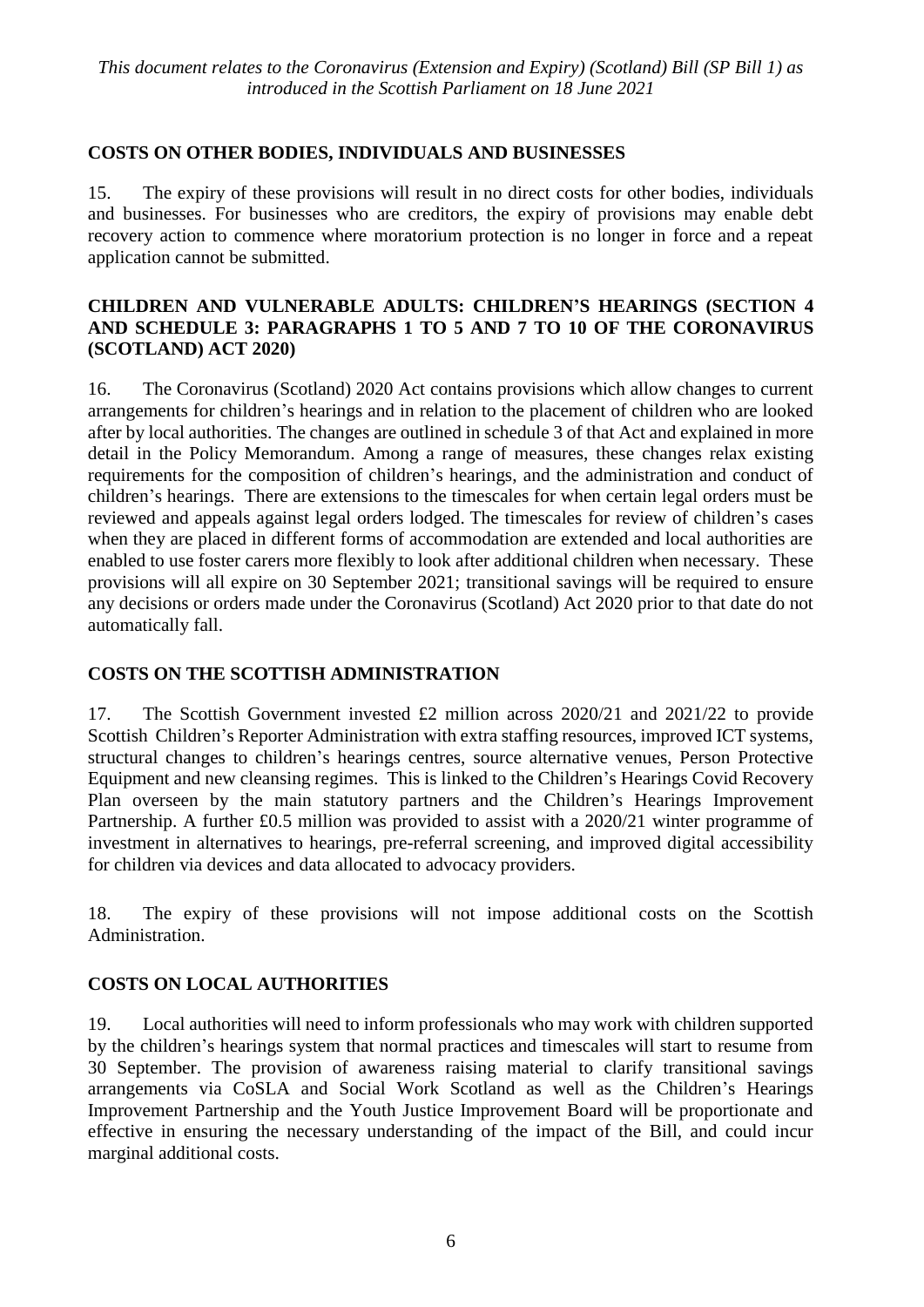20. The expiring of these provisions will result in no direct costs to local authorities because, whether on a short or long term basis, costs to the local authority are calculated per child. Local authorities may make savings if children from the same family can be placed together with one carer where provisions apply to placement limits because there will be a reduction in additional costs relating to maintaining their relationship together.

#### **COSTS ON OTHER BODIES, INDIVIDUALS AND BUSINESSES**

21. The largest direct cost for Scottish Children's Reporter Administration (SCRA) was originally noted in the previous financial memorandum to be for additional ICT licences supporting secure transmission of electronic information, estimated at £10k. This was to be covered under SCRA's existing grant-in-aid for 2020/21 of £25.16 million by the body recycling savings secured by virtue of deleted or deferred children's hearings business. As the overall impact of the pandemic has changed it was necessary to invest further resources into children's hearings infrastructure – including digital enhancements and a dedicated online 'front of house' offer to children and families. This extended to around £2 million over the last and current financial years. This additional resource was provided by Scottish Government and detailed above.

22. There have been additional costs for Children's Hearings Scotland (CHS) – around  $£0.4$ million - supplying children's panel members electronic devices to allow virtual children's hearings to be held. Minimal communications and virtual training costs were associated with children's panel members and Area Support Team volunteers on the 2020 Act's changes to hearings composition and scheduling. All CHS volunteers have access to electronically-supported training resources through a dedicated Learning Academy and to practice and panel materials via recently-introduced and universally-available IT tools. CHS will cover these updates without any additional resource being required over and above their annual £4.6 million grant-in-aid from the Scottish Government. There has been savings relating to on-site training venues not being used and a considerable downturn in demand for travel and subsistence expenses.

23. The impact on the Scottish Courts and Tribunals Service expected to be broadly costneutral.

24. The expiry of these provisions will result in no additional costs on other bodies, individuals or business.

#### **VULNERABLE ADULTS: CASES OF ADULTS WITH INCAPACITY (SECTION 4 AND SCHEDULE 3 PARAGRAPHS 11 OF THE CORONAVIRUS (SCOTLAND) ACT 2020)**

25. These provisions effectively 'stop the clock' on the duration of guardianship orders and certificates authorising medical treatment for the period the emergency legislation is in force. They have, however, been suspended since 30 September 2020 since the conditions that existed when the provisions were brought in do not exist at present.

#### **COSTS ON THE SCOTTISH ADMINISTRATION**

26. The expiry of these provisions will result in no direct costs or savings to the Scottish Administration.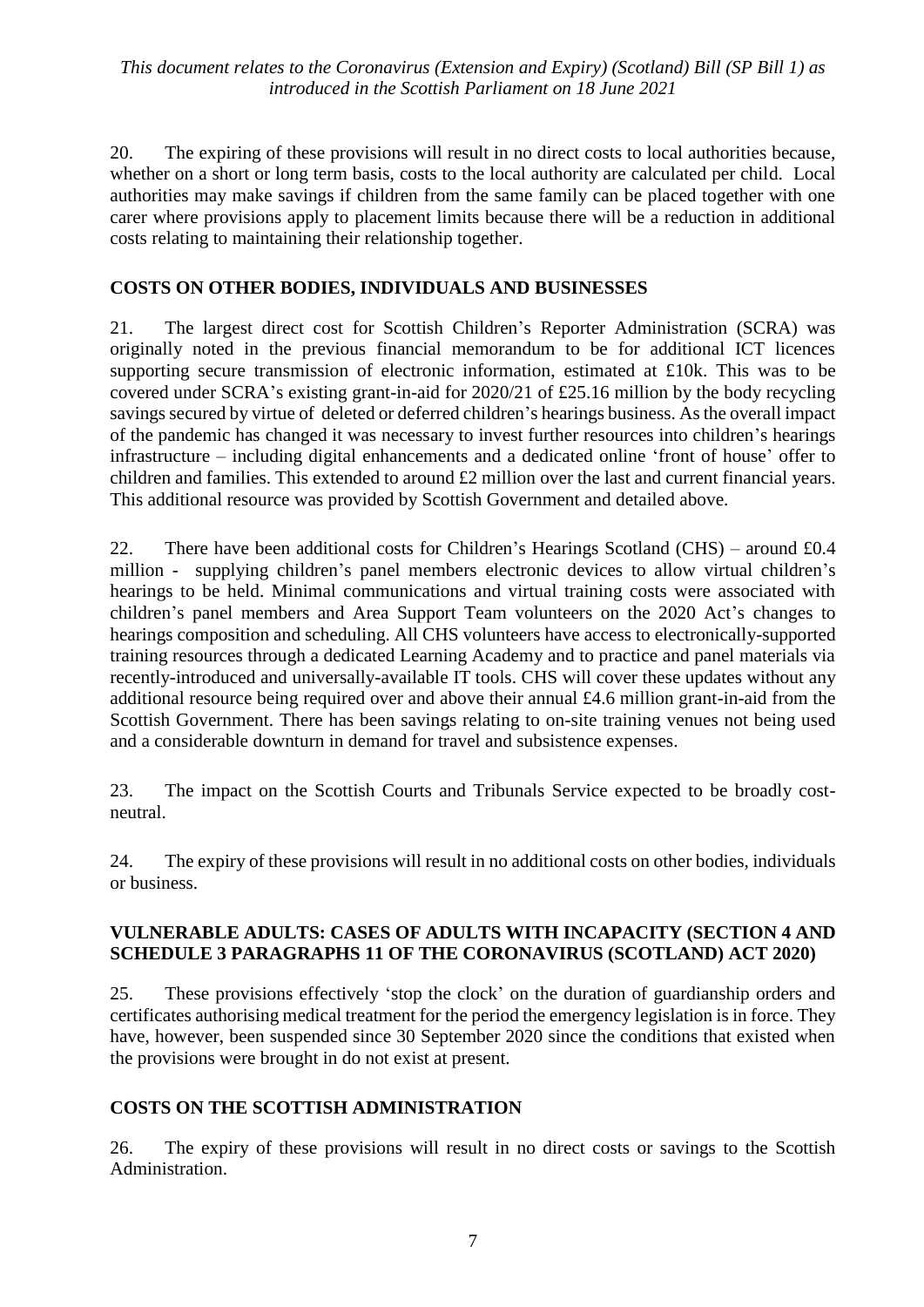## **COSTS ON LOCAL AUTHORITIES**

27. The expiry of these provisions will result in no direct costs or savings to local authorities.

## **COSTS ON OTHER BODIES, INDIVIDUALS AND BUSINESSES**

28. The expiry of these provisions will result in no direct costs or savings to other bodies, individuals and businesses.

#### **COMMUNITY ORDERS (SECTION 5 AND SCHEDULE 4 PARAGRAPHS 12; 14; 15(1) REFERENCE TO "AND DRUG TREATMENT AND TESTING ORDERS."; 15(6) REFERENCE TO "OR DRUG TREATMENT AND TESTING ORDER" TO EXPIRE; 16 DEFINITION OF "DRUG TREATMENT AND TESTING ORDER"; DEFINITION OF "RELEVANT LOCAL AUTHORITY" REMOVING PARAGRAPH (B) AND DEFINITION OF "SPECIFIED PERIOD" OF THE CORONAVIRUS (SCOTLAND) ACT 2020)**

29. The provisions in paragraphs 12 and 14, relating to Community Payback Orders, and the provisions in paragraph 15, as far as they relate to Drug Treatment and Testing Orders, will be expired by the Bill on 30 September 2021. Details of the decision to expire these provisions can be found in the Policy Memorandum.

## **COSTS ON THE SCOTTISH ADMINISTRATION**

30. The expiry of these provisions will result in no direct costs or savings to the Scottish Administration.

## **COSTS ON LOCAL AUTHORITIES**

31. The expiry of these provisions will result in no direct costs or savings to local authorities.

## **COSTS ON OTHER BODIES, INDIVIDUALS AND BUSINESSES**

32. The expiry of these provisions will result in no direct costs or savings to on other bodies, individuals and businesses.

## **FREEDOM OF INFORMATION (SECTION 7 AND SCHEDULE 6 PARAGRAPH 6 OF THE CORONAVIRUS (SCOTLAND) ACT 2020)**

33. Where a Scottish public authority fails to comply with the timescales for responding to requests and requirements for review under the Freedom of Information (Scotland) Act 2002 (FOISA), this provision enables the Scottish Information Commissioner to decide that, notwithstanding the delay, the authority has complied with Part 1 of FOISA if certain conditions are met. This provision will expire on 30 September 2021.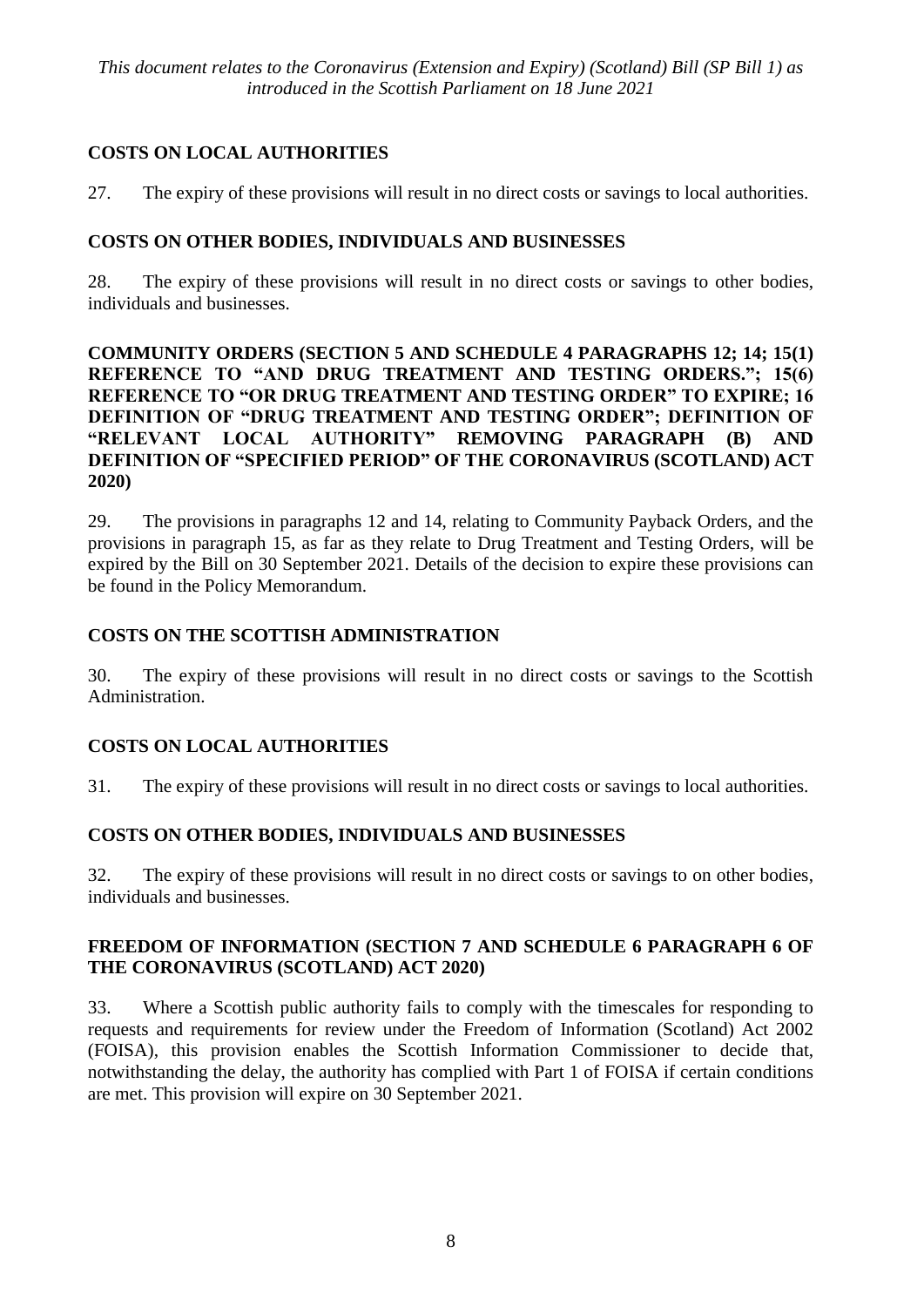## **COSTS ON THE SCOTTISH ADMINISTRATION**

34. The Scottish Ministers and non-ministerial officeholders in the Scottish Administration are Scottish public authorities for the purposes of FOISA. They have to comply with the duties imposed by FOISA, principally in responding to requests for information. While authorities incur costs in complying with those duties, this provision does not impose additional duties on Scottish public authorities or make their existing duties more onerous. Accordingly, the expiry of this provision will result in no direct costs or savings to the Scottish Administration.

## **COSTS ON LOCAL AUTHORITIES**

35. Local authorities are similarly Scottish public authorities for the purposes of FOISA. For the reasons given above, the expiry of this provision will result in no direct costs or savings to local authorities.

## **COSTS ON OTHER BODIES, INDIVIDUALS AND BUSINESSES**

36. The bodies, persons and officeholders listed in schedule 1 or designated in an order made under section 5(1) of FOISA, and the publicly-owned companies (within the meaning of section 6) are all Scottish public authorities for the purposes of FOISA. Again, for the reasons given above, the expiry of this provision will result in no direct costs or savings to other Scottish public authorities.

37. The Scottish Information Commissioner has responsibility for enforcing compliance with FOISA. This includes dealing with appeals from applicants who are dissatisfied with the way a Scottish public authority has dealt with a request for information. The Commissioner has received a very small number of appeals where the use of the provision has been in question. Accordingly, the expiry of the provision is unlikely to have any significant effect on the number of appeals received by the Commissioner.

38. The Commissioner may issue guidance to authorities and requesters about the expiry of the provision to complement guidance about the impact of coronavirus that he has already issued. The Scottish Government takes the view that issuing guidance in this way is part of the general functions of the Commissioner (as set out in section 43 of FOISA) and that the Commissioner would periodically issue new guidance when required in any event.

39. Accordingly, the expiry of this provision will result in no direct costs or savings to the Scottish Information Commissioner.

## **DUTIES UNDER THE PUBLIC FINANCE AND ACCOUNTABILITY (SCOTLAND) ACT (SECTION 7 AND SCHEDULE 6, PARAGRAPH 15 OF THE CORONAVIRUS (SCOTLAND) ACT 2020)**

40. These provisions allowed for amendment of the statutory deadlines for annual accounts as set by the Public Finance and Accountability Act 2000. The deadlines for such accounts were the 31 December 2020 and 31 December 2021 respectively. These provisions will expire on 30 September 2021.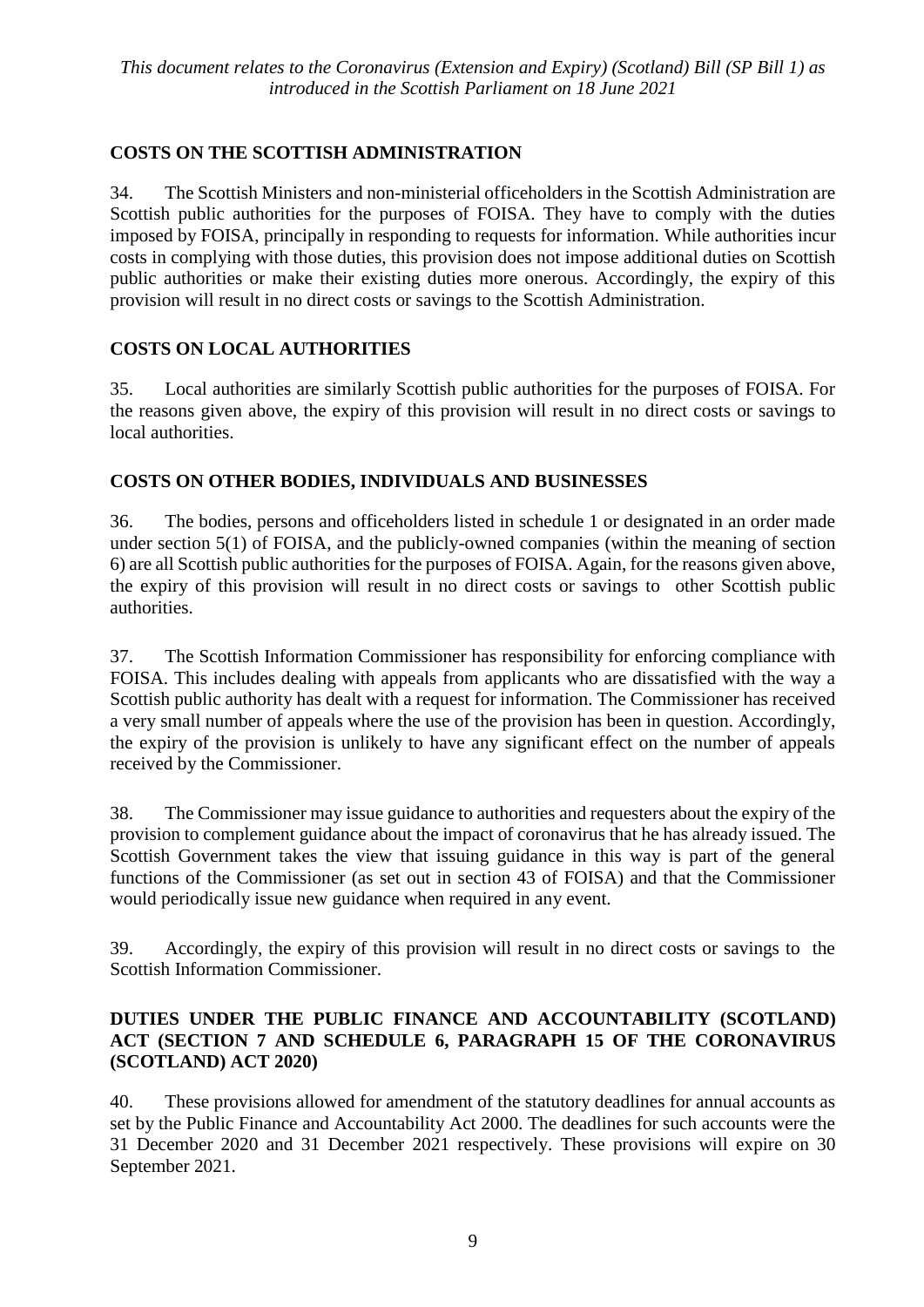## **COSTS ON THE SCOTTISH ADMINISTRATION**

41. The expiry of these provisions will result in no direct costs or savings to the Scottish Administration.

## **COSTS ON LOCAL AUTHORITIES**

42. The expiry of these provisions will result in no direct costs or savings to local authorities.

## **COSTS ON OTHER BODIES, INDIVIDUALS AND BUSINESSES**

43. The expiry of these provisions will result in no direct costs or savings to other bodies, individuals and businesses.

#### **SOCIAL SECURITY (SECTION 8 AND SCHEDULE 7 PARAGRAPH 1(B) AND 5 OF THE CORONAVIRUS (SCOTLAND) ACT 2020)**

44. These provisions will expire on 31 September 2021. The provisions relaxed timescales which apply to the Scottish Ministers for making a redetermination, where normal timescales cannot be met for reasons related to coronavirus.

## **COSTS ON THE SCOTTISH ADMINISTRATION**

45. The expiry of these provisions will result in no direct costs or savings to the Scottish Administration.

## **COSTS ON LOCAL AUTHORITIES**

46. The expiry of these provisions will result in no direct costs or savings to local authorities.

## **COSTS ON OTHER BODIES, INDIVIDUALS AND BUSINESSES**

47. The expiry of these provisions will result in no direct costs or savings to other bodies, individuals and businesses.

#### **IRRITANCY CLAUSES IN COMMERCIAL LEASES: NON-PAYMENT OF RENT OR OTHER SUMS DUE (SECTION 8 AND SCHEDULE 7 PARAGRAPH 6 AND 7 OF THE CORONAVIRUS (SCOTLAND) ACT 2020)**

48. The provisions will expire on 30 September 2021. The expiry of these temporary provisions will result in a return to the original legislative arrangements in place prior to the coronavirus pandemic.

#### **COSTS ON THE SCOTTISH ADMINISTRATION**

49. The expiry of these provisions will result in no direct costs or savings to the Scottish Administration.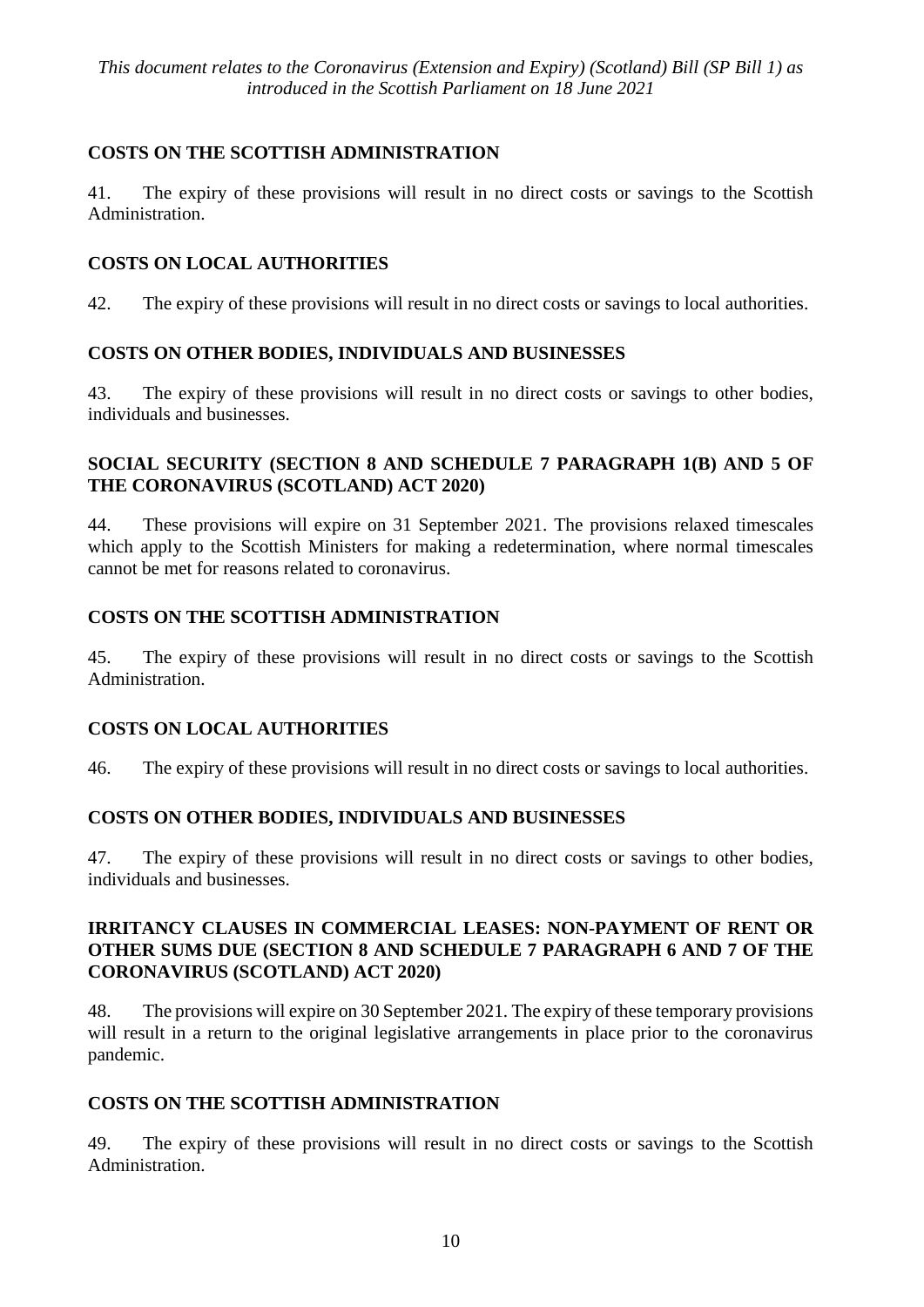## **COSTS ON LOCAL AUTHORITIES**

50. The expiry of these provisions will result in no direct costs or savings to local authorities.

## **COSTS ON OTHER BODIES, INDIVIDUALS AND BUSINESSES**

51. The expiry of these provisions will result in no direct costs or savings to other bodies, individuals and businesses.

#### **STUDENT RESIDENTIAL TENANCY: TERMINATION BY TENANT (SCHEDULE 1: PARAGRAPH 3(2)(B)(I), ), THE OPENING WORDS OF PARAGRAPH 3(2)(B)(II) AND PARAGRAPH 3(3) AND (4) OF THE CORONAVIRUS (SCOTLAND) (NO.2) ACT 2020) – PROVISIONS CREATING A 7-DAY NOTICE PERIOD FOR TENANCIES ENTERED PRIOR TO 27 MAY 2020**

52. These provisions will expire on 30 September 2021. They make provision in relation to tenancies for students in halls of residence and Purpose Built Student Accommodation (PBSA). Where a student has both signed a lease and occupied the accommodation before 27 May 2020, the student can terminate the lease on a notice period of 7 days. Students can only terminate tenancies for a reason relating to coronavirus.

## **COSTS ON THE SCOTTISH ADMINISTRATION**

53. The expiry of these provisions will result in no direct costs or savings to the Scottish Administration.

## **COSTS ON LOCAL AUTHORITIES**

54. The expiry of these provisions will result in no direct costs or savings to local authorities.

#### **COSTS ON OTHER BODIES, INDIVIDUALS AND BUSINESSES**

55. Given, what the Scottish Government believes to be the low number of students involved, the expiry of these provisions will result in those students who are no longer able to terminate their lease on seven days' notice having to give twenty-eight days' notice instead. This could involve those student incurring possible losses of between £126 and £504 when considering 1 to 4 weeks rental loss based on research which suggests that the UK average weekly rent per person in private halls is £126.

#### **CORONAVIRUS CARER'S ALLOWANCE SUPPLEMENT (SECTION 2 AND SCHEDULE 1 PARAGRAPH 6 OF THE CORONAVIRUS (SCOTLAND) (NO.2) ACT 2020)**

56. These provisions will expire on 30 September 2021. They had the effect of adding an additional £230.10 to awards of Carer's Allowance Supplement for the period from 1 April 2020 to 30 September 2020.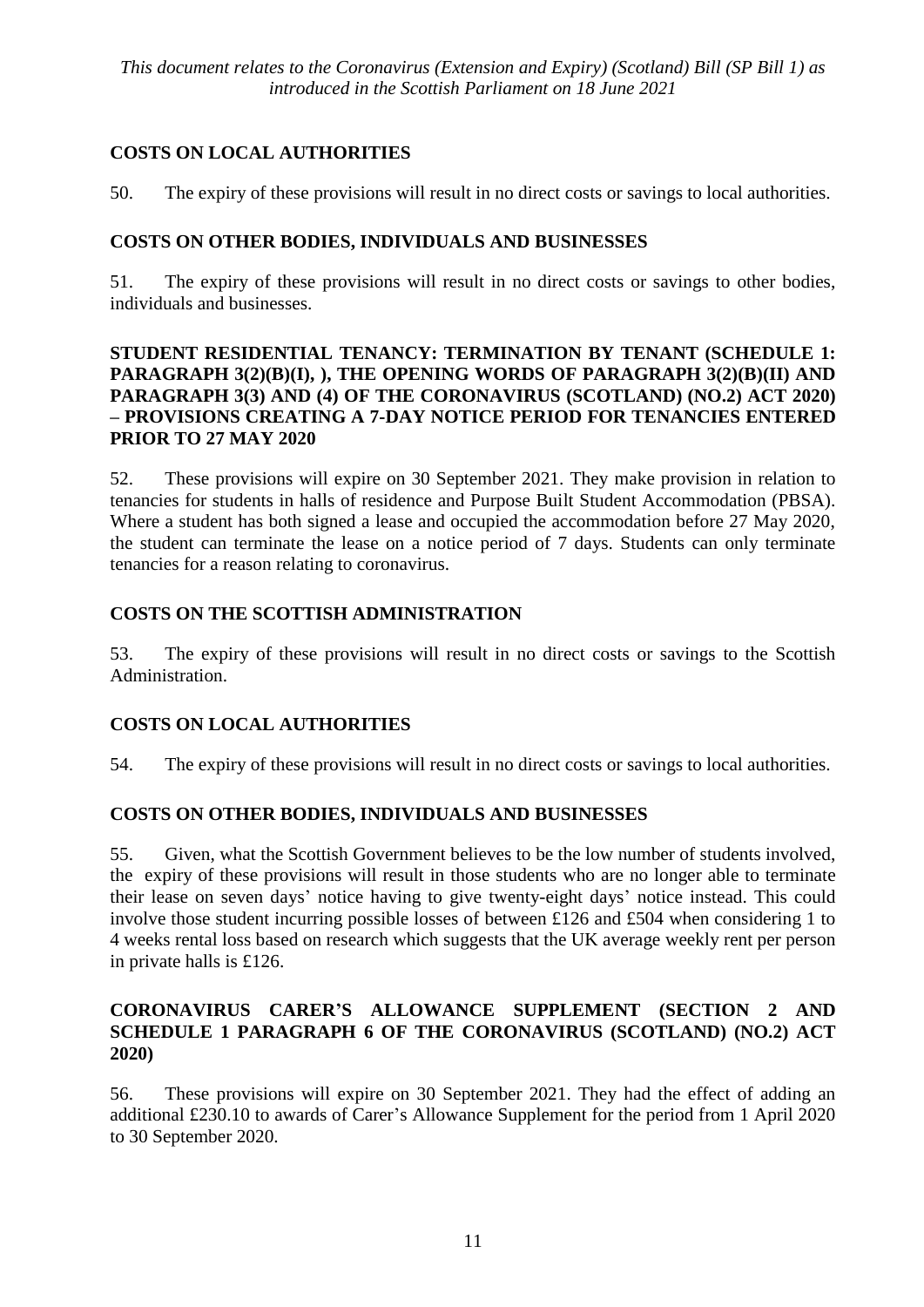## **COSTS ON THE SCOTTISH ADMINISTRATION**

57. The expiry of these provisions will result in no direct costs or savings to the Scottish Administration.

## **COSTS ON LOCAL AUTHORITIES**

58. The expiry of these provisions will result in no direct costs or savings to local authorities.

## **COSTS ON OTHER BODIES, INDIVIDUALS AND BUSINESSES**

59. The expiry of these provisions will result in no direct costs or savings to bodies, individuals and businesses.

#### **CARE HOMES - FURTHER PROVISIONS (SECTION 2 AND SCHEDULE 1 PARAGRAPHS 22 AND 23 OF THE CORONAVIRUS (SCOTLAND) (NO.2) ACT 2020)**

60. These provisions will expire on 30 September 2021. Paragraph 22 has the effect of requiring that the Social Care and Social Work Improvement Scotland (otherwise known as the Care Inspectorate) must lay a report on inspections before Parliament every two weeks during the emergency period. Paragraph 23 has the effect of introducing new duties about the reporting of deaths in care home services from or attributable to coronavirus.

## **COSTS ON THE SCOTTISH ADMINISTRATION**

61. The expiry of these provisions will result in no direct costs or savings to the Scottish Administration.

## **COSTS ON LOCAL AUTHORITIES**

62. The expiry of these provisions will result in no direct costs or savings to local authorities.

## **COSTS ON OTHER BODIES, INDIVIDUALS AND BUSINESSES**

63. The expiry of these provisions will result in no direct costs or savings to bodies, individuals and businesses. However, the provisions require the compiling of data by care home providers and the Care Inspectorate for the purpose of providing reports to the Scottish Ministers and Parliament. Expiry of these provisions will result in minimal savings for the Care Inspectorate and care home providers.

## **MARRIAGE AND CIVIL PARTNERSHIP (SECTION 2 AND SCHEDULE 1 PARAGRAPH 24 OF THE CORONAVIRUS (SCOTLAND) (NO.2) ACT 2020)**

64. This provision was suspended on 29 March 2021 and will expire on 30 September 2021. It requires the Scottish Ministers, in conjunction with the Registrar General of Births, Deaths and Marriages for Scotland, to take such steps as they consider necessary to ensure that the solemnisation of marriages and registration of civil partnerships continue to be available in Scotland whilst it is in force. It specifies that the steps taken must ensure that a person's right to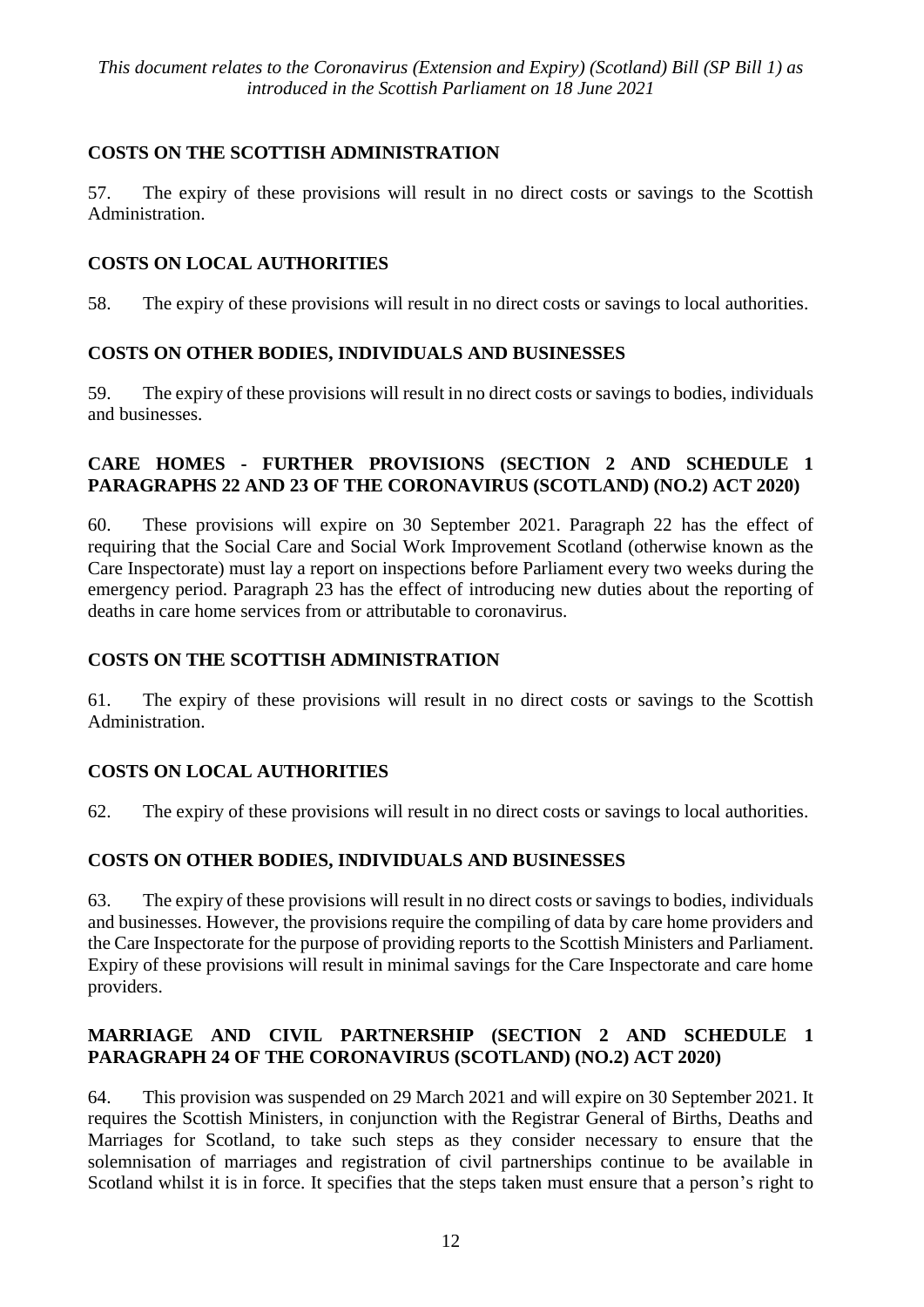marry, which is protected by Article 12 of the European Convention on Human Rights ("ECHR"), is not disproportionately interfered with for reasons relating to coronavirus. It also requires the Scottish Ministers to report on the steps taken and on the number of marriages and civil partnerships that have taken place.

## **COSTS ON THE SCOTTISH ADMINISTRATION**

65. The expiry of this provision will result in no direct costs to the Scottish Administration. The provision requires the Scottish Ministers to report on the steps taken to ensure the availability of marriage and civil partnership. There have been five reports laid before the Scottish Parliament and published on the Scottish Government website at a total cost of around £1300. Savings have therefore resulted from no longer publishing the required report since the suspension of the provision on 29 March 2021. There have also been minimal savings in terms of Scottish Government staff resource spent in preparing the reports.

## **COSTS ON LOCAL AUTHORITIES**

66. The expiry of this provision will result in no direct costs or savings to local authorities.

## **COSTS ON OTHER BODIES, INDIVIDUALS AND BUSINESSES**

67. The expiry of this provision will result in no direct costs to bodies, individuals and businesses. The provision requires the Scottish Ministers to report on the number of marriages and civil partnerships taking place. There has been minimal savings for National Records of Scotland (NRS) in terms of staff resource spent in compiling that data since the suspension of the provision on 29 March 2021.

#### **COSTS ASSOCIATED WITH THE MEASURES TO BE EXTENDED BY THE BILL**

#### **EVICTION FROM DWELLING-HOUSES (SECTION 2 AND SCHEDULE 1: PARAGRAPHS 1 AND 4 OF THE CORONAVIRUS (SCOTLAND) ACT 2020)**

68. With the exception of anti-social behaviour, criminality, abandonment and vacant property eviction grounds, these provisions, as amended by regulations<sup>3</sup>, increase the notice period across eviction grounds in both the private and social rented sectors. In addition, for the private rented sector, the provisions amend all the eviction grounds a landlord can use to regain possession to make them discretionary. More details are available in the Policy Memorandum.

#### **COSTS ON THE SCOTTISH ADMINISTRATION**

#### **Social Rented Sector**

 $\overline{a}$ 

69. The extension of these provisions will result in no direct costs to the Scottish Administration in relation to the provisions for the social rented sector.

<sup>&</sup>lt;sup>3</sup> The Coronavirus (Scotland) Act 2020 (Eviction from Dwelling-houses) (Notice Periods) Modification Regulations [2020](https://www.legislation.gov.uk/ssi/2020/270/contents/made)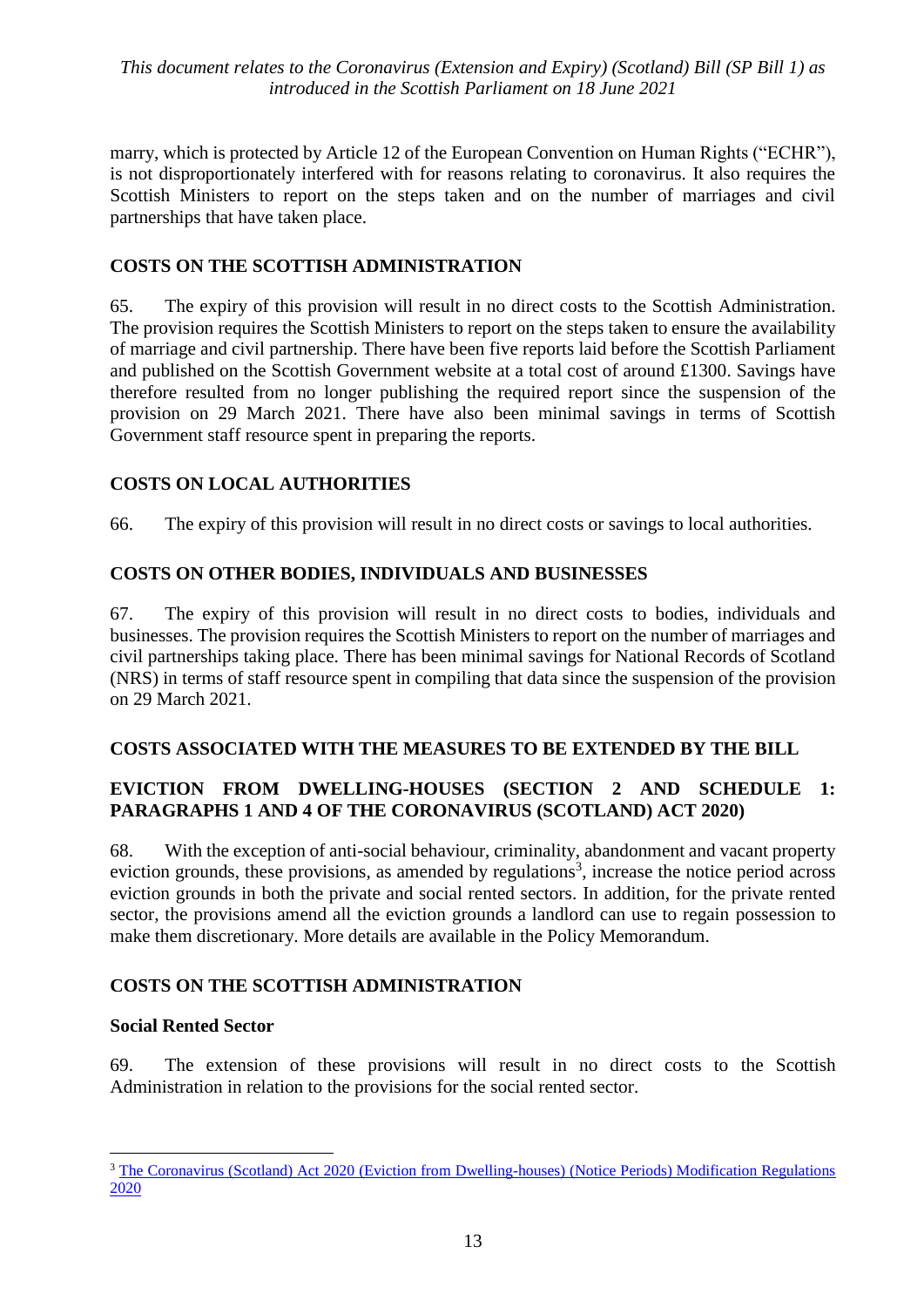## **Private Rented Sector**

70. There may be additional costs to the Scottish Administration in relation to the costs for the First-Tier Tribunal for Scotland (Housing and Property Chamber) should there be an increase in the length of time to determine a private rented sector case.

71. However, last year saw a reduction in the number of eviction applications and hearings to the Housing and Property Chamber and therefore a reduction in overall costs. Should this continue, this will offset the impact of any additional financial costs from increased discretion. During 2019- 20, the Housing and Property Chamber received 4,141 applications across ten jurisdictions, and 4168 applications were closed during the year. The vast majority (87%) of applications received fell within the new private rented sector jurisdiction. Almost half (42%) of all applications received were for eviction.

72. During 2020-21, the Housing and Property Chamber received 2,467 applications across ten jurisdictions, and 2743 applications were closed during the year. The vast majority (79%) of applications received fell within the new private rented sector jurisdiction. 31% of all applications received were for eviction and 34% of all applications received were for civil proceedings cases.

73. Funding to the Scottish Courts and Tribunals Service in respect of private rented sector cases was £2.583 million in 2018-19, £3.942 million in 2019-20 and £3.443 million in 2020-21.

74. The Scottish Government's view is that these provisions will not materially affect the cost of the eviction process. The main costs caused by these provisions are the potential for accumulated rent arrears due to not being able to carry out an eviction as set out below.

## **COSTS ON LOCAL AUTHORITIES**

## **Social Rented Sector**

75. The majority of local authorities have a role as a landlord. For the majority of the grounds for repossession it is not expected that extending the notice a landlord must give the tenant will have a significant cost implication for landlords. However, for landlords seeking to repossess the property due to rent arrears or where the tenant is causing damage to the property, there are likely to be additional costs for landlords in line with costs normally incurred when dealing with such cases.

76. Prior to the impact of COVID-19, rent arrears in the local authority sector had already been on an upward trend, with gross rent arrears (which includes arrears of both current and former tenants) rising from £62.8 million in March 2015 (equivalent to 5.9% of annual rent) to £88.0 million in March 2020 (equivalent to 7.3% of annual rent).<sup>4</sup> Since then there has been a further increase in rent arrears, with gross rent arrears standing at £100.6 million in March 2021, equivalent to 8.2% of annual rent.<sup>5</sup>

<sup>&</sup>lt;u>.</u> <sup>4</sup> [Scottish Housing Regulator, Charter data.](https://www.housingregulator.gov.scot/landlord-performance/statistical-information)

<sup>5</sup> [Scottish Housing Regulator, March 2021 dashboard.](https://www.housingregulator.gov.scot/landlord-performance/national-reports/monthly-covid-19-dashboards/march-2021-dashboard)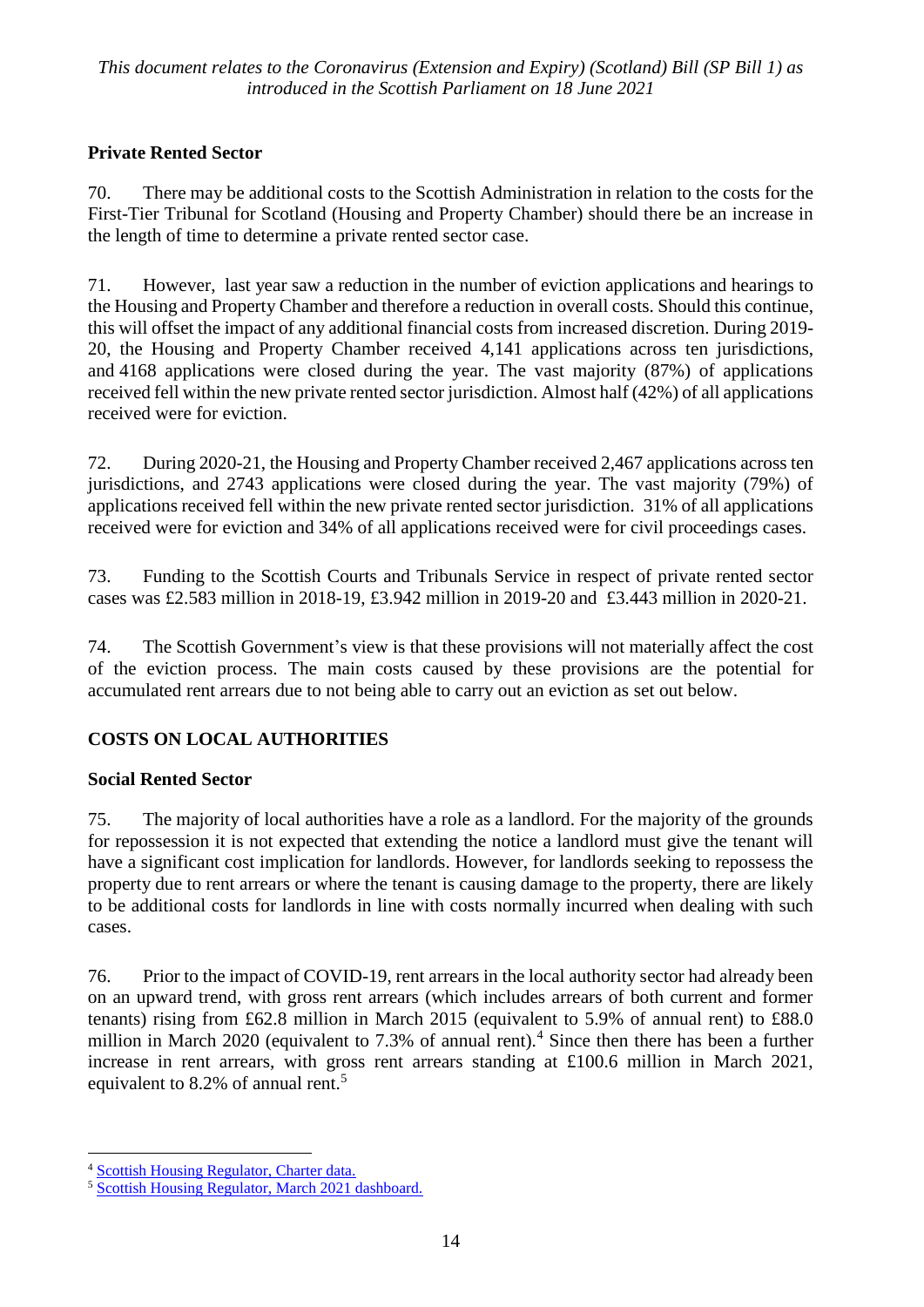77. Over the six year period to 2019-20, the number of properties recovered by local authorities where they had obtained a decree for non-payment of rent ranged between 1,000 to 1,300 per annum.<sup>6</sup> Since the imposition of restrictions due to the impact of Covid-19, there has been a sharp fall in the recovery of properties due to non-payment of rent.

| Year        | Number of properties recovered by local authorities having<br>obtained decree for non-payment of rent <sup>7</sup> |
|-------------|--------------------------------------------------------------------------------------------------------------------|
| 2014-15     | 1,037                                                                                                              |
| $2015 - 16$ | 1,136                                                                                                              |
| 2016-17     | 1,282                                                                                                              |
| 2017-18     | 1,273                                                                                                              |
| 2018-19     | 1,308                                                                                                              |
| 2019-20     | 1,062                                                                                                              |
| 2020-21     |                                                                                                                    |

78. While this Bill and previous legislation does not increase the likelihood of tenants being unable to pay their rent, it will delay action by local authority landlords to recover property where eviction becomes unavoidable. This may increase the total amount of rental income lost in these cases. However, not only should eviction always be a last resort, but it is also important to bear in mind that evidence collected from local authorities by Shelter Scotland indicates that eviction is a costly procedure for landlords, costing between £2,000 and £6,000 per case, in addition to the loss of rental income<sup>8</sup>. Thus any additional loss in income due to restrictions on landlords' ability to evict tenants must be seen in the light of the costs of evictions, and also the possibility that tenants on social housing waiting lists, who would replace current tenants unable to pay their rent, may also have been adversely affected by the economic impact of COVID-19, and thus may struggle to afford rental payments.

#### **Private Rented Sector**

79. It is not anticipated that the private rented sector provisions to protect tenants from evictions will impose additional costs on the local authorities, but they may assist in saving local authorities from costs relating to the provision of temporary accommodation by helping to reduce the number of private tenants who are at risk of homelessness.

80. The cost of providing temporary accommodation can be significant. For example, a 2018 study by Heriot-Watt University found that, across the five case study local authorities, the mean weekly cost of a temporary furnished flat (the type of accommodation most commonly used for temporary accommodation) was £318.94, with a median cost of £345.97.<sup>9</sup> While the average weekly cost of emergency accommodation was lower (a mean of £284.54 and median of 256.48), the maximum weekly cost for emergency accommodation recorded in the case studies was a high

 $\overline{a}$ <sup>6</sup> Note that this covers both properties where the tenants have been evicted, as well as properties where the tenants abandoned their home after a decree had been obtained.

<sup>&</sup>lt;sup>7</sup> Data for 2014-15 to 2018-19 is taken from the Scottish Housing Regulator, [Charter dataset.](https://www.housingregulator.gov.scot/landlord-performance/statistical-information) Data for 2020-21 is taken from the Scottish Housing Regulator, [Monthly COVID-19 dashboards.](https://www.housingregulator.gov.scot/landlord-performance/national-reports/monthly-covid-19-dashboards/march-2021-dashboard) Note that this question was first collected in June 2020, and thus the data for 2020-21 covers the period from June 2020 to March 2021.

<sup>&</sup>lt;sup>8</sup> Evictions by social landlords in Scotland 2016-2018.pdf (ctfassets.net)

<sup>&</sup>lt;sup>9</sup> Table 9 in Watts, B, Littlewood, M, Blenkinsopp, J & Jackson, F (2018) Temporary Accommodation in Scotland: [Final Report.](https://pure.hw.ac.uk/ws/portalfiles/portal/23430074/SB_TempAccommReport_FinalReport.pdf)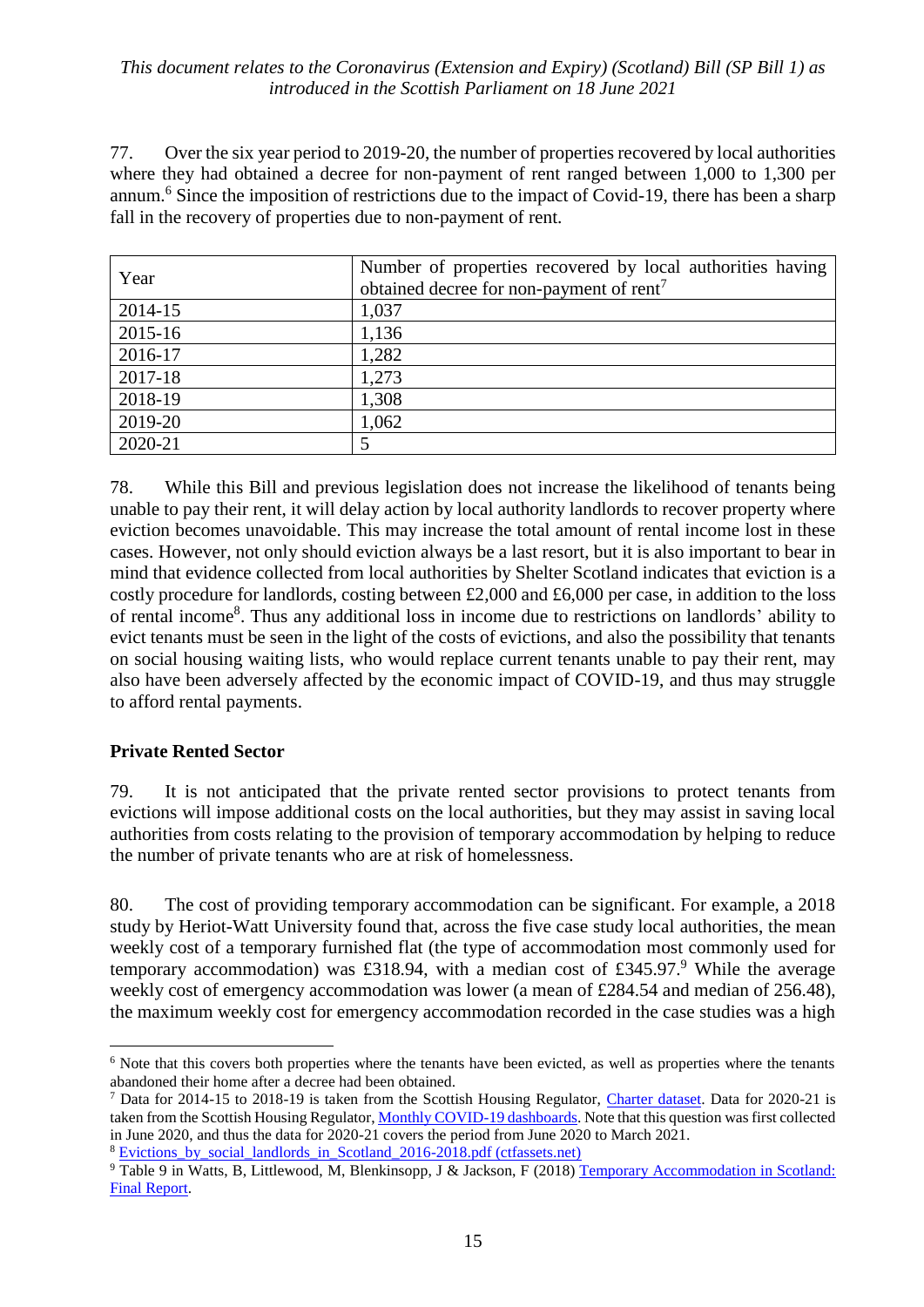as £1,370. There were 14,151 households in temporary accommodation as at 30 September 2020, an increase of 24% relative to 30 September  $2019^{10}$ . This increase can be attributed to two key reasons. First, the rise in the number of open cases increased overall demand for temporary accommodation. In addition, some households who had previously chosen not to take up temporary accommodation provided by the local authority, now required it as the alternative arrangements they had made were no longer viable due to the pandemic. This provision may help ease pressure on local authorities as evictions could increase the number of households who are homelessness and the number of households in temporary accommodation.

81. Preventing tenants in the private rented sector from requiring local authorities to provide homelessness temporary accommodation therefore protects them from increased housing costs for this group.

#### **COSTS ON OTHER BODIES, INDIVIDUALS AND BUSINESSES**

#### **Social Rented Sector**

<u>.</u>

82. In relation to Registered Social Landlords (RSLs), the type of costs that could be incurred is similar to local authority landlords. For the majority of the grounds for repossession it is not expected that extending the notice a landlord must give the tenant will have a significant cost implication for landlords. However, for landlords seeking to repossess the property due to rent arrears or where the tenant is causing damage to the property, there could be additional costs for landlords due to the extension in the notice period. As is the case for local authorities, there has been a sharp drop in the number of properties recovered following a decree for non-payment of rent, following the imposition of legislative restrictions on evictions.

| Year    | Number of properties recovered by RSLs having obtained<br>decree for non-payment of rent <sup>11</sup> |
|---------|--------------------------------------------------------------------------------------------------------|
| 2014-15 | 781                                                                                                    |
| 2015-16 | 736                                                                                                    |
| 2016-17 | 828                                                                                                    |
| 2017-18 | 840                                                                                                    |
| 2018-19 | 830                                                                                                    |
| 2019-20 | 697                                                                                                    |
| 2020-21 | 57                                                                                                     |

83. The impact of any increase in rent arrears could be more significant for an RSL than for a local authority because of the smaller size of these organisations and their primary focus on

<sup>&</sup>lt;sup>10</sup> [Homelessness in Scotland: update to 30 September 2020 -](https://www.gov.scot/publications/homelessness-scotland-update-30-september-2020/) gov.scot (www.gov.scot)

<sup>&</sup>lt;sup>11</sup> Data for 2014-15 to 2018-19 is taken from the Scottish Housing Regulator, [Charter dataset.](https://www.housingregulator.gov.scot/landlord-performance/statistical-information) Data for 2020-21 is taken from the Scottish Housing Regulator[, Monthly COVID-19 dashboards.](https://www.housingregulator.gov.scot/landlord-performance/national-reports/monthly-covid-19-dashboards/march-2021-dashboard) Note that this question was first collected in June 2020, and thus the data for 2020-21 covers the period from June 2020 to March 2021.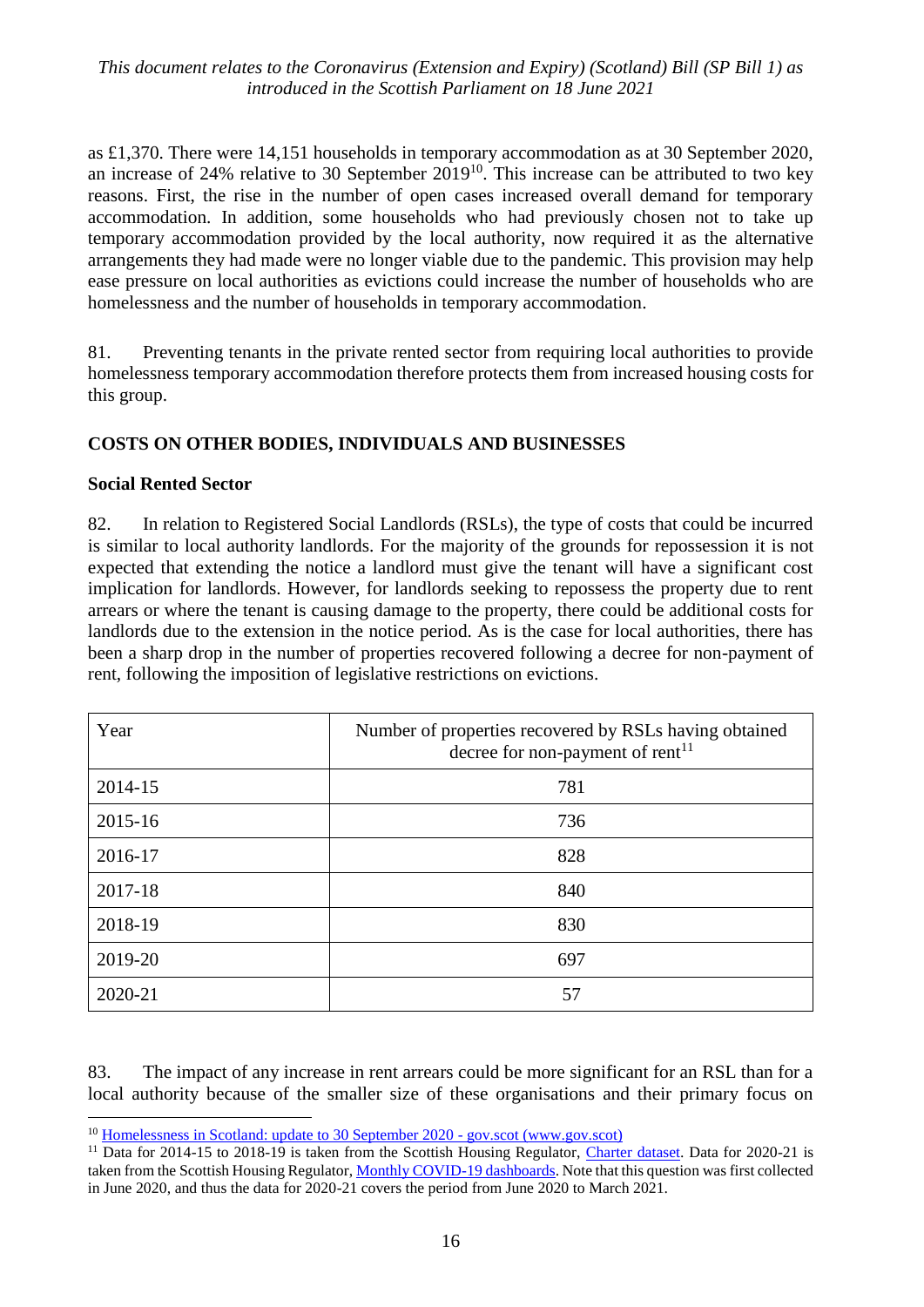housing. However, this concern is mitigated by the fact that trends in rent arrears have been more favourable in the RSL sector than in the local authority sector. Prior to the pandemic, gross rental arrears in the RSL sector increased from £51.8 million in March 2015 to £58.8 million in March 2020, an average growth rate of only 2.6% per annum over this five year period. As a result, the ratio of gross rental arrears to annual rental income actually declined slightly over this period, from 4.6% in March 2015 to 4.4% in March 2020. Since the pandemic, gross rental arrears have grown by a similar amount, up by 2.2% over the year to March 2021, to stand at £60.1 million, with the ratio of gross rental arrears to annual rental income remaining at 4.4%.

84. In relation to contractors, RSLs employ contractors to carry out maintenance and other essential services which are funded out of rental income. Loss of rental income could potentially affect an RSL's capacity to contract work. However, as the rent arrears figures set out above show, the amount of rent lost is unlikely to have a significant effect on contracts.

#### **Private Rented Sector**

 $\overline{a}$ 

85. In relation to private sector tenants, it is not anticipated that there will be any additional costs for tenants from extending the provision that increases the notice to leave period landlords must give a tenant when seeking to repossess the property.

86. In relation to private sector landlords, for the majority of the grounds for repossession, it is not expected that extending the notice a landlord must give the tenant will have a significant additional cost implication. However, for landlords seeking to repossess the property due to rent arrears or where the tenant is causing damage to the property, there are likely to be additional costs for landlords. These relate to loss of income from unpaid rent and increased repair costs to bring the property up to standard. The vast majority of registered landlords in Scotland have only one property and the average rent for a two bed property (the most common property size) is £689 a month (based on advertised rents). A range of financial support is available to support tenants and this should allow most tenants to continue paying their rent. However, where a tenant is unable or does not pay rent for the extended notice period, the landlord could incur a loss. As an illustration, the loss for an average two bed property could be up to £3,445, if the notice period would otherwise have been 28 days, or up to £2,609 if the notice period would otherwise have been 84 days.

87. Evidence on rent arrears in the private rented sector is limited and mixed. The Joseph Rowntree Foundation identified no sharp increase in rent arrears at June 2020, with fewer than one in ten private tenants estimated to be in arrears. <sup>12</sup> A separate analysis carried out by PayProp, based on the data that it holds from the processing of rent payments from tenants in Scotland, shows that the percentage of tenants in arrears increased at the start of the pandemic period from 5% in the quarter January to March 2020 up to 9% in April to June. Since then this proportion has remained relatively steady, although it has increased slightly in the latest quarter from 9% in October to December 2020 up to 10% in January to March 2021.<sup>13</sup> Many landlords may have provided financial assistance to their tenants during the pandemic; 44% of landlords and agents responding to a Scottish Association of Landlords survey had given a rent discount to their tenants, equating

<sup>&</sup>lt;sup>12</sup> Joseph Rowntree Foundation: [Government can provide a housing lifeline in the coming economic storm](https://www.jrf.org.uk/blog/government-can-provide-housing-lifeline-coming-economic-storm)

<sup>&</sup>lt;sup>13</sup> [PayProp UK Special Report on Arrears after 12 months of COVID-19, published May 2021](https://f.hubspotusercontent10.net/hubfs/8690612/PayProp_UK_Special_Report_May.pdf?__hstc=48595641.bdce9b47f222f14d5ebbeb7839c79888.1606291012151.1620987639994.1621414531183.49&__hssc=48595641.2.1621414531183&__hsfp=1181911503&utm_campaign=UK%20special%20arrears%20report%20-%20May%202021&utm_medium=email&_hsmi=128186729&_hsenc=p2ANqtz-89HdP4z7c3xc70hXgVSUBHKH0FR1NZN8IJ3Pd9jvTzlYzk9V0QgfkuVEbBLn-kWsxIvZ1fANQAoMj9bZQhNkJKv5o56QwXGZ4f76L5S6FnkSEaQYg&utm_content=128186729&utm_source=hs_email)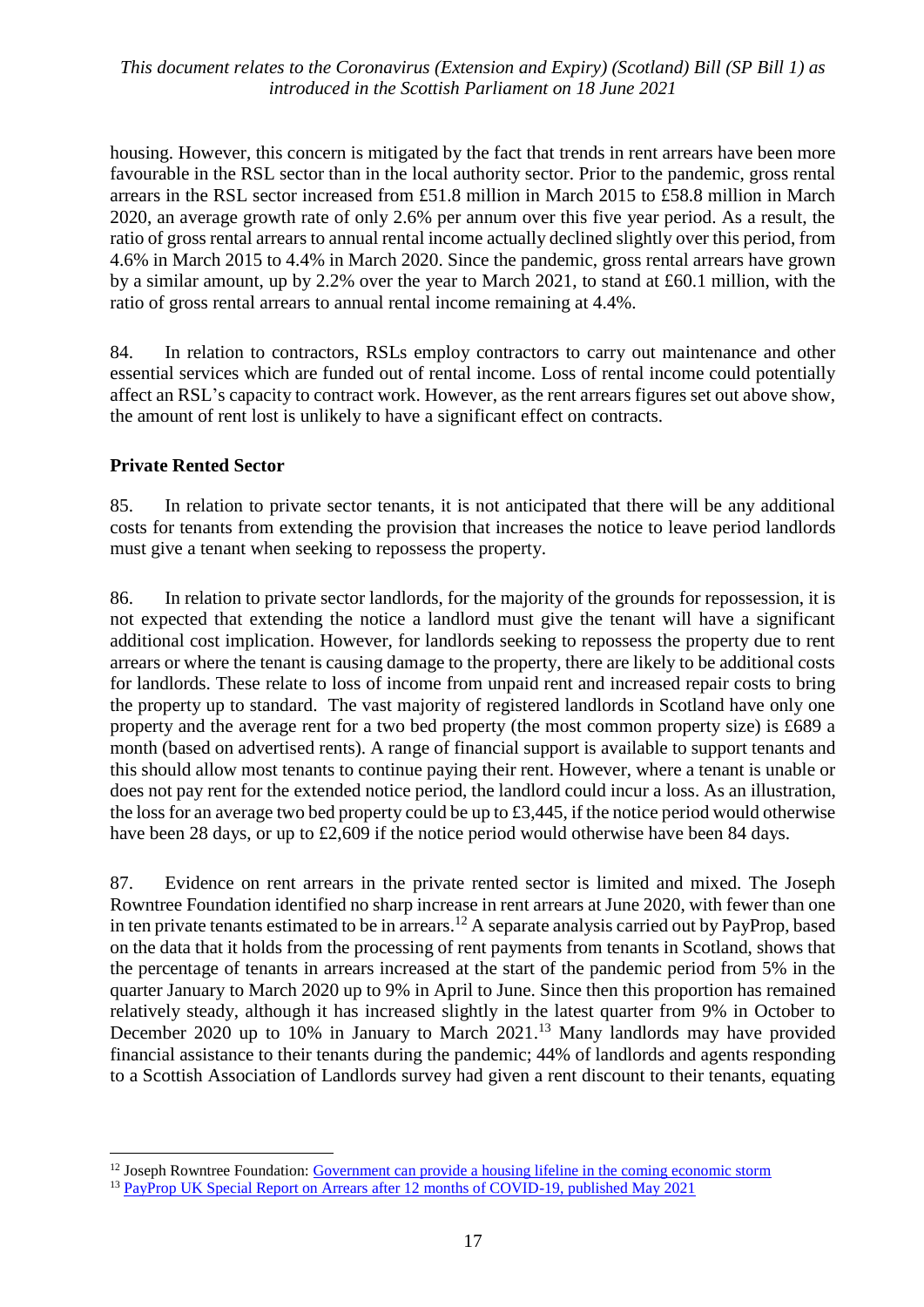to 11% of properties having had a rent reduction in place.<sup>14</sup> However, Citizens Advice Scotland data for April to December 2020 show significantly increased proportions of housing and housing arrears advice sought relating to the private sector compared with the previous year, and a rise in advice sought on private rented sector harassment or illegal evictions.<sup>15</sup>

88. In relation to letting agents, there may be costs implications for letting agents relating to additional administration costs (which will depend on the size and processes of individual agents) plus loss of income where a tenant is unable, or unwilling, to pay their rent. The management fees agents charge are usually based on a percentage of the monthly rent paid. However, it is considered that the financial support available to tenants should allow most tenants to continue paying rent and therefore help to cover agents costs in the normal way.

89. In relation to contractors, landlords and letting agents employ contractors to carry out maintenance and other essential services which are usually funded out of rental income. Loss of rental income could potentially affect a landlord's capacity to contract work. However, it is considered that the financial support available to tenants should mean most tenants can pay their rent.

#### **TEMPORARY EXTENSION OF MORATORIUMS ON DILIGENCE (SECTION 3 AND SCHEDULE 2: PARAGRAPHS 1 AND 4 OF THE CORONAVIRUS (SCOTLAND) ACT 2020)**

90. These provisions extend the period of any new moratoria to a period of six months. This extension of the existing moratorium on diligence and bankruptcy from six weeks to six months prevents creditors from taking action against individuals who have financial difficulties, thus allowing those individuals time to find advice on how best to deal with their debts and, in current circumstances, also to recover from time-limited income shocks without having to take serious steps like applying for bankruptcy.

## **COSTS ON THE SCOTTISH ADMINISTRATION**

91. The extension of these provisions will result in no direct costs or savings to the Scottish Administration. Costs to the Scottish Government in its role as a creditor are discussed below.

## **COSTS ON LOCAL AUTHORITIES**

92. The extension of these provisions will result in minimal costs for local authorities. There may be some enhanced capacity to provide money and debt advice, but this is more likely to result in additional individuals being helped than in savings to the local authority. Local authorities' role as creditor – for example, in collecting unpaid council tax – is discussed below.

<u>.</u>

<sup>&</sup>lt;sup>14</sup> Survey of private landlords and agents by the Scottish Association of Landlords, carried out at the start of August 2020

<sup>&</sup>lt;sup>15</sup> Citizens Advice Scotland [Housing Data Q1-3 2020](https://www.cas.org.uk/publications/cas-housing-data-q1-3-2020)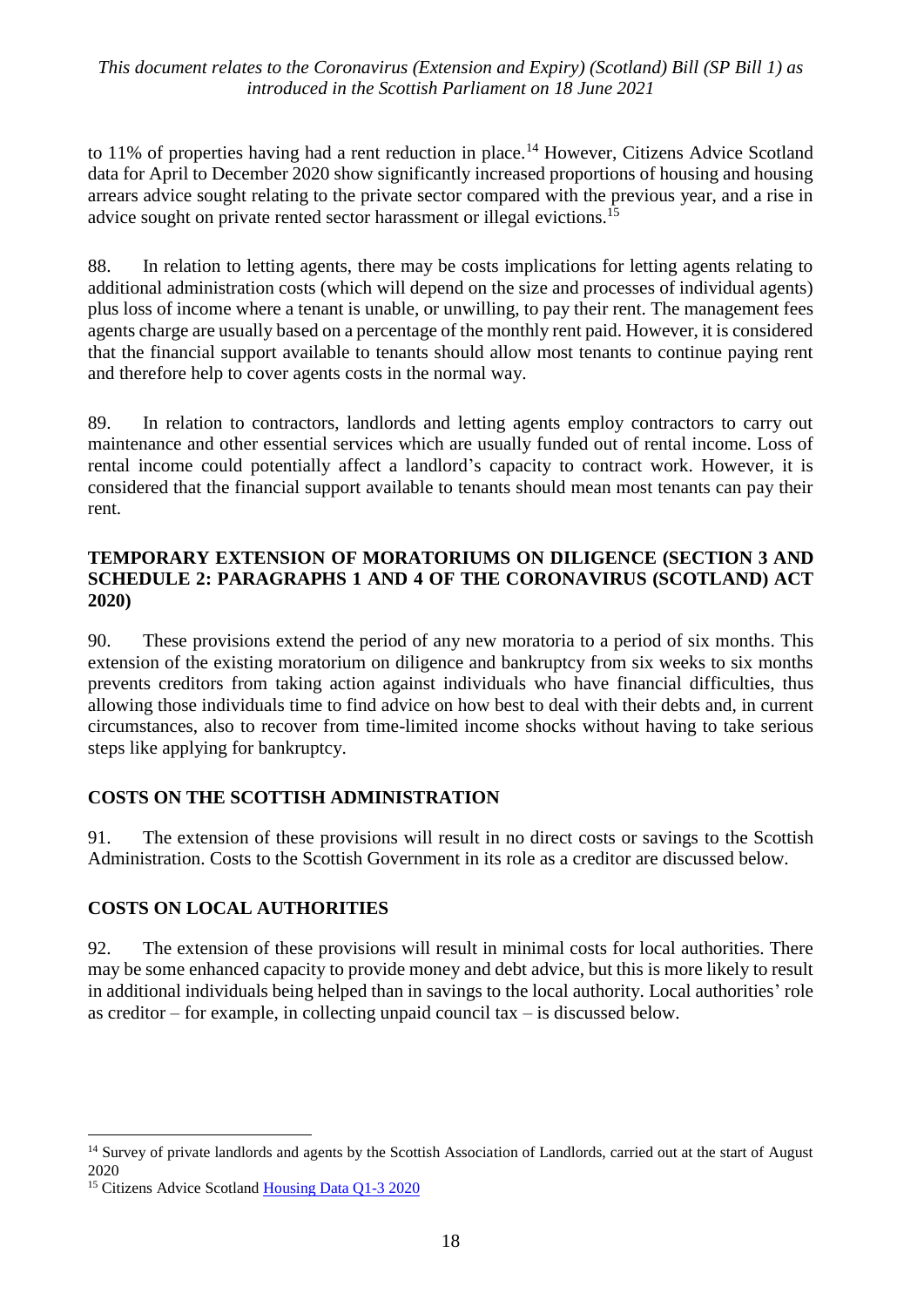## **COSTS ON OTHER BODIES, INDIVIDUALS AND BUSINESSES**

93. Many creditors have already announced extended forbearance towards those unable to make repayments due to financial difficulties arising from coronavirus such as the availability of three month mortgage holidays. Creditors following best practice and Financial Conduct Authority requirements for treating customers fairly are unlikely to face significant costs. If individuals are unable to meet repayments, taking formal court action against them is likely both to be costly for creditors, and may force individuals into bankruptcy (from which creditor returns are very low).

94. There is also evidence that those accessing debt advice will in the longer term make higher repayments. Figures quoted in the HM Treasury impact assessment for the breathing space proposals suggest debtors who are advised to enter either a debt management plan or an individual voluntary arrangement (the Scottish equivalent of which is the Protected Trust Deed) repay their creditors an additional £3,500, whilst debtors who merely take advice repay their creditors an additional £858. Figures provided by the Improvement Service in Scotland suggest that for local authorities, every pound invested in providing debt advice generates a further £4 in recoveries to that local authority.

#### **COURTS AND TRIBUNALS: CONDUCT OF BUSINESS BY ELECTRONIC MEANS (SECTION 5 AND SCHEDULE 4: PARAGRAPHS 1-6 OF THE CORONAVIRUS (SCOTLAND) ACT 2020)**

95. These provisions allow documents produced by a court or tribunal, or connected with criminal or civil proceedings, to be signed and transmitted electronically. This enables documents to be sent, served and lodged by means of email or other electronic means. They also provide that any participant in either criminal or civil proceedings can take part in any proceedings by way of live visual (television) or audio (telephone) link from any location. This extends to the ability to conduct fully audio or video-enabled procedural hearings, where no one is physically in the same place, or in a court or tribunal building. The provisions create a default position in which requirements for physical attendance at any court or tribunal hearings are suspended, except for trial diets, where the default is that a person will physically attend court. These presumptions can be overridden by the court or tribunal.

## **COSTS ON THE SCOTTISH ADMINISTRATION**

96. Remote hearings and electronic processes have increased across all areas of criminal and civil business. The Lord President has stated the use of written submissions, the digital transmission of documents and the use of electronic signatures have enabled swift process changes which are necessary to operate court services efficiently.

97. The conduct of virtual courtroom trials has been piloted and criminal justice organisations are working together to develop a model for trials to be conducted virtually where appropriate. With the introduction of remote jury centres, the normal capacity of 16 trials per day for High Court evidence-led trials had been restored by November 2020 with robust public health measures and guidance in place to protect all court users, including jurors and staff. In addition, Sheriff and Jury trials are now back to pre-COVID levels through the use of remote jury centres, with eighteen Sheriff courts now running jury trials linked to these centres.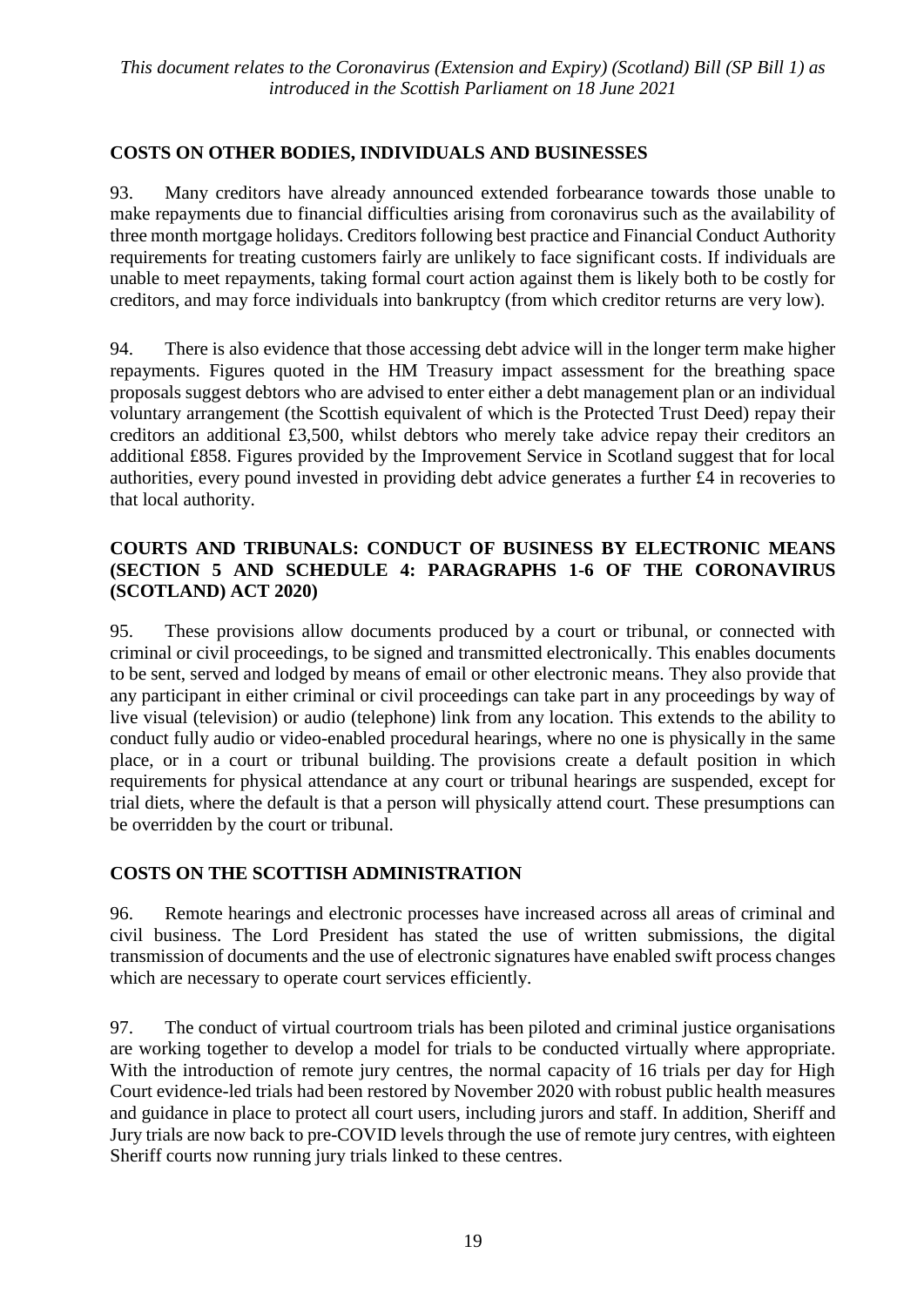98. On 12 March 2021 a Practice Note was issued by Sheriff Principal Derek Pyle. This set out that from May 2021 the majority of domestic abuse summary trials in Aberdeen Sheriff Court will be conducted virtually, with only the accused person and their solicitor having to be present in the court premises. Sheriff Principal Pyle noted that this initiative would improve the experience for witnesses and ensure the rights of the accused are protected during trials. It will allow up to nine trials to take place each week, which would otherwise not be able to proceed because of coronavirus restrictions and also offers the opportunity for a national roll-out to provide much needed additional capacity. Police Scotland continue to support the initiative through the establishment of two remote sites in Aberdeen for giving evidence. Further work is being carried out to identify further sites to support any national roll out.

99. As of 14 May 2021 over 6,900 custody hearings have also been completed by remote and electronic methods.

100. Civil business continues to operate virtually and remotely, as has been the case throughout the pandemic - almost all civil court and tribunal business is now conducted online or by telephone with all documents in civil cases lodged electronically; all new summonses signetted electronically and evidential hearings for civil cases being held remotely. In the Sheriff Appeal Court almost all civil hearings are being conducted remotely. From 13 July 2020 the All-Scotland Sheriff Personal Injury Court (ASSPIC) transitioned to a remote basis. The first ASSPIC proof hearings (for hearing evidential cases remotely) commenced in early August and since late November Scotland's Sheriff civil courts are now conducting proofs, debates, evidential and Fatal Accident Inquiry (FAI) hearings virtually using the WebEx video platform. The first blended civil proof (proof using both in person and video evidence) has taken place. Arrangements are currently being made for further blended commercial proofs in the Court of Session and work continues on plans for civil jury trial resumption both in the Court of Session and ASSPIC.

101. The Scottish Courts and Tribunals Service (SCTS) has continued to develop functionality to enable documents to be submitted electronically. Most recently, the online portal was updated to allow documents in ordinary civil actions to be uploaded by solicitors directly to the SCTS.

102. The SCTS has carried out a significant amount of work to establish remote jury centres, and to enable virtual summary trials and virtual custody courts to take place. The Court of Session is conducting its business virtually, and the re-fixing of civil jury trials began and will be accommodated in the remote jury centres. Video conferencing functionality is available to deal with proofs, debates and fatal accident inquiries in the sheriff courts should the sheriff determine this is the appropriate method of accommodating an evidential hearing. Tribunals continue to successfully operate telephone and video hearings.

103. Capital and revenue outlay for necessary additional hardware (laptops, cameras and other remote devices) was incurred in the initial implementation of these new processes and further expenditure will be required to maintain and support further implementation as the use of digital processes increases.

104. The SCTS and the Crown Office and Procurator Fiscal Service (COPFS) will continue to incur software licencing costs, associated ongoing system maintenance and operational resource to manage bookings system for video links, with the majority of costs likely to fall to SCTS. These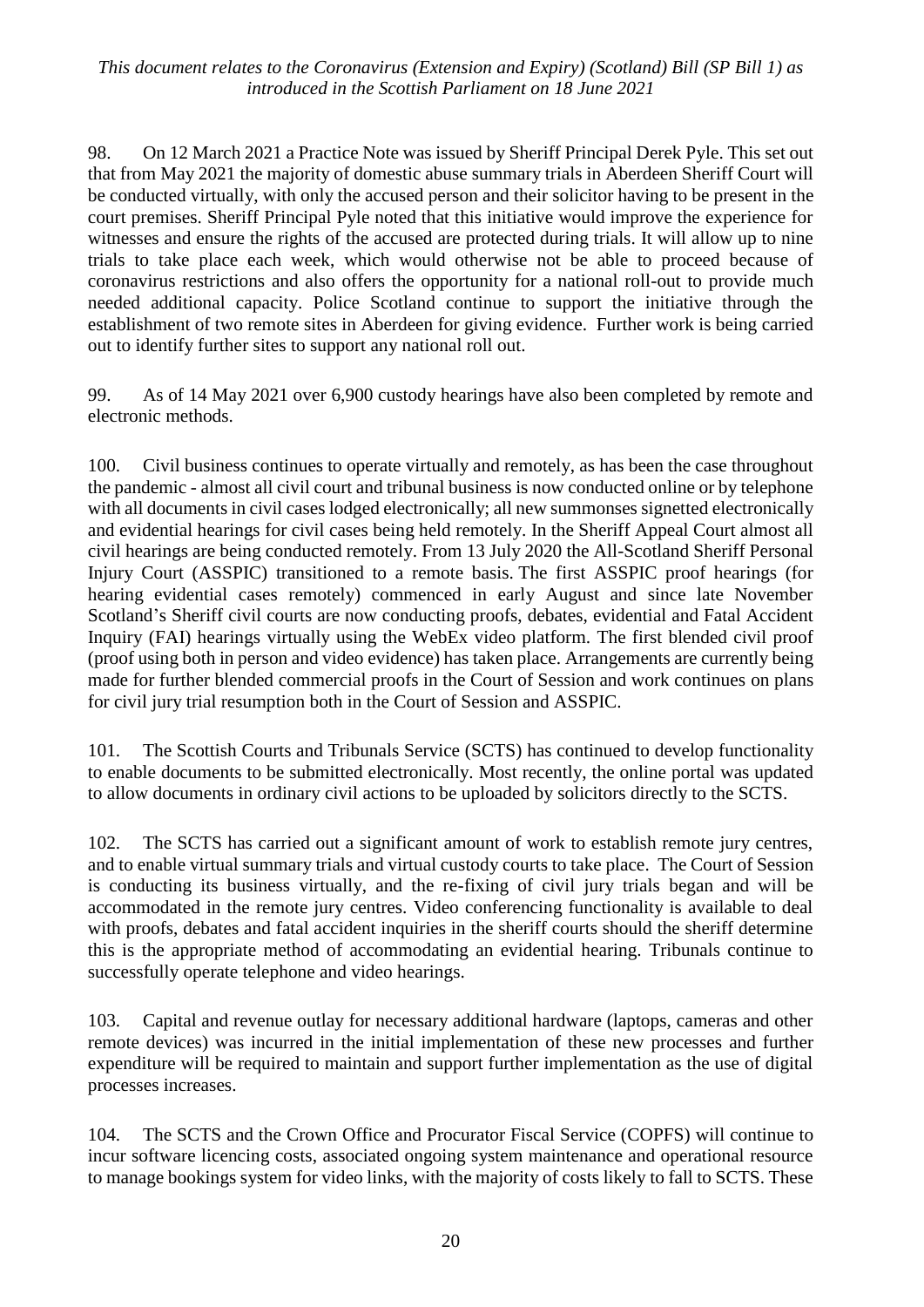costs are however difficult to quantify, as the operational reliance on these provisions will be dynamic and responsive to developments associated with the coronavirus pandemic.

105. Whilst there has been a temporary reduction in movement of prisoners, it is not possible to establish any savings taking account of the full circumstances to be managed during the period of coronavirus pandemic.

106. The legal defence community may incur costs to enable participation in remote court proceedings, although it is expected that many agents may already have access to existing IT used for video calling to clients that are on remand or serving sentences.

## **COSTS ON LOCAL AUTHORITIES**

107. The extension of these provisions is not expected to place any notable costs on local authorities.

108. Where expert witnesses, such as social workers or medical examiners, are called upon for remote attendance there will be a need to receive electronic communications under Section 1 (Enabling electronic signature and transmission of documents). This costs of meeting this provision are expected to be broadly cost neutral; professional staff are likely to have routine access to corporate IT from home, or in the workplace where deemed essential.

109. Where section 3 (Attendance by electronic means) is extended to the workforce in their capacity as expert witnesses, it is expected that the costs will be minimal. Licences for remote participation are likely to be serviced by the SCTS, with attendees being able to join using their own existing IT and internet connections. There may be some additional outlay for headsets and other equipment, such as monitors, that are necessary to take part in remote court proceedings if these are directed by the court.

## **COSTS ON OTHER BODIES, INDIVIDUALS AND BUSINESSES**

110. Capital costs will be incurred by Police Scotland in relation to further expansion of the infrastructure to support enhanced police to court video linking for first appearances from custody. At present, these facilities are present within 21 custody suites with 11 used to address daily custody appearances. A further 4 are available to facilitate any appearances where the accused poses a potential COVID risk.

111. There are potential additional capital costs falling to related to enabling confidential solicitor to client video linking for interviews which take place both before and after the first appearance in court. At present there are 7 mobile devices in use across the estate with plans in place to purchase further devices incurring capital expenditure.

112. Police Scotland will continue to incur software licencing costs, associated ongoing system maintenance and operational resource to manage bookings system for video links.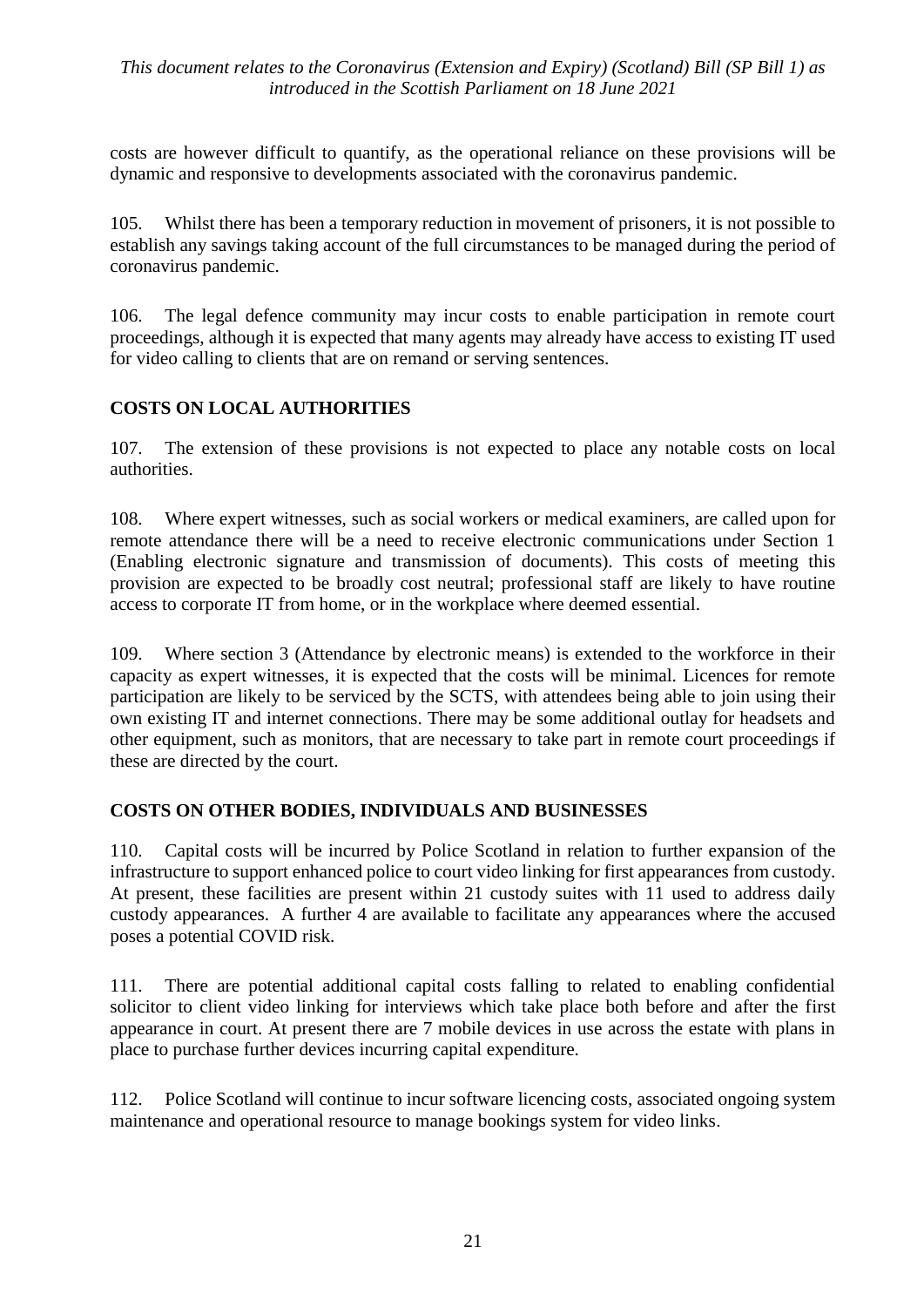113. These provisions have been utilised by Police Scotland through the ability to remotely crave warrants. The reduction in travel time, whilst realising small savings has also supported efficiencies in investigative processes.

114. There may be savings for solicitors in terms of paper, printing and postage costs as a result of the functionality added to the SCTS online portal which enables them to upload documents in ordinary civil actions directly to the SCTS.

#### **FISCAL FINES (SECTION 5 AND SCHEDULE 4: PARAGRAPH 7 OF THE CORONAVIRUS (SCOTLAND) ACT 2020)**

115. The provisions enable a wider range of cases to be dealt with by Fiscal Fine and, thereby, mitigate the impact of coronavirus on the justice system, at a time when no cases are currently proceeding before the Justice of the Peace Courts, and only a very small number of cases are able to proceed to trial by summary procedure in the Sheriff Court.

## **COSTS ON THE SCOTTISH ADMINISTRATION**

116. In accordance with the revised policy guidance issued by the Lord Advocate in relation to fiscal fines, the increase in fine amounts enables alternative action to be taken in a wider range of cases, where such action is assessed as appropriate by prosecutors.

117. Prosecutors have been directed to first consider offering a direct measure, in particular a fiscal fine, in relation to appropriate cases which would otherwise have proceeded in the Justice of the Peace court.

118. In the period since 7 April 2020 up until 30 April 2021, 14,433 people or approximately 26% of individuals who received a first marking action for a Direct Measure (i.e. initial action following report from the police) were offered a fiscal fine. Since implementation of the revised scale on 7 April 2020, 451 people or 3% of individuals offered a fiscal fine have been issued a fine amount above the previous scale maximum of £300, up to £500.

119. Providing for the continued expansion of the use of alternatives to prosecution by extending the provisions has enabled a greater number of cases to be resolved without the need for court procedure and associated appearance at court. This has freed up the courts and prosecutors to deal with more serious cases and ease the burden on the courts during a time of significant resource pressure as a result of coronavirus.

120. Although it can be seen that the increase in the maximum level of a fiscal fine has allowed for alternative action to prosecution to be taken in a wider range of cases, the reduced costs arising from fewer court proceedings in practice and the associated savings to COPFS and the SCTS which would ordinarily be effected as a result of diverting a greater number of cases from prosecution are largely notional savings as the number of court cases has overall been limited by the significantly reduced operational capacity to deal with summary court proceedings as a result of the coronavirus pandemic.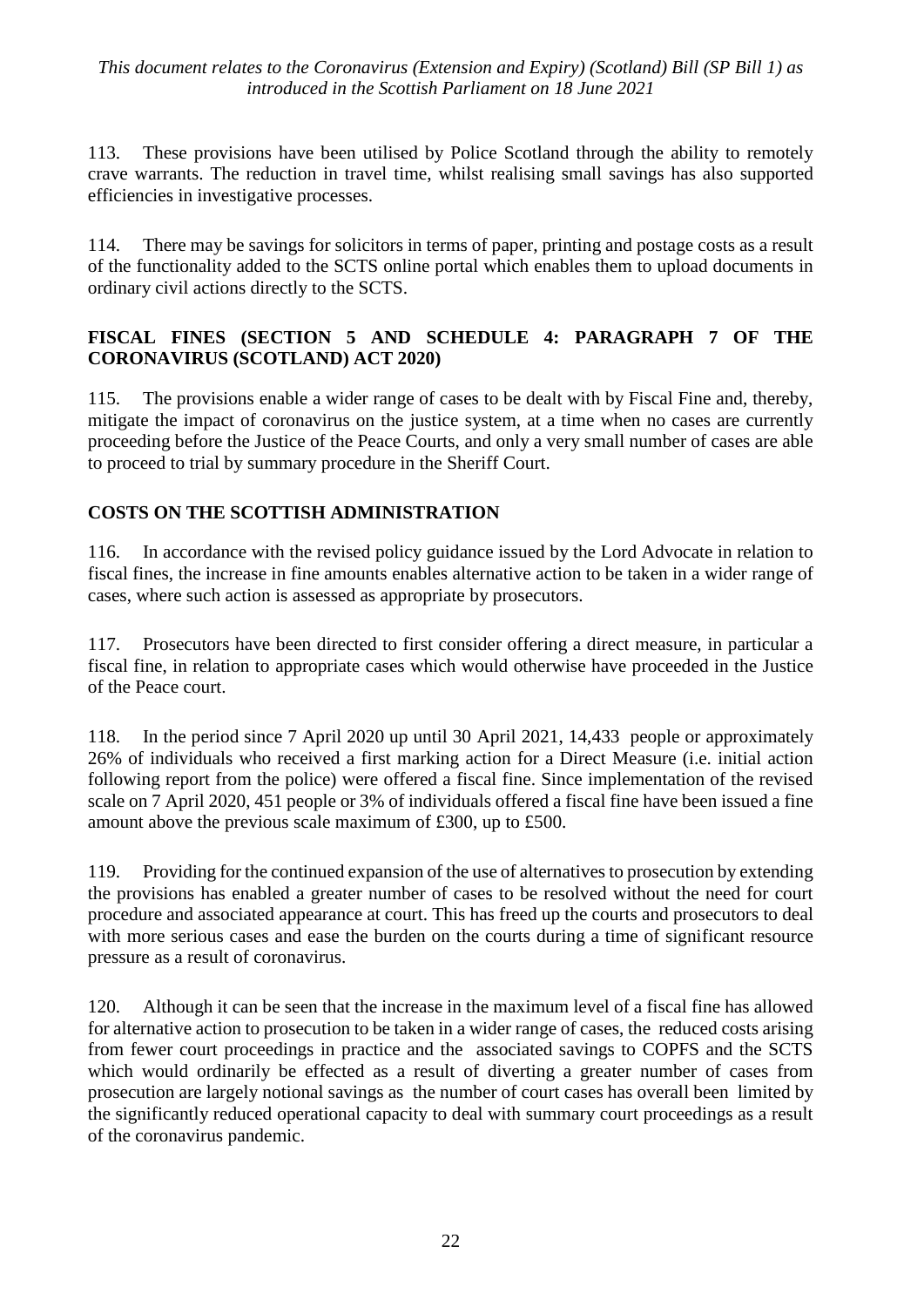## **COSTS ON LOCAL AUTHORITIES**

121. The extension of these provisions will result in no direct costs or savings to local authorities.

## **COSTS ON OTHER BODIES, INDIVIDUALS AND BUSINESSES**

122. The increase in the maximum fiscal fine that COPFS can offer as an alternative to prosecute will have a financial impact on those who choose to pay the fine rather than being prosecuted in the courts. Other than that, the extension of these provisions will result in no direct costs or savings to other bodies, individuals or businesses.

#### **CASES BEGINNING WITH AN APPEARANCE FROM CUSTODY (SECTION 5 AND SCHEDULE 4: PARAGRAPHS 8 AND 9 OF THE CORONAVIRUS (SCOTLAND) ACT 2020)**

123. This provision introduced Scotland-wide jurisdiction for sheriffs dealing with first appearances from police custody and any continuation of the case up until a not guilty plea is tendered (or full committal in petition proceedings). This has enabled custody proceedings to be heard in any sheriff court in Scotland by a sheriff of any sheriffdom no matter where the alleged offence took place during the coronavirus pandemic.

## **COSTS ON THE SCOTTISH ADMINISTRATION**

#### **Scottish Courts and Tribunals Service (SCTS)**

124. There are no anticipated quantifiable costs or savings for the SCTS as a result of extending sheriffs' jurisdiction throughout Scotland for the purpose of dealing with an individual appearing from police custody. The provision simply redistributes the cases to which it applies across the country.

## **COSTS ON LOCAL AUTHORITIES**

125. The extension of this provision will result in no direct costs or savings to local authorities.

## **COSTS ON OTHER BODIES, INDIVIDUALS AND BUSINESSES**

126. The extension of this provision will result in no direct costs or savings to other bodies, individuals or businesses.

## **Police Scotland**

127. The move to a new national jurisdiction for dealing with appearances from custody has allowed Police Scotland to operate a smaller number of centralised police custody suites across Scotland in response to coronavirus.

128. The measure has had a financial impact on Police Scotland, both in terms of additional costs and some areas of savings.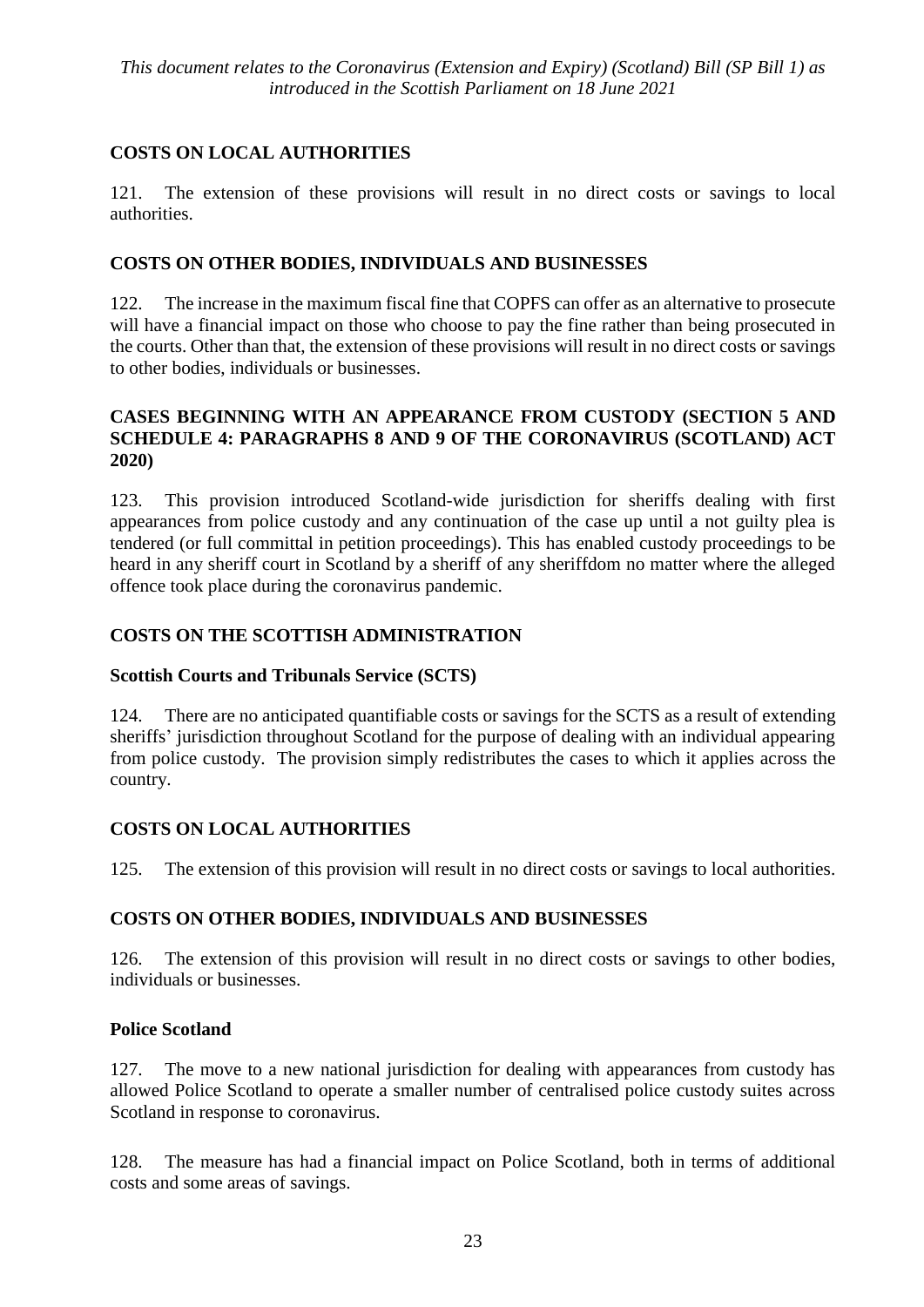129. This measure has enabled Police Scotland to restrict unnecessary movement of people in the justice system via custody procedures and reduce the requirement to move prisoners around the country to attend court proceedings, potentially generating some savings.

130. There are also some additional costs to Police Scotland arising from the provision.

131. Some of those additional costs reflect the need to coordinate and facilitate the safe movement of prisoners within the centralised custody suite setting to the rooms with video-links to the court (where there is virtual court appearance before a court which only has jurisdiction because of these provisions) as well as the associated administrative processes.

132. As people are held in a smaller number of designated police custody suites (as facilitated by these jurisdictional provisions), they may also require to travel greater distances than they ordinarily would to the centralised custody suite prior to their appearance in court. An example is where an individual is arrested in, for illustrative purposes, Stonehaven for a crime allegedly committed there and is then taken to a centralised custody facility in Dundee, for appearance the next day at Dundee Sheriff Court in person or by live link. Where appearance is by live link, in these circumstances there is an additional cost to Police Scotland relative to the additional care and welfare of people being held in police custody for a longer period, including the provision of meals.

133. It is not possible to provide a specific estimate of the overall impact of these savings and costs falling on Police Scotland. The exact costs/saving impact depends on a number of uncertainties relating to the number of accused and where accused people are held. However, the overall cost impact is expected to the relatively cost neutral.

134. The extension of this provision will result in no other direct costs or savings to other bodies, individuals or businesses.

#### **EXTENSION OF TIME LIMITS (SECTION 5 AND SCHEDULE 4: PARAGRAPH 10 OF THE CORONAVIRUS (SCOTLAND) ACT 2020)**

135. The provision suspends certain time limits contained in the Criminal Procedure (Scotland) Act 1995 and has the effect of increasing the maximum time period that an accused person can be held on remand prior to trial, together with other time limits for progressing a criminal case including the maximum time before an indictment requires to be served on an accused person who is in custody and the maximum wait prior to trial where the accused is not in custody. More detail can be found in the Policy Memorandum.

## **COSTS ON THE SCOTTISH ADMINISTRATION**

#### **COPFS**

136. There are no specific costs arising for COPFS. Generally, the majority of costs arising to COPFS relates to staff time incurred in the preparation of cases for indictment and trial. These cases will continue to be prepared. The provision has provided for time savings to COPFS during the suspension period as a result of, for example reduced staff time that would otherwise have been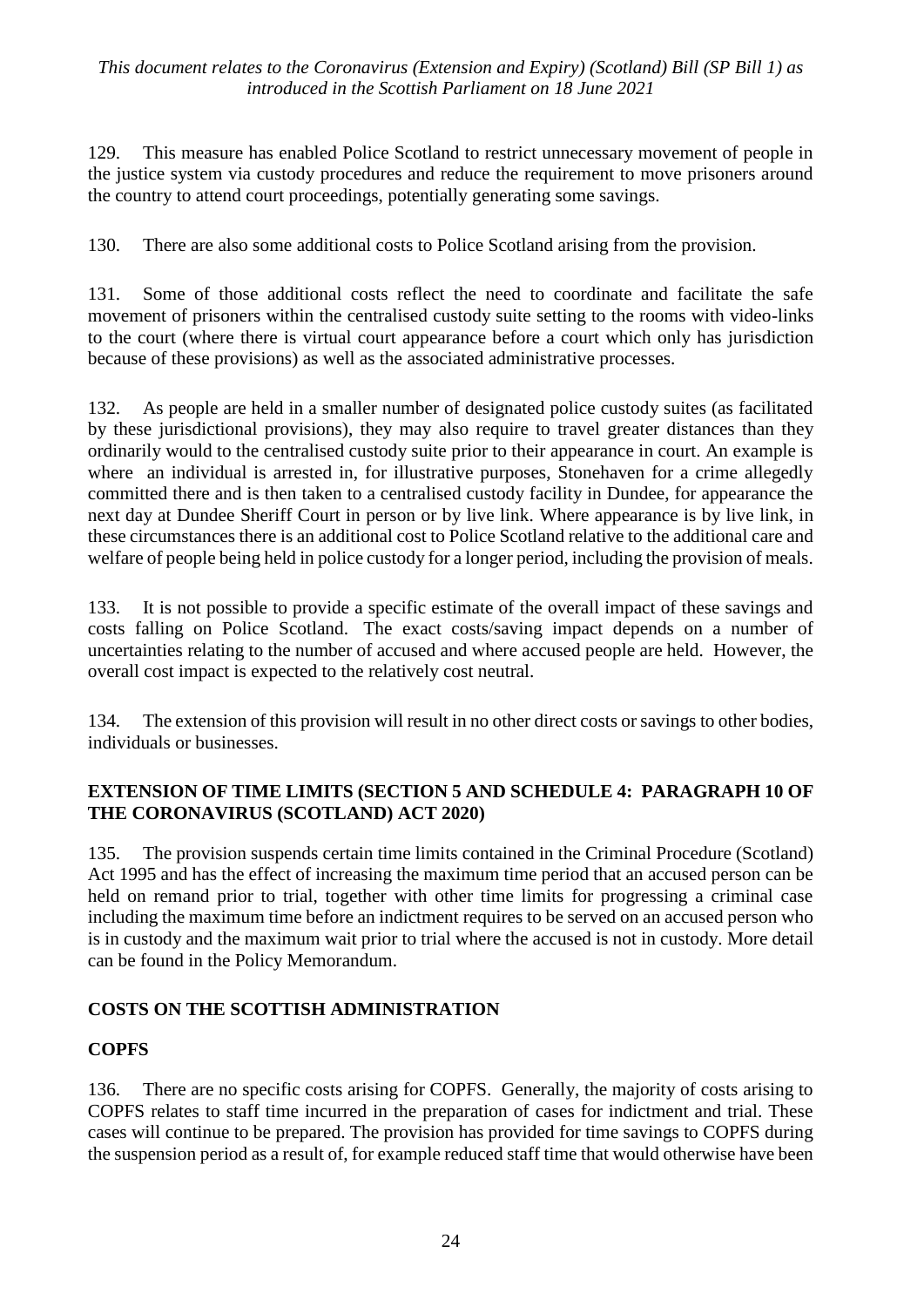incurred making applications to the court to extend time limits in individual cases, attendance at court, etc.

## **SCTS**

137. These provisions have provided for time savings to SCTS during the suspension period as a result of reduced costs that would otherwise have been incurred determining applications by COPFS to extend time limits in individual cases.

## **Scottish Prison Service (SPS)**

138. The reduced capacity of the courts to process criminal cases as a result of the coronavirus pandemic has had a significant impact on SPS arising from its impact on the prison population. The overall prison population is lower now (May 2021) than prior to the coronavirus pandemic (March 2020). However, this reduction relates entirely to the post-conviction sentenced population with the pre-conviction non-sentenced population (the remand population) increasing.

139. The costs arising from the increase in the remand population will not necessarily have arisen directly from the suspension of statutory time limits applying in criminal cases. This is because under pre-existing law, it is possible for the parties to apply for these time limits to be extended on cause shown. As such, if there had been no provision for the suspension of statutory time limits in all criminal cases, it is likely that in many cases, the time limits would have been extended on a case-by-case basis by the courts, reflecting the impact of the pandemic on the justice system while maintaining the ability for justice to be carried out in individual cases.

140. The increased time that accused people are spending on remand as a result of the backlog of court cases is one of many challenges that SPS have experienced over the past year.

141. Where an individual has been held on remand for a lengthy period who otherwise would have been handed a custodial sentence, this may case SPS operational difficulties. The needs of remand prisoners can be quite different to those of sentenced prisoners. This is especially the case in the context of the pandemic due to the fact that the SPS estate needed to be reconfigured to meet the needs of a rising remand population, albeit as part of an overall reduced prison population.

142. Furthermore any individuals held on lengthy remand stays who are found not guilty or given a non-custodial sentence would represent a considerable additional cost as well as having a significant negative impact on the individual in question. This arises as part of the normal operation of the justice system, but with increased numbers held on remand for longer periods the impact is potentially greater.

143. Within this broad context, it is not possible to say with any degree of certainty what the impact of suspension of time limits has been on the prison population. As noted above, had these time limits not been suspended, the courts may have granted extensions in a large number of cases on a case-by-case basis.

144. Furthermore, the backlog of cases involving people being held on remand is only one of several factors determining the remand population. Decisions of the court in individual cases, the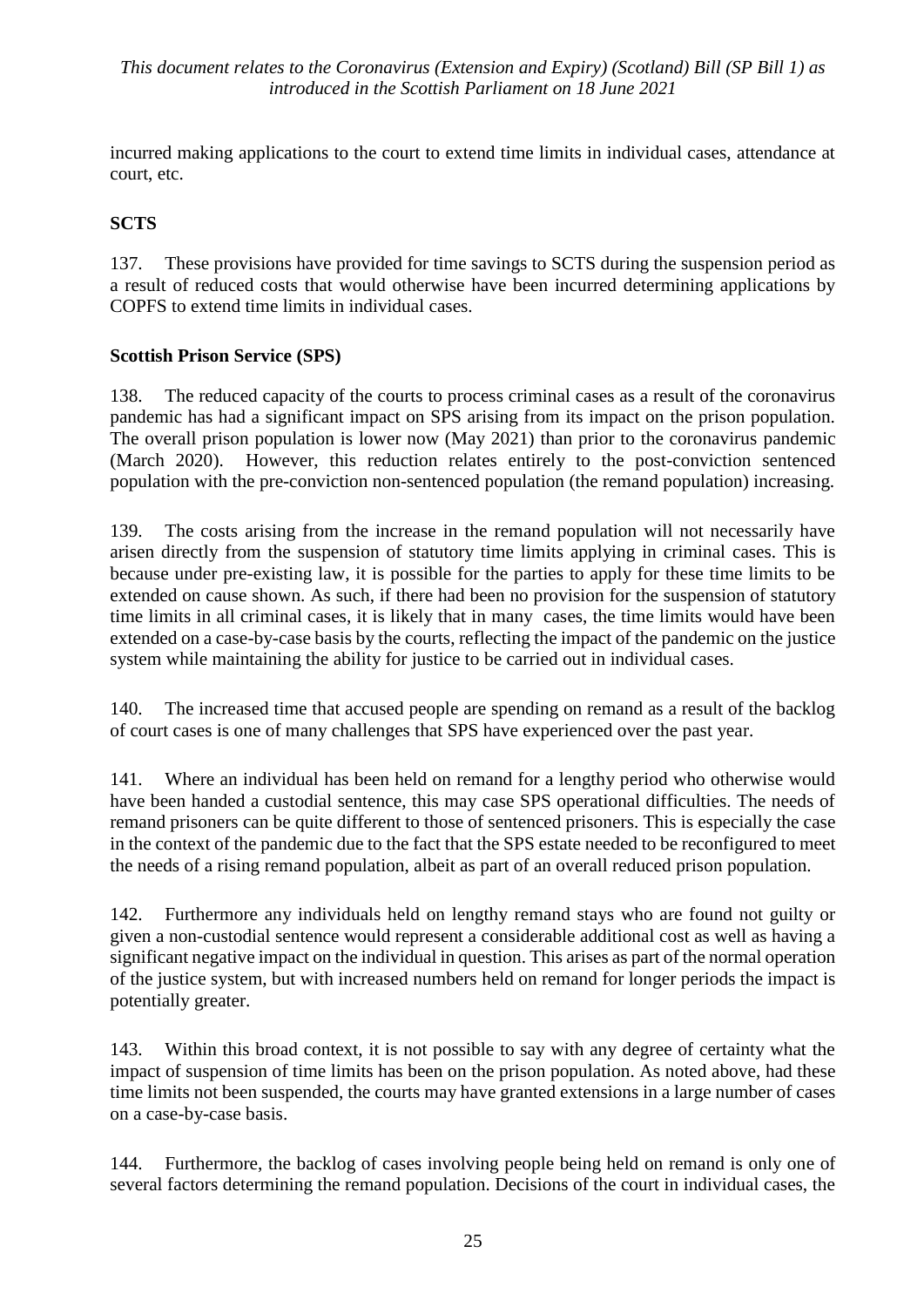mix of crimes being progressed through the justice system, the numbers of those held on remand seeking a review of their situation (as permitted through general bail and remand law) as well as the numbers of the accused persons given bail (and the propensity of that population to breach the terms of their bail) will all have significant impacts on the numbers held in remand.

145. Various policy and operational initiatives across the justice system have aimed to reduce the use of remand where appropriate. Since September 2020 onwards, the flow of individuals into remand slowed substantially, with the total remand population being stable since then in a range from 1,900 to 2,000. The combined impact of these factors obscures any direct impact that extending time limits has had on remand populations.

146. The backlog of cases arising from the coronavirus pandemic will also have had an impact on the size of the sentenced population. Had the courts been operating at their pre-Covid-19 levels, a significant proportion of the remand population have received a custodial sentence. However, the sentenced population has fallen significantly as a result of restrictions on court activity.

147. For these reasons, the impact that any lengthy remand stays on SPS, and the extent to which provisions extending time limits have directly contributed to this, is impossible to assess. The total size of the prison population is lower than immediately prior to the coronavirus pandemic, albeit with an increasing proportion of individuals held on remand. However, the backlog of cases arising from the coronavirus pandemic has led to lengthy remand stays that otherwise wouldn't have occurred and notwithstanding the challenges of separately assessing the impact that timebars will have had on the remand population, it is clear that an increasing remand population have caused operational pressures for SPS.

#### **COSTS ON LOCAL AUTHORITIES**

148. The extension of these provisions will result in no direct costs or savings to local authorities.

#### **COSTS ON OTHER BODIES, INDIVIDUALS AND BUSINESSES**

149. The extension of these provisions will result in no direct costs or savings to other bodies, individuals and businesses.

#### **EXCEPTIONS TO THE RULE THAT HEARSAY EVIDENCE IS INADMISSIBLE (SECTION 5 AND SCHEDULE 4: PARAGRAPH 11 OF THE CORONAVIRUS (SCOTLAND) ACT 2020)**

150. This provision should be considered along with the provisions which allow witnesses to give evidence remotely. The provisions, taken together, provide flexibility as regards the way in which evidence can be introduced during the coronavirus pandemic. The provision under schedule 4, paragraph 11 of the Coronavirus (Scotland) Act 2020 allows evidence by statement where there would be a particular risk to the person's wellbeing attributable to coronavirus or a particular risk of transmitting coronavirus to others if they were to physically attend the trial and where it is not reasonably practicable for the person to give evidence in any other competent manner.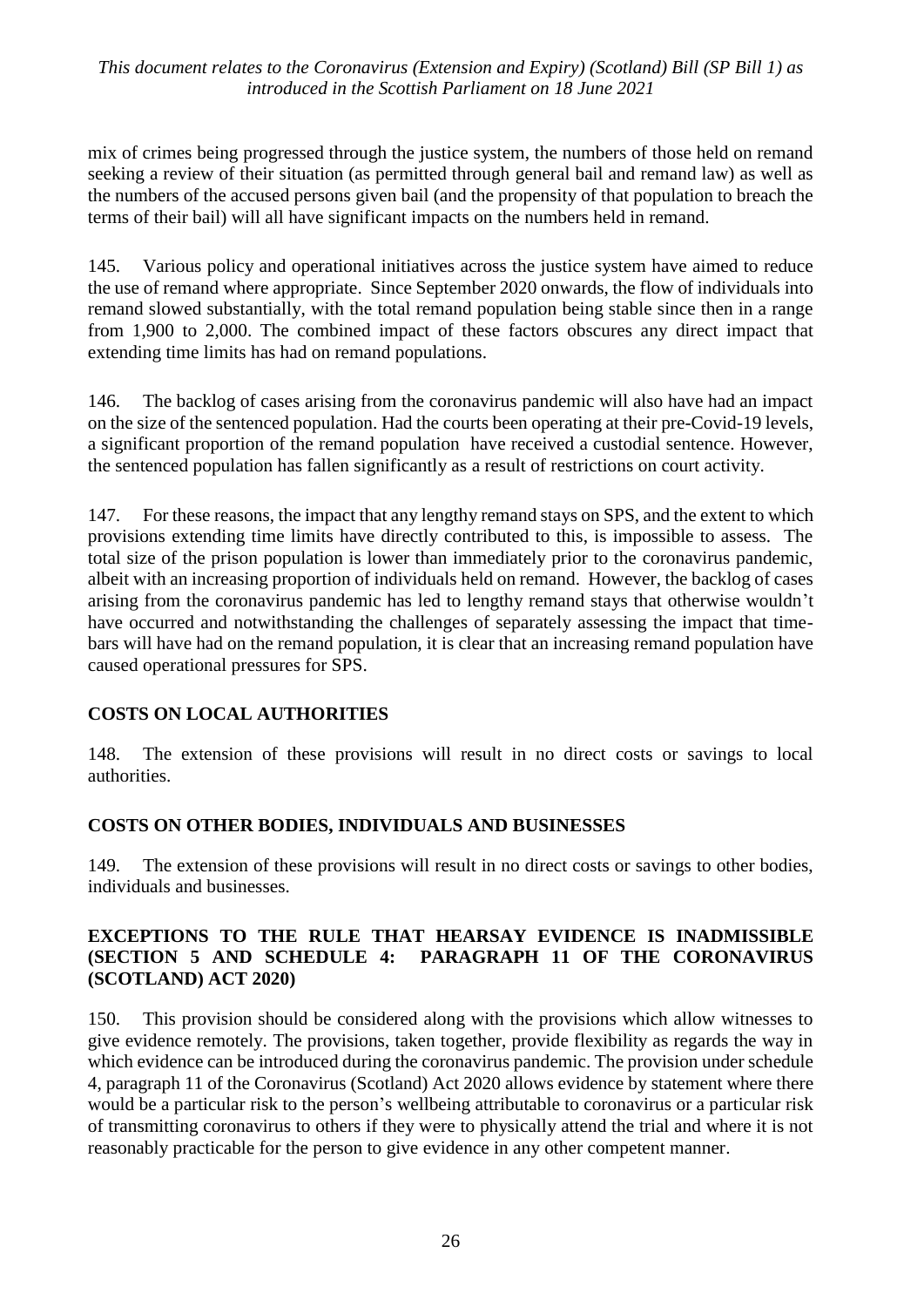## **COSTS ON THE SCOTTISH ADMINISTRATION**

151. The use of section 259 of the Criminal Procedure (Scotland) Act 1995 which provides for exceptions to the inadmissibility of hearsay evidence, is a secondary option that may be applied when a witness cannot attend court to give evidence in person because of a particular risk attributable to coronavirus and cannot give evidence remotely by any other means, such as using a live video link. Statistics on the use of this provision are not available though we understand its use has been relatively limited.

152. Where this provision is used, COPFS will incur some additional costs in relation to the additional staff time required to draft and submit written applications in terms of section 259. However, this is offset by small savings for COPFS in relation to witness expenses. If a witness's statement is used as their evidence in terms of section 259, COPFS will not require to reimburse provide travel and subsistence costs.

## **COSTS ON LOCAL AUTHORITIES**

153. The extension of these provisions will result in no direct costs or savings to local authorities.

## **COSTS ON OTHER BODIES, INDIVIDUALS AND BUSINESSES**

154. The extension of these provisions will result in no direct costs or savings to other bodies, individuals or businesses.

#### **COMMUNITY ORDERS (SECTION 5 AND SCHEDULE 4: PARAGRAPHS 13, 15 (AS FAR AS IT RELATES TO COMMUNITY PAYBACK ORDERS) AND 16 OF THE CORONAVIRUS (SCOTLAND) ACT 2020)**

155. The provisions in paragraph 13 provide that the unpaid work or other activity requirement in Community Payback Orders must be completed within 12 months, from the date when the order was imposed, (or such longer period that the court specifies in the order). The provisions in paragraph 15 allow for regulations to be made by Scottish Ministers to vary or revoke requirements imposed in Community Payback Orders. The provisions in paragraph 16 are interpretive and are applicable to the powers in paragraph 15, some of which are proposed for extension. More details are available in the Policy Memorandum.

## **COSTS ON THE SCOTTISH ADMINISTRATION**

156. The extension of these provisions will result in no direct costs or savings to the Scottish Administration.

157. The provisions mitigate risk to the SCTS and may prevent additional breach or review hearings being needed in relation to community payback orders with unpaid work or other activity requirements which cannot be completed within specified timescales or if capacity issues mean that individuals cannot complete orders through no fault of their own.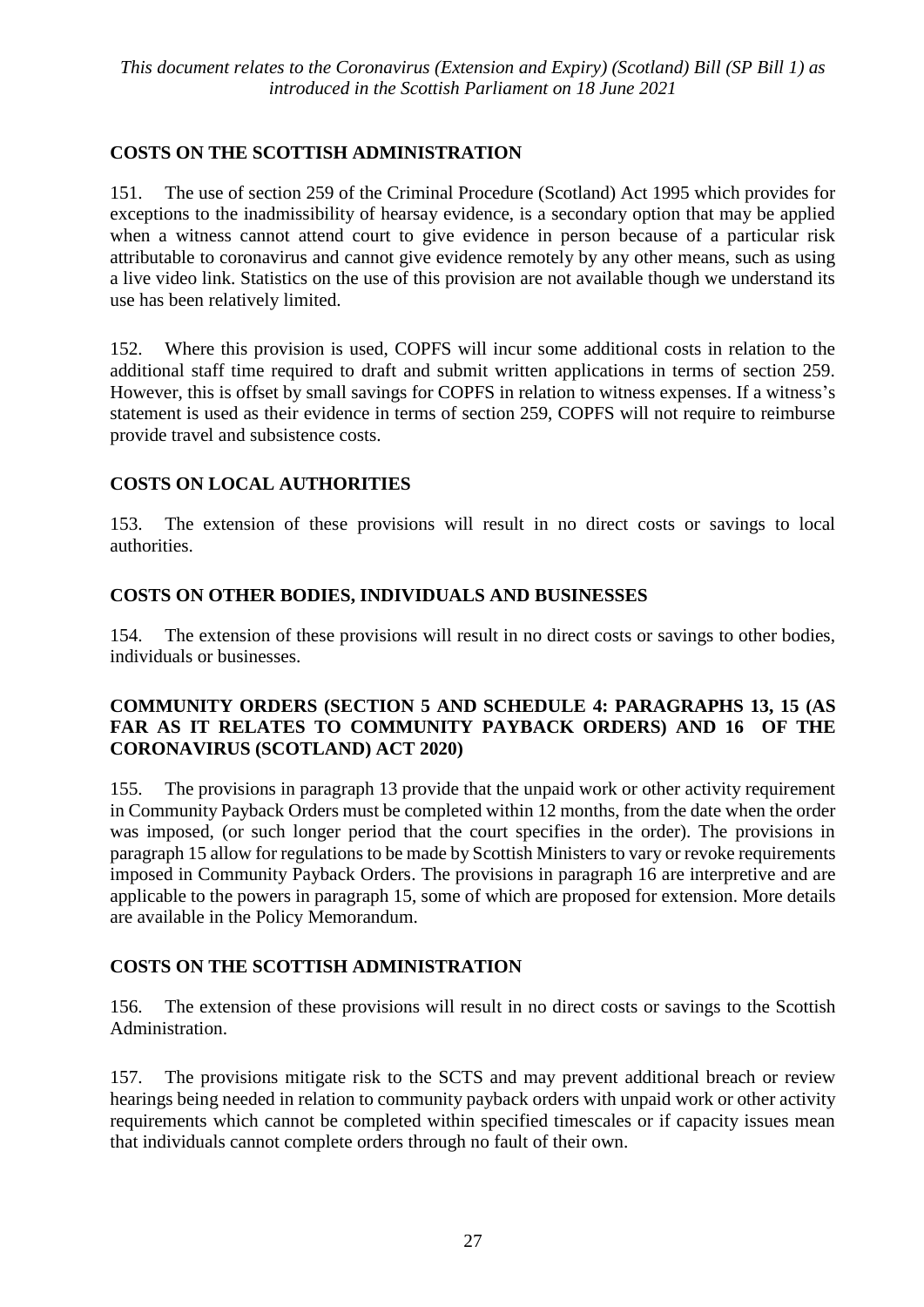158. As with the potential impact identified in relation to SCTS, there is a possibility of increased workload immediately post-crisis for organisations linked to the delivery and oversight of community orders, including third sector bodies. It is not possible to quantify this at present.

## **COSTS ON LOCAL AUTHORITIES**

159. The extension of these provisions will result in no direct costs or savings to local authorities. However, there would be additional costs if the provisions were not made. If local authorities do not have at least 12 months to deliver unpaid work or other activity, capacity would have to increase further to help ensure orders could be completed, which may not be possible.

160. The power to vary orders would not increase costs to local authorities and while there are no plans to use the power, it would be subject to affirmative procedure and specific impact assessments including a Business and Regulatory Impact Assessment would be prepared.

#### **COSTS ON OTHER BODIES, INDIVIDUALS AND BUSINESSES**

161. The extension of these provisions will result in no direct costs or savings to other bodies, individuals and businesses.

#### **PAROLE BOARD (SECTION 5 AND SCHEDULE 4: PARAGRAPHS 17 AND 18 (1) AND (3) OF THE CORONAVIRUS (SCOTLAND) ACT 2020)**

162. The provisions provide for the Chair of the Parole Board to delegate their functions to another member of the Parole Board, should they become incapacitated for any reason.

163. The provisions also allow for parole hearings to continue by video/teleconference and avoid postponements.

#### **COSTS ON THE SCOTTISH ADMINISTRATION**

164. The extension of these provisions will result in no direct costs or savings to the Scottish Administration. The Parole Board budget for 2020-21 was £2.794 million with actual spend for the same period totalling £2.722 million. There were also no additional costs incurred by the Board in respect of payment of fees to members self-isolating or ill and unable to carry out their functions. The Scottish Government agreed to meet any additional 'hardship' costs due to illness or incapacity of members, however, to date this has not been required.

#### **COSTS ON LOCAL AUTHORITIES**

165. The extension of these provisions will result in no direct costs to local authorities.

166. Criminal Justice social workers would normally attend an oral hearing in person at the prison where the person is being detained. This means social workers have been able to participate by live link. This may have resulted in some modest savings incurred through reduced travel and subsistence but it is not possible to calculate what these savings might be.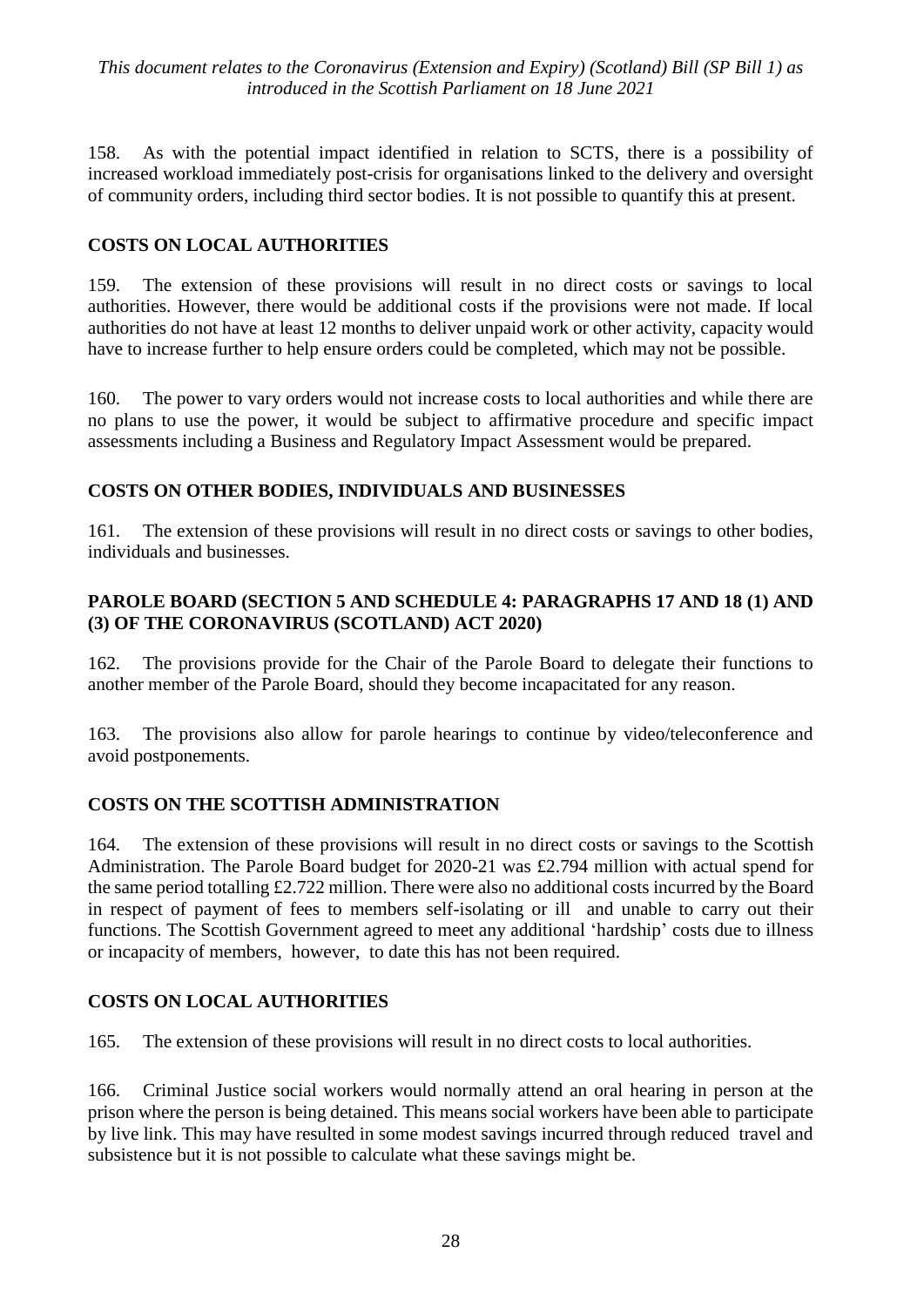## **COSTS ON OTHER BODIES, INDIVIDUALS AND BUSINESSES**

167. These measures have an impact on the Parole Board for Scotland. The Parole Board has an annual budget of £2.794 million and the actual spend on Parole Board Part IV hearings (Tribunals) in 2020-21 to end of March was £2.722 million.

168. There were modest costs associated with members of the Board working remotely in terms of additional equipment which has had to be purchased to allow them to work effectively. This amounted to around £8,000 one-off cost and covered monitors, headsets and increased data usage on phones/Wi-Fi.

169. There were 1196 (1031 2019-20) tribunal hearings from 1 April 2020 to 5 March 2021. The provisions allowed the entirety of the proceedings of the Board to be carried out by audiovisual link or by phone. This has resulted in a reduction in the number of face to face oral hearings which appears to have resulted in some modest savings being made of around £72,000 in the period 2020-21**.**

#### **RELEASE OF PRISONERS (SECTION 5 AND SCHEDULE 4: PARAGRAPHS 19 AND 20 OF THE CORONAVIRUS (SCOTLAND) ACT 2020)**

170. This provision allows that the Scottish Ministers may, by regulations, provide that a person who falls within a class of persons specified in the legislation is to be released from prison early.

## **COSTS ON THE SCOTTISH ADMINISTRATION**

171. During May-June 2020, the Scottish Government instructed the early release of a limited number of prisoners under the powers established in the 2020 Act. The specific criteria of the process were set out in The Release of Prisoners (Coronavirus) (Scotland) Regulations 2020 for the approval of the Scottish Parliament, leading to the release of 348 prisoners in the 28 days starting on 4 May 2020. The regulations defining the scope of the release process were developed by the Scottish Government to deliver a reduction in the prison population that was proportionate to the challenges faced by the Scottish Prison Service at that time, whilst protecting public safety, and being deliverable in a timely fashion utilising the resources available. The process was planned and implemented in co-ordination with the SPS, Social Work Scotland, COSLA, Association of Local Authority Chief Housing Officers, NHS Boards, third sector organisations, and other partners. The release process was completed in full within the period specified in the Regulations.

172. All these prisoners had been serving sentences of 18 months or less, and all were within 90 days of their scheduled date of release. Individuals who were subject to long sentences, or postrelease supervision orders were excluded. As a result, there was no requirement for Justice Social Work offices to undertake any statutory post-release supervision of a participating prisoner. 450 individuals had their eligibility and suitability for early release assessed, and 348 individuals were released early under this provision. This is equivalent to an increase of circa 87 extra releases a week and, which compares to the average weekly releases from custody of circa 160 a week (for the  $1<sup>st</sup>$  quarter of 2021/2022 – 13-week period) distributed amongst local authorities across Scotland. This short term increase in caseload was followed by a reduction in release caseload over the following two months (when those individuals would have otherwise been released). It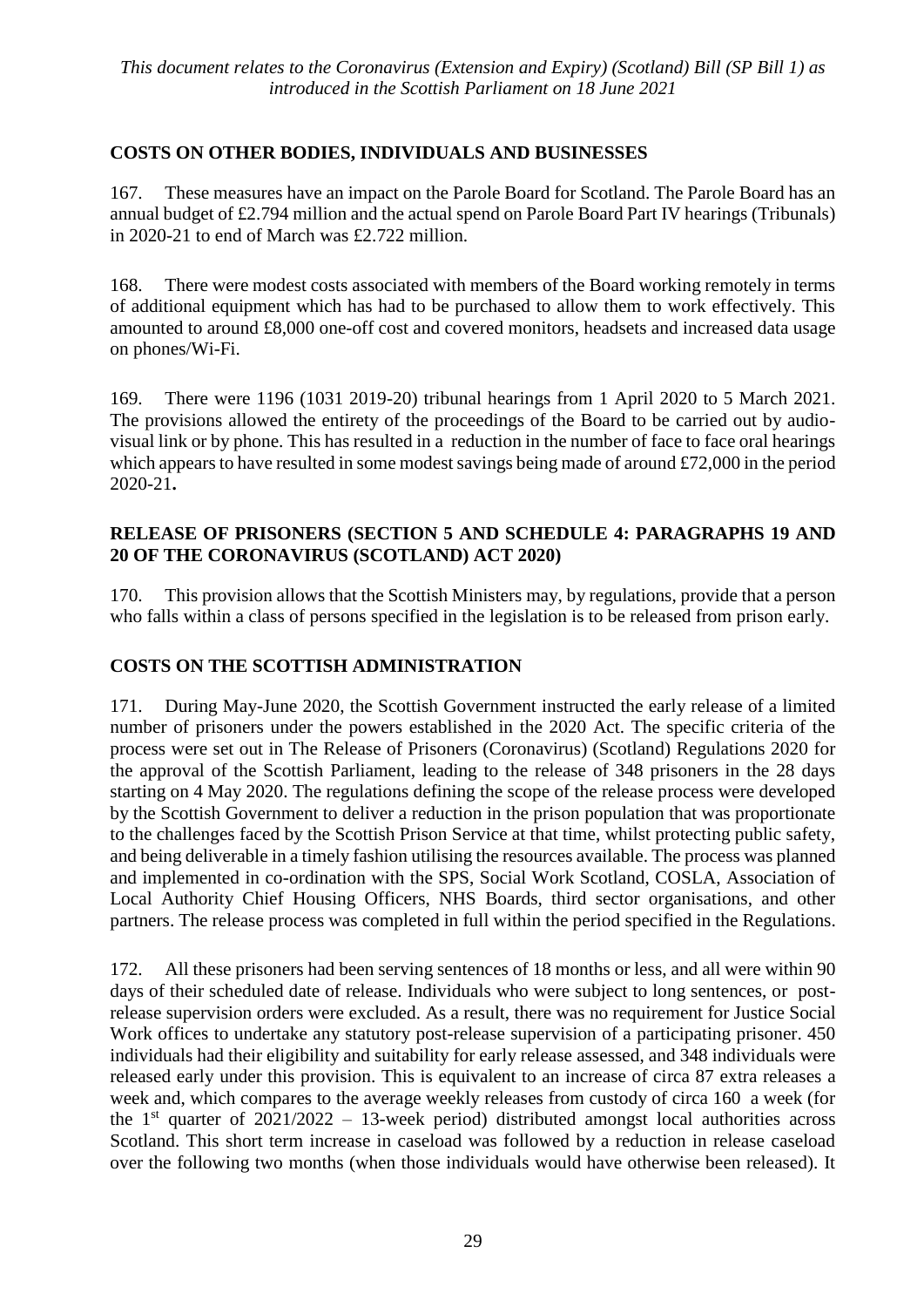should also be noted that the scheduled release of other prisoners continued as normal throughout this period.

173. SPS staff undertook the necessary review of each prisoner's case, which required a moderate expansion of the standard processes required to prepare any prisoner for release. The SPS provided each local authority with lists of all prisoners from their area that were under consideration for early release, as an expansion of pre-existing data sharing agreements. Where appropriate SPS staff liaised with local authority contacts to assess any possible problems arising from the proposed release, before a final decision was made on the release of each individual. Depending on the individual's needs, local authority housing staff may have been required to examine and address any housing needs of the prisoners in time for the earlier release date (as would be the case for any prisoner scheduled for release without accommodation). Prison healthcare staff liaised with community based healthcare services regarding the specific needs of any individual being released early – again in the same manner as would be done for a prisoner being released as normal. The SPS also notified national third sector throughcare services where any of their clients were being released early, so they could adjust any plans to provide support.

174. As such, the early release process will have brought forward a number of activities that participating organisations would have been expected to provide at the prisoners' scheduled release date, rather than generating entirely new activities.

175. The Scottish Government has not instructed a further use of the early release power, but has consistently indicated that the option would remain under consideration, in dialogue with the SPS and other stakeholders – and that it could still be deployed if conditions justified it in the future. The scope and parameters of any future release process would have to be devised in response to the circumstances at that time, to provide the necessary effect on conditions within prisons. As a result, a potential future release process may replicate some of the regulations and arrangements applied in May 2020, but that would be very much dependent on the specific circumstances that were being faced in prisons at that time. In addition, in May 2020 the operation of prisons, statutory services and third sector organisations were substantially disrupted by the lockdown conditions, which had significant effects on the availability of staff and other resources for the participating organisations at that time. The potential wider circumstances and capacity of other partners in the release process is therefore also an unknown.

176. In the light of the above, an assessment of the previous early release process can only provide limited evidence of the financial impact of a potential future application of these powers. However, certain costs and savings to the Scottish Administration could be derived from a future early release process, which would fall into the following main areas:

- SPS may incur additional staff costs for processing additional releases. This would be dependent on the form release might take and the process used, which would affect the number of additional hours of staff time required and may increase payment rates for these hours (rather than requiring new staff to be appointed). This could be partially offset by freeing up staff resource in subsequent weeks as a result of there being less release activity underway.
- The costs associated with routine prisoner release are already accounted for within the SPS budget. However, depending on the numbers that need to be processed, the timeframe for doing this and the associated process including risk assessment, staff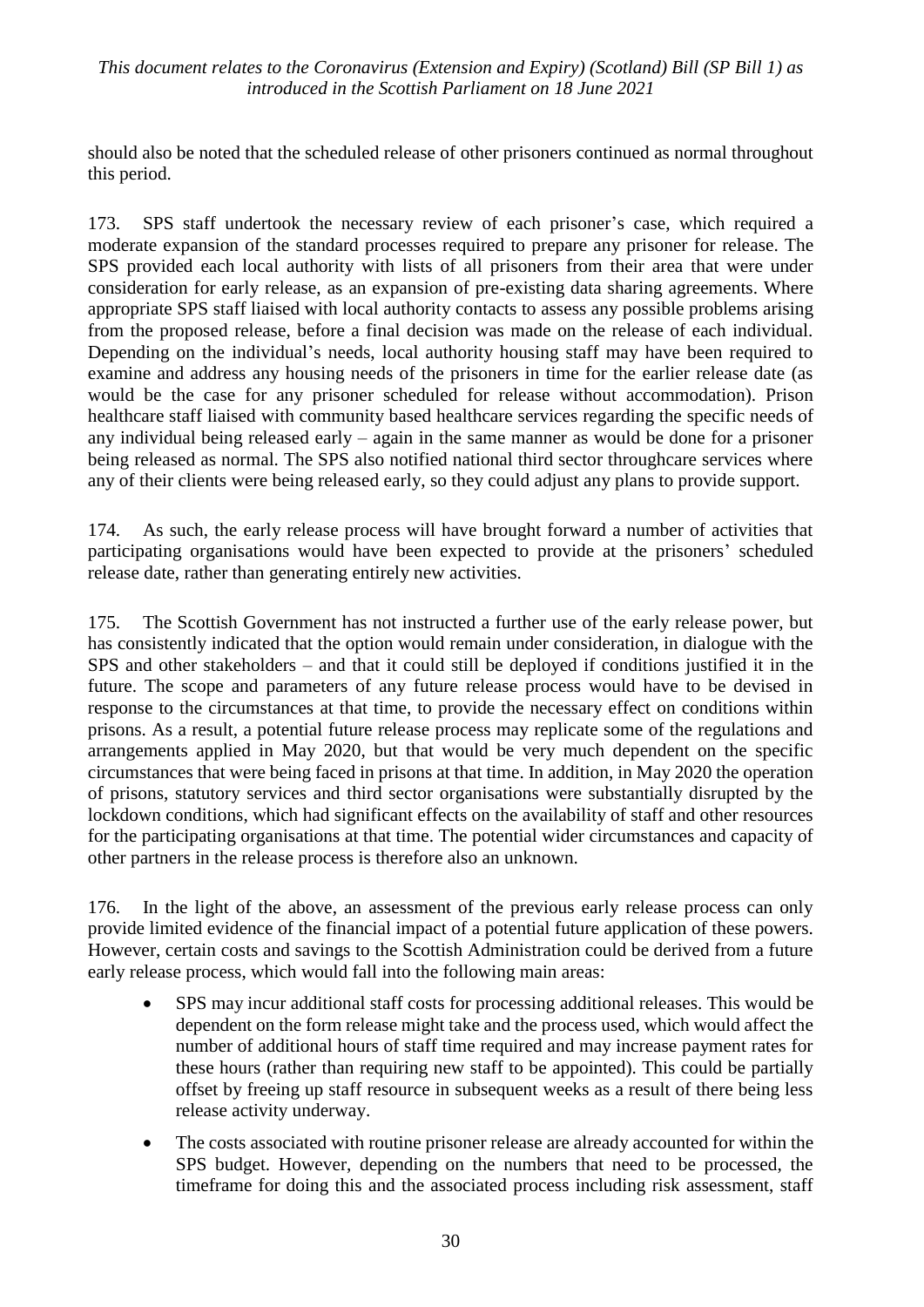may be required to work in excess of their contracted hours. It is not possible at this stage to predict in any detail what this might be. In addition to their hourly rate, this work will attract additional payments of between of 30% and 60% of their hourly rate (in practice this ranges from £16.64 to £74.40).

- SPS would anticipate a reduction in direct costs from a reduction in prisoner numbers. The indicative savings which SPS have modelled are approximately £7 per prisoner, per day. The figure of £7 comprises of a number of different expenses, including not having to provide food for a prisoner or pay wages to prisoners. It is recognised that these are far lower than the total costs of imprisonment, as most of these savings could not be recovered due to the fixed nature of many costs.
- There are some potential savings in relation to electronic monitoring. It is assumed that some short sentence prisoners who would have applied to receive Home Detention Curfew (with associated electronic monitoring costs) would receive emergency release without electronic monitoring. The savings from electronic monitoring would be influenced by the size of this cohort of people as well as unit costs for electronic monitoring. Current contract costs (which may be revised) are an average daily cost of approximately £8 per monitored individual, with a one-off charge of £130 for the combined activities of install/de-install.

177. As discussed above, in the May 2020 process prisoners subject to long sentences or postrelease supervision were excluded. While it is reasonable to expect that any future early release process would maintain this approach, it is not a pre-requisite. If such prisoners were to be included in a future process, there would be potential costs from the electronic monitoring that would be applicable to such individuals, depending on the potential cohort and length of added time on monitoring.

178. Taken together, there are possible costs and savings for conducting additional assessments, reductions in direct prison costs and both potential costs and savings for electronic monitoring. The majority of the impact is in moving around costs that will already need to be incurred in support of release, therefore current analysis cannot reliably conclude a net cost or saving to the Scottish Administration. Furthermore, any prison savings are relatively small in the context of the wider SPS budget and, given the continuing pressure on prison operations due to the coronavirus, any savings may not necessarily be realised. The purpose of this legislation is to help give the system the flexibility it needs to respond to a crisis. It is acknowledged that the costs of that crisis will dwarf any - relatively minor – releasable savings that can be made as a result of these measures.

#### **COSTS ON LOCAL AUTHORITIES**

179. Potential costs and savings to local authorities led community justice provision will be based upon the effect that an early release process would have on the delivery of statutory duties of local authorities. The activities themselves would be required to be delivered at whatever point the relevant prisoner was released. As such, the effect of an early release process would be to bring any related activity forward in time (and any additional costs resulting in having to manage an additional workload during the process), rather than the creation of new workload, and would have a secondary effect of reducing demand for such activity in the subsequent months (when the prisoners would have otherwise been released).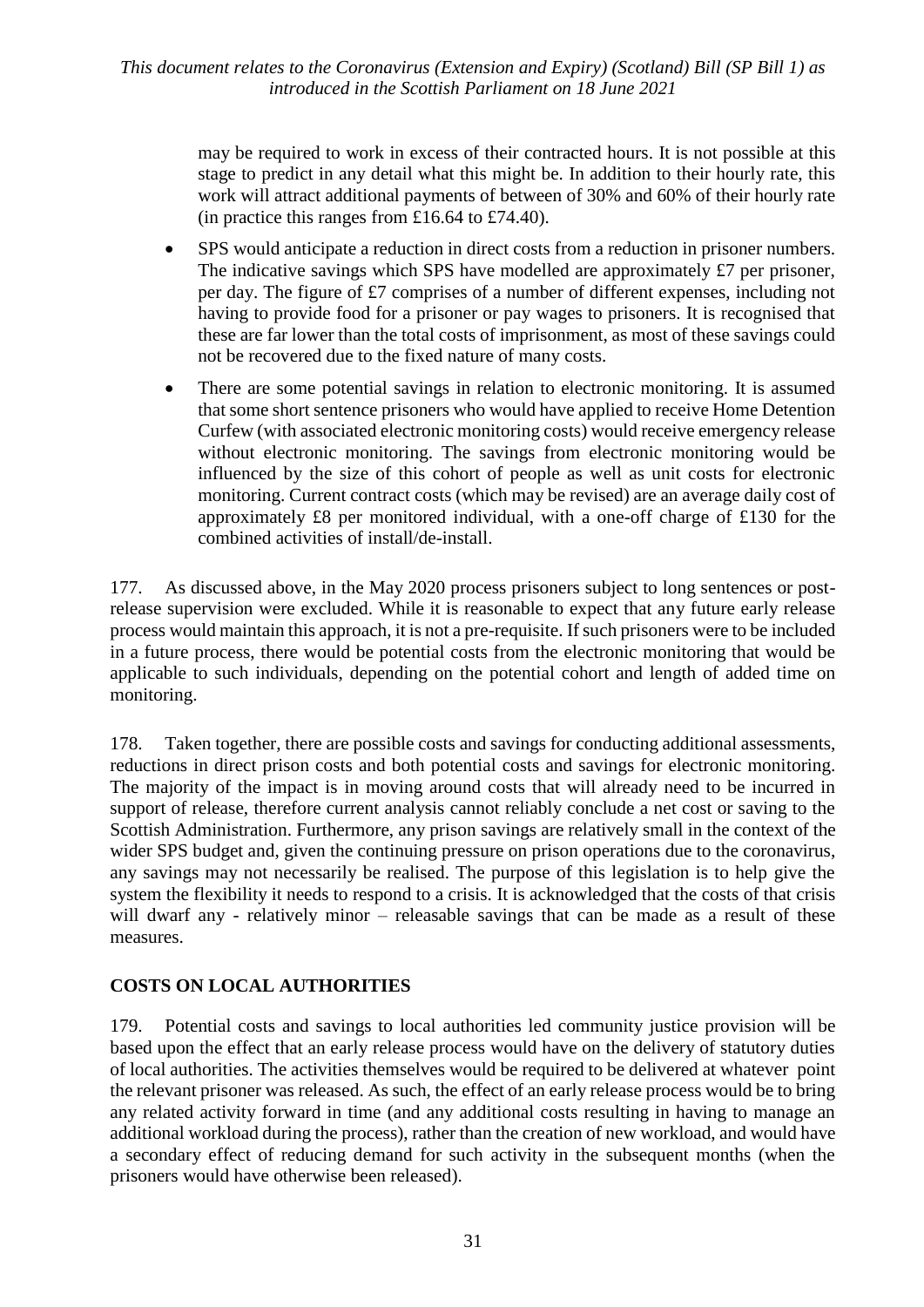- Costs for any increase in demand on local authorities for the delivery of voluntary throughcare support to help short sentence prisoners reintegrate after release from prison. The scale of this change will vary widely, given that only a small minority of prison leavers choose to request this support (1700 in 2018-19 for the whole of Scotland), and the content of the services provided will vary between local authorities. Local authority-supported voluntary throughcare activity is included in the activities funded by the Scottish Government under the annual community justice budget allocation. The decision on what and how much each local authority spends is for the local authority to decide. There is no central account of the budget applied by which area to deliver this service. Given the variation in service delivery, and the lack of separate budget arrangements, it is not possible to anticipate a potential cost.
- As noted above, in the May 2020 process, prisoners subject to long sentences or postrelease supervision were excluded. While it is reasonable to expect that any future early release process would maintain this approach, it is not a pre-requisite, and hypothetically a broader release process could impact on resources required for the statutory supervision of long term prisoners, and those on post-release orders. If such circumstances were to occur, this might impact on staff resources (such as overtime work or redeployment of staff) to undertake assessment and planning for prisoners' release, budget for any activity in support of additional electronic monitoring, and any wider resource for supervision in the community. The scale of any impact would depend on the nature and size of the cohort being released.
- Beyond any statutory activity required of justice social work upon the release of specific prisoners, in certain cases there may be additional social work activity required on the release of an individual from prison, such as addressing any concerns over domestic abuse or child protection. Such cases will need to be co-ordinated with the relevant prison and community based services, and an early release process would require SPS and partner agencies to ensure appropriate plans and activities were adjusted accordingly.

180. Overall, it is expected that emergency release would be expected to result in a cost pressure on local authorities and not a potential area for releasable cash savings, though it is not currently possible to estimate the scale of this potential impact.

181. In 2021-22 around £117 million has been invested to support justice social work services to deliver statutory work and to meet local priorities aimed at reducing reoffending through justice social work and specialist third sector services. In addition to this a further £2.5 million which was agreed in the draft budget for community justice services, which will be allocated to local authorities for commissioning third sector services to support recovery efforts and help deal with the backlog in the system.

182. To support recovery from the pandemic a total of £50 million has been invested 2021-22 which will help establish additional court capacity and to contribute to the wider associated costs across the justice system, including community justice, prisons, and legal aid. From this investment a total of £11.8 million has been allocated for use by justice social work services in directly addressing the impact of the pandemic and support recovery work. This is new investment.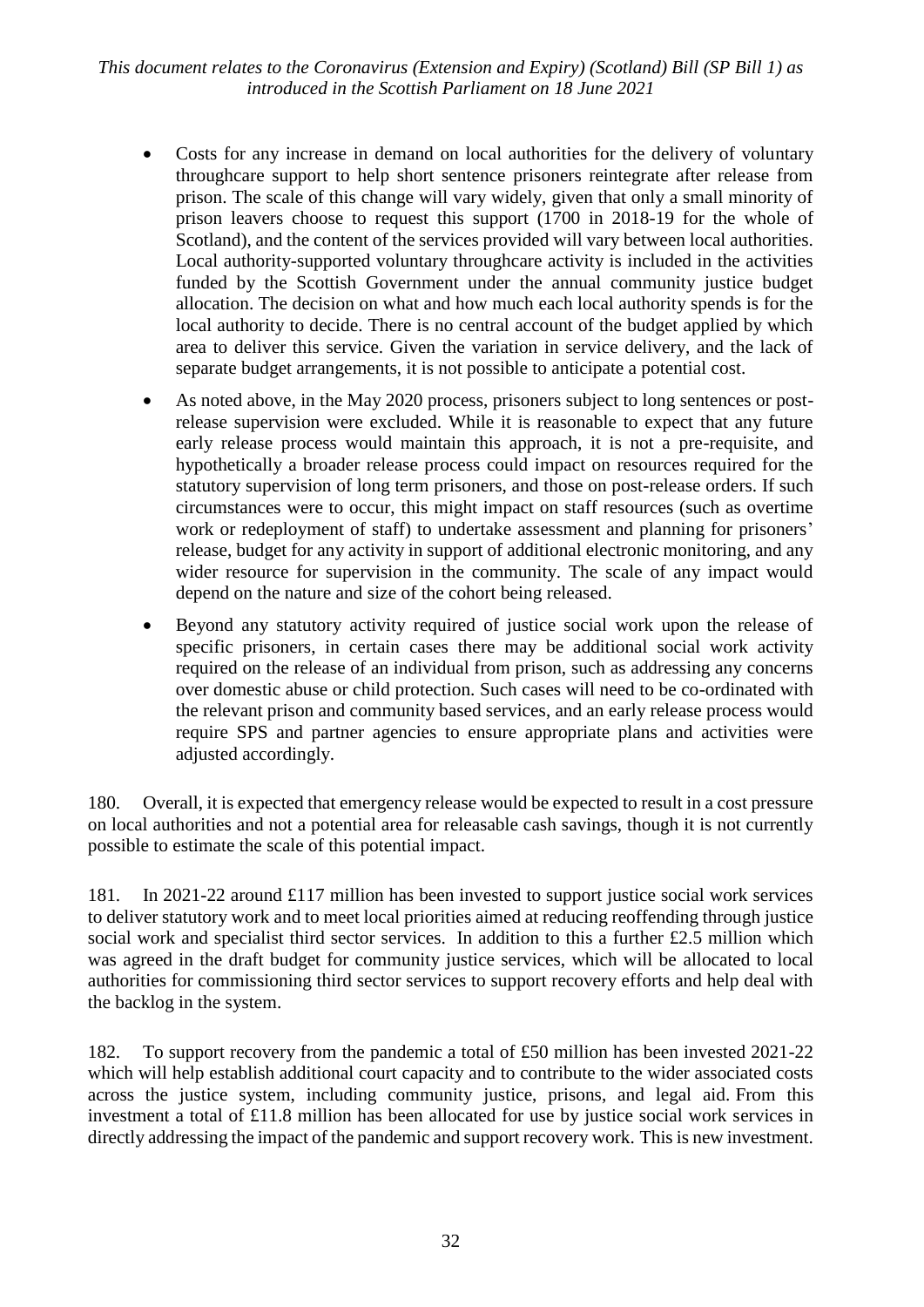183. In April 2020, the funding allocated to justice social work was increased by £4.0 million, specifically to support diversion from prosecution, bail supervision, and structured deferred sentences and this continues. Flexibility however was provided to enable local authorities to use this to respond to pressures arising from the COVID-19 pandemic. This flexibility also extended to a number of justice third sector organisations directly funded by Scottish Government. From April 2019, £1.65 million of demand led funding was invested over 3 years to help encourage further engagement in bail supervision across local authority areas. This is in addition to the above £117 million of funding, with local authorities attracting resources if they increase the total number of bail supervision cases in year, from a baseline of 2018-19. At the end of 2019-20 a total of £433,200 was claimed from this funding at financial year end.

#### **COSTS ON OTHER BODIES, INDIVIDUALS AND BUSINESSES**

#### **Costs incurred by UK Government Departments**

184. A high proportion of all prisoners will claim state benefits once they are released, and are more likely to be in severe poverty and reliant on benefits than the general population – including those that would be released from custody due to an early prisoner release process. As a result, it is likely that any cohort of prisoners that are released early will produce a cost to benefits services for the period between the dates of those prisoners release, and their initial scheduled release dates. Given the separation between the data held by prison services, and benefits services, it is not practicable to calculate the specific cost of a particular cohort of individuals. (As discussed above, there would also be a saving to Prison Service resources given they would not be supporting this cohort for the same period.)

185. Furthermore, it is not possible to reasonably estimate the number of prisoners from any potential future early release cohort who would claim benefits in these circumstances, or how many would require additional assistance to enrol in Universal Credit. As noted above, any increased demand for benefits payments would depend on the specific cohort selected for release – and resource cost for activity related to an early release process would be balanced by a moderate reduction in activity in the subsequent months, when those individuals would have been released.

186. Prisoners who are in custody are not entitled to claim state benefits, and are not permitted to submit claims in advance of their release. Individuals can only make an application after release, which can lead to a waiting period before benefits can be paid, although DWP will offer an advance of the individual's first payment if necessary. DWP staff have had to withdraw any prison-based staff for health protection reasons, removing their ability to offer preparatory support. (At time of writing, DWP and SPS are in discussions to consider when DWP staff can safely return to work within prisons – but any change will depend on health guidelines.) A dedicated helpline was set up by DWP to provide prison leavers with additional assistance.

187. Prisoners who have been serving sentences of several years are less likely to have received Universal Credit (UC) before, and will need help to transition from legacy benefits to the UC system – increasing the administrative burden for DWP. Therefore, there will be some financial impact on the DWP and HMRC associated with providing benefits (such as UC) to released individuals and the administration costs associated with this (such as assessing eligibility), at a time when the DWP system is under extreme pressure from the volume of new claims being made.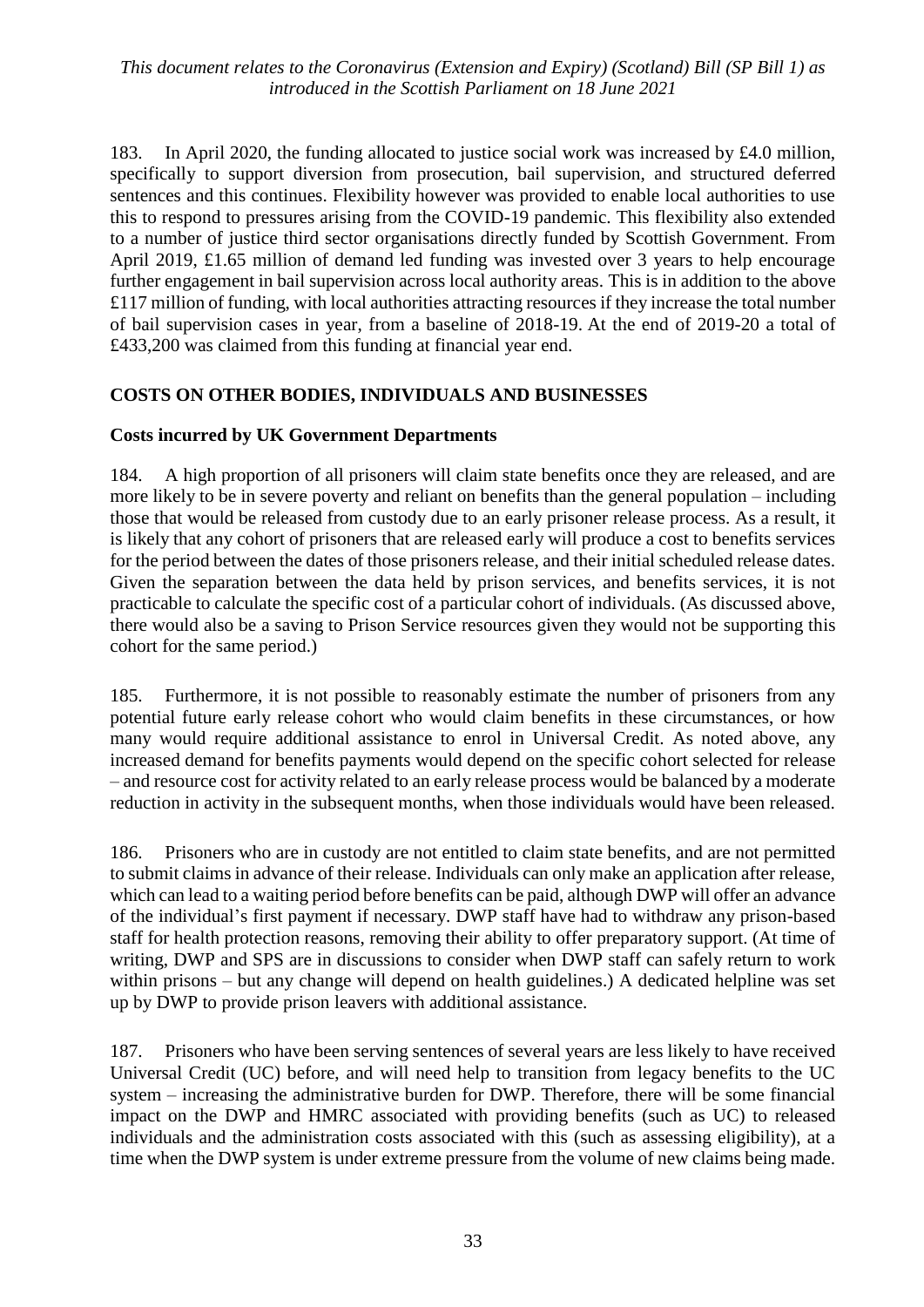## **Costs Associated with Third Sector support for prison leavers**

188. There are a variety of third sector organisations that deliver services which offer support to individuals on release from prison, either as a specific service, or by opening up general support services to engage with prison leavers.

189. The Scottish Government funds two national offender throughcare services ("New Routes PSP" for male short-sentence prisoners, "Shine PSP" for women prisoners, women remand prisoners and women on community sentences), which have a specific remit to offer individuals leaving prison a flexible service starting whilst in custody, and continuing after release for around 6 months. These services are delivered by a network of third sector organisations, delivering a standardised process. (The Scottish Government issues annual funding to these two services (plus a third specialist service), at a total of £3.7 million per year. These services have previously supported c2,000 individuals per year. The cost of delivering this form of throughcare support varies substantially, depending on the circumstances of each individual. A basic unit cost would be around £2,200 per person, based on 6 months personalised support.)

190. The delivery of this type of service was heavily impacted by coronavirus restrictions – with workers being unable to enter prisons, and unable to meet their service users in person in the community. Many organisations, including the third sector throughcare services noted above, have had to restructure their services to maximise phone, text and email contact, and reduce any personal contact to emergency cases only. Services have also had to adjust to significant changes in the volume of individuals being referred to these services across the past year (reflecting the changing levels of the prison population, and changes in the operation of justice social work services).

191. In the May 2020 early release process, the SPS utilised their existing data-sharing and coordination links with these services, as well as with local authorities, to inform them which prisoners would be granted early release. This enabled services to adjust plans to engage with prisoners signed up for their services. The early release process does not alter the overall number of individuals eligible for support from such services, but will require the service to be flexible enough to deal with the short-term increase in activity. For the national PSP services discussed here, any budget or resource impact arising from the early release process was accommodated within their annual grant funding allocated by the Scottish Government.

## **LEGAL AID (SECTION 5 AND SCHEDULE 4: PARAGRAPHS 21 – 23 OF THE CORONAVIRUS (SCOTLAND) ACT 2020)**

192. These provisions allow for a reduction of the level of scrutiny required before interim payment may be made, enhanced powers of recovery in the event of overpayments resulting from interim payments, and removal of conditions for counsel to be able to apply for interim payment.

#### **COSTS ON THE SCOTTISH ADMINISTRATION**

193. The total Legal Aid budget for administration and the Legal Aid Fund is £138 million, and expenditure is spread across a financial year. The provisions in the Bill will allow for earlier access to payment rather than payments at the end of a case. This will change the profile of expenditure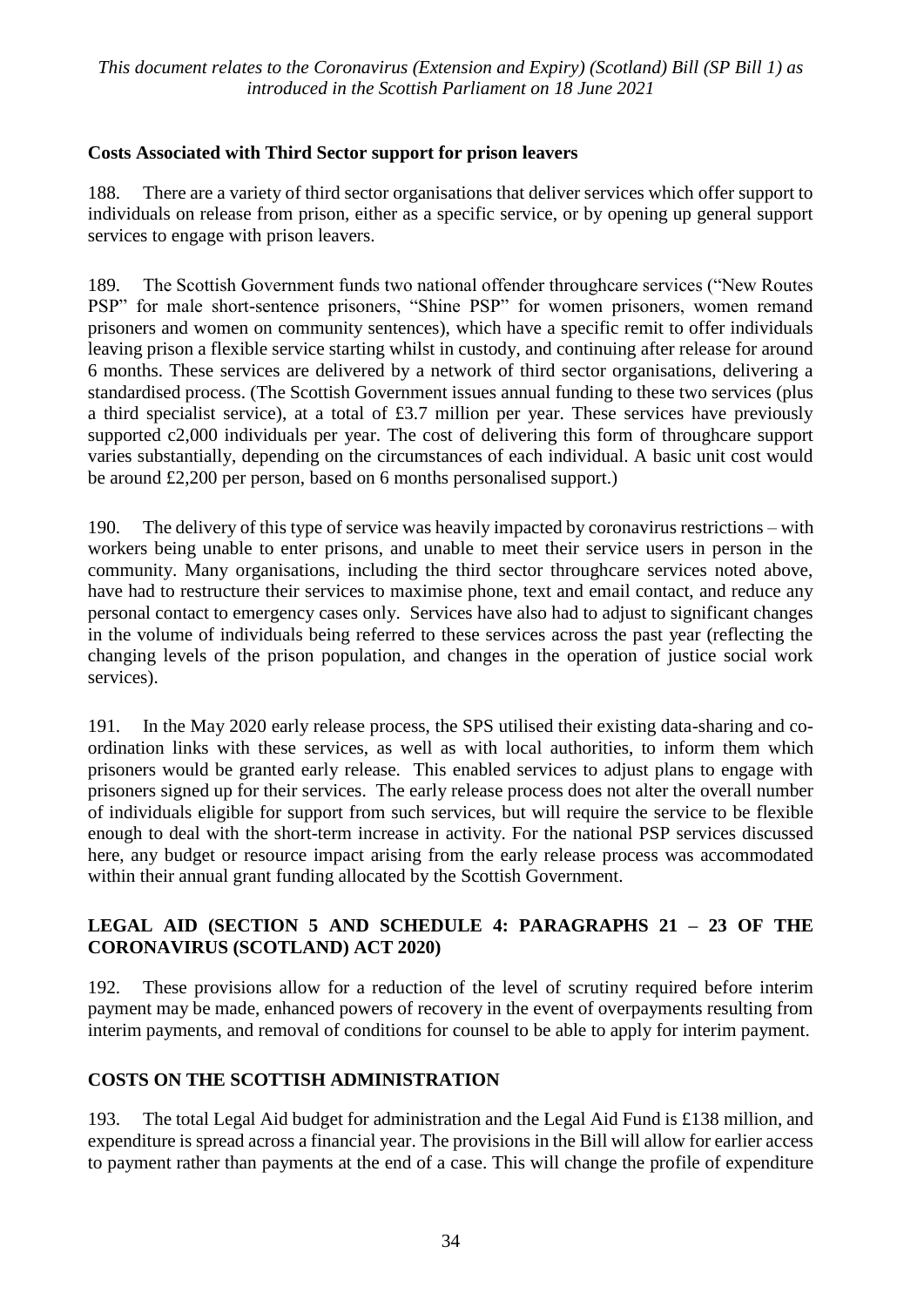across the year, but will not increase the gross expenditure. On this basis, the extension of these provisions is expected to result in no direct costs or savings to the Scottish Administration.

## **COSTS ON LOCAL AUTHORITIES**

194. The extension of these provisions will result in no direct costs or savings to local authorities.

#### **COSTS ON OTHER BODIES, INDIVIDUALS AND BUSINESSES**

195. The extension of these provisions will result in no direct costs or savings to other bodies, individuals and businesses.

#### **ALCOHOL LICENSING (SECTION 6 AND SCHEDULE 5 OF THE CORONAVIRUS (SCOTLAND) ACT 2020) AND LICENSING OTHER THAN ALCOHOL LICENSING (SECTION 7 AND SCHEDULE 6: PARAGRAPH 1 OF THE CORONAVIRUS (SCOTLAND) ACT 2020)**

196. These provisions continue to allow Licensing Boards to exercise discretion so as not to hold in person hearings and to instead provide alternative means for persons to be heard by telephone, video-conferencing or by written communication (including electronic communication). They ensure that premises' licences do not cease to have effect by virtue of a premises temporarily closing for a reason relating to coronavirus, and provide flexibility to both Licensing Boards and personal licence holders to enable the alcohol licensing regime to continue to function, including modifying procedural matters relating to the membership and other administrative matters for Licensing Boards.

197. These provisions also provide for different timescales for completion of training and notification of licensing applications (for comment) to licensing standards officers.

198. They also modify the operation of the civil licensing provisions in the Civic Government (Scotland) Act 1982 and the Civic Government (Scotland) Act 1982 (Licensing of Skin Piercing and Tattooing) Order 2006 in order to allow for as much flexibility as possible in responding to the strict demands of existing licensing laws during the coronavirus pandemic.

#### **COSTS ON THE SCOTTISH ADMINISTRATION**

199. The extension of these provisions will result in no direct costs or savings to the Scottish Administration.

#### **COSTS ON LOCAL AUTHORITIES**

200. For alcohol licensing, there are Licensing Boards who are empowered under the Licensing (Scotland) Act 2005 to carry out certain functions and make decisions in relation to the sale and supply of alcohol. Licensing Boards are supported in their operation by local authorities. Licensing Boards are made up of elected Councillors from the relevant local authority but are independent public bodies separate from the local authority. The licensing system is intended to be self-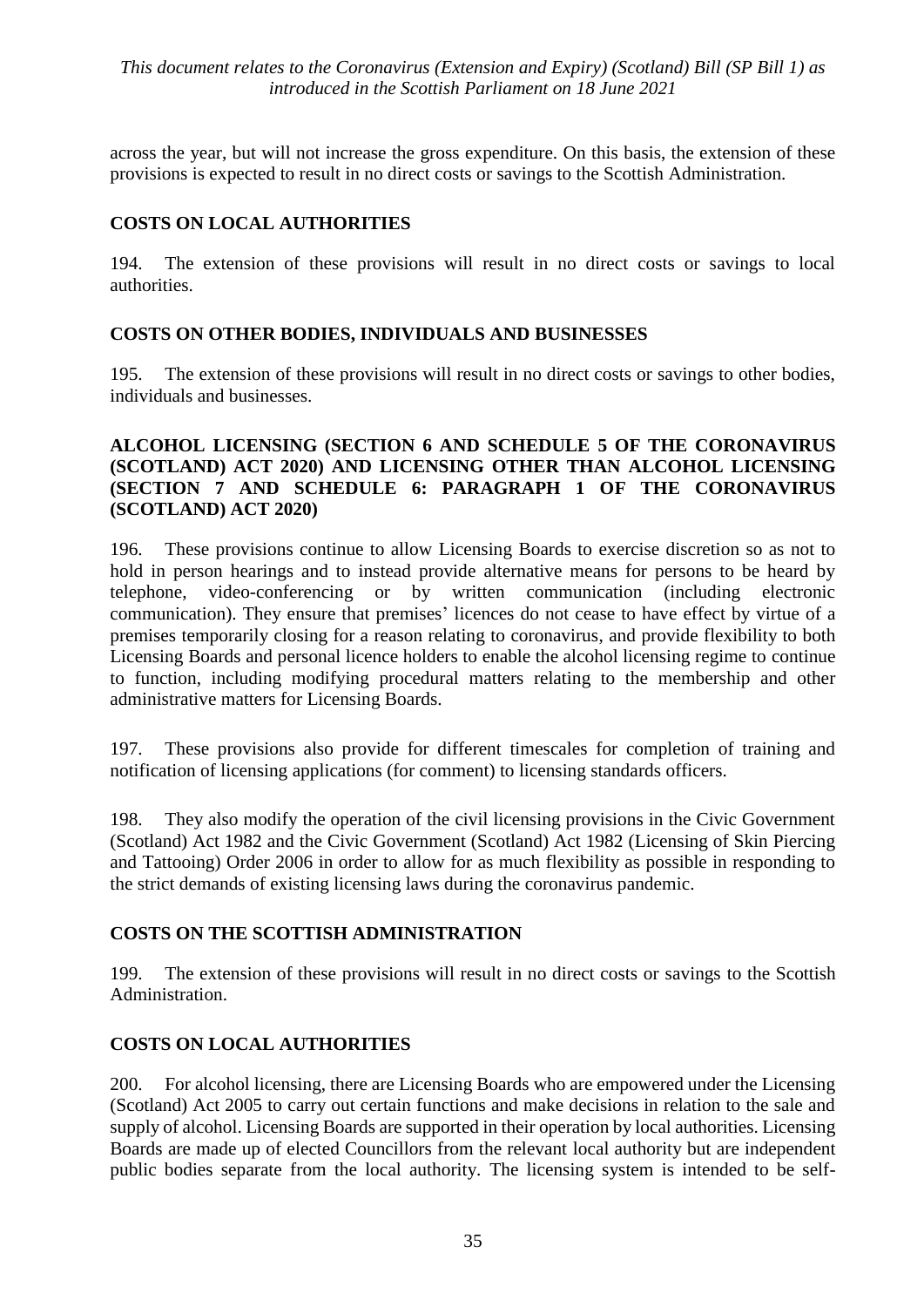financing with the costs of the system met by fees paid by users of the system through, for example, fees for obtaining a personal alcohol licence.

201. The self-financing approach also applies for Civic Government Licensing regimes covered by the Civic Government (Scotland) Act 1982 with the day to day responsibility for the administration of the licensing regime resting with individual licensing authorities, in effect the local authorities, and give local authorities considerable scope to determine whether and how these apply, consider individual applications and whether to attach conditions to licences. This allows licensing committees and councillors to take local views and concerns into account.

202. All local authorities have wide discretion to determine appropriate licensing arrangements according to their own legal advice, and it is entirely at their discretion which types of entertainment they wish to licence.

203. Prior to the enactment of the Coronavirus (Scotland) Act 2020, these licensing regimes contained a considerable number of strict timescales and deadlines with little or no discretion available to the relevant authorities if they are not adhered to. The overall intent of the package of the licensing provisions is to build in new discretion and flexibility for Licensing Boards/authorities which will enable the licensing regimes to continue to function in an efficient and effective manner.

204. Due to the lack of readily available information held by Licensing Board/licensing authorities on specific costs/savings for the whole package of licensing provisions, it is not possible to provide specific estimates of the full cost impact on each of the 32 Licensing Boards and 32 licensing authorities and it is therefore challenging to attempt to derive any meaningful financial assessment here, but the Scottish Government is aware of some limited feedback from a Licensing Board clerks that suggests, broadly speaking, the cost impact of the licensing provisions is likely to be cost neutral

205. With this in mind and comparing the effect of the provisions against not making the relevant changes to licensing law, it is considered there will be some efficiencies created for Boards and users of the licensing system. The extent of these efficiencies continues to depend on a variety of factors such as the way in which Licensing Boards decide to use the continued flexibility and discretion the provisions provide and the number of licensing decisions, hearings etc. where the provisions may be relevant. Feedback from licensing stakeholders generally welcomes the opportunity for further extension of provisions with Licensing Boards generally welcoming the continued discretion and flexibility.

#### **COSTS ON OTHER BODIES, INDIVIDUALS AND BUSINESSES**

206. Individuals and businesses who are users of the licensing system e.g. a person that owns a pub, a supermarket that sells alcohol etc. will continue to benefit from the new flexibility and discretion that the provisions offer. In particular, they will benefit from continued flexibility arising in respect of meeting certain statutory requirements falling on them e.g. an extension to the period to undertake refresher training in respect of alcohol licensing, further time to arrange for a new premises manager if a previous manager is no longer undertaking the role etc.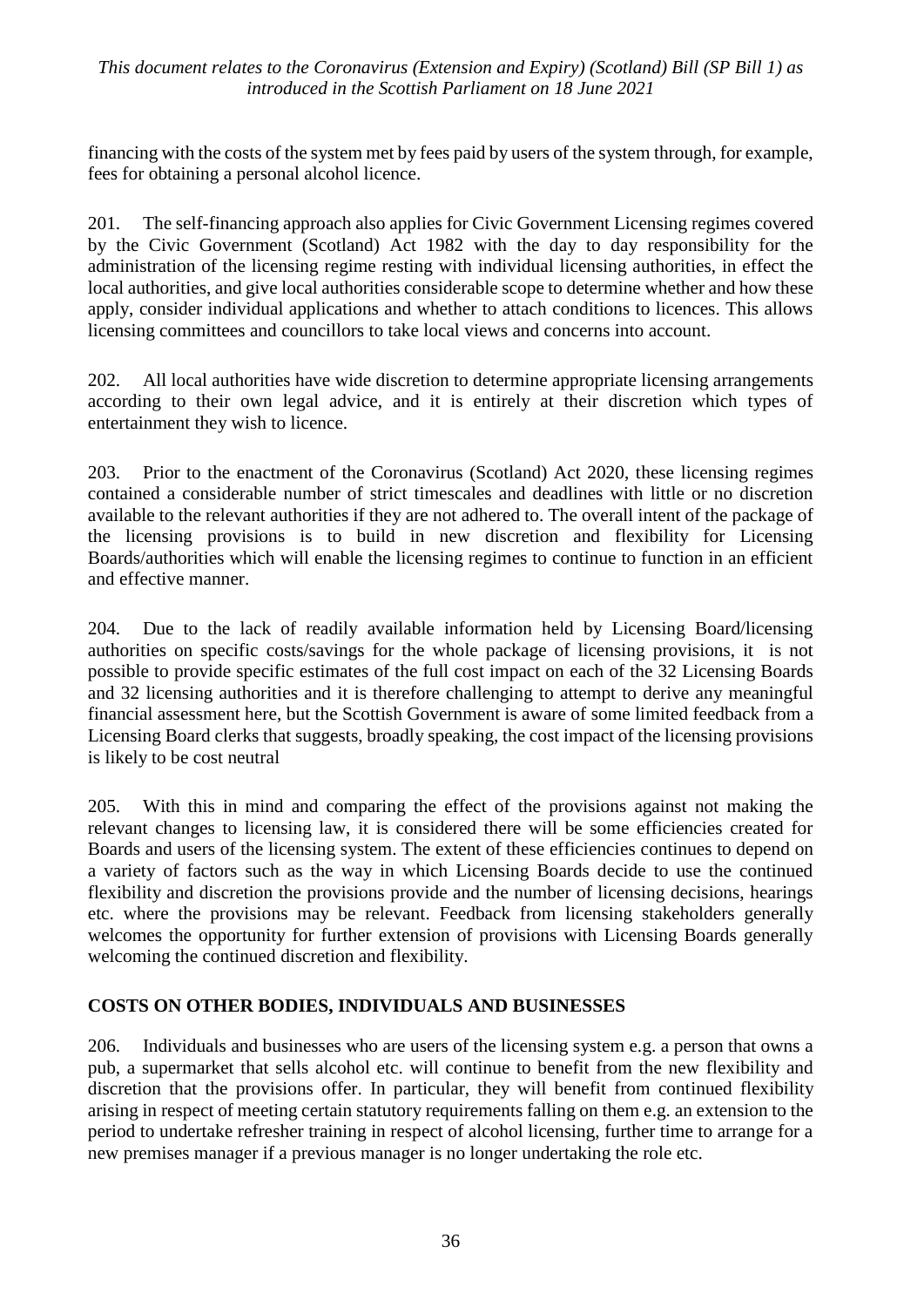207. Individuals and businesses will also continue to benefit from Licensing Boards/authorities having discretion and flexibility. This is because fewer individuals (and businesses who hold licences or have an interest in employees who hold licences) will lose their licences as a result of failing to be able to adhere to certain licensing rules than would be the case if no changes were being made.

208. As with estimating efficiencies for Licensing Boards/authorities, the extent of these efficiencies will depend on a variety of factors such as the way in which Licensing Boards/authorities decide to use the flexibility and discretion the provisions provide and the number of licensing decisions, hearings etc. where the provisions may be relevant.

209. These provisions also provide for flexibility in timescales for Police Scotland to respond to a notice from the Licensing Board.

#### **FREEDOM OF INFORMATION (FOI) (SECTION 7 AND SCHEDULE 6: PARAGRAPHS 2 AND 7 OF THE CORONAVIRUS (SCOTLAND) ACT 2020)**

210. This provision enables the Scottish Information Commissioner and Scottish public authorities which are subject to the Freedom of Information (Scotland) Act 2002 (FOISA) to issue formal notices electronically. Prior to the Coronavirus (Scotland) Act 2020, FOISA provided that these notices required to be delivered or posted to the recipient (section 74(1)(a) of FOISA).

## **COSTS ON THE SCOTTISH ADMINISTRATION**

211. The extension of these provisions will result in no direct costs or savings to the Scottish Administration.

## **COSTS ON LOCAL AUTHORITIES**

212. The extension of these provisions will result in no direct costs or savings to local authorities.

#### **COSTS ON OTHER BODIES, INDIVIDUALS AND BUSINESSES**

213. The Scottish Information Commissioner has indicated that he has issued around 290 notices electronically since the Coronavirus (Scotland) Act 2020 came into force. As a result, the Commissioner will have made a small saving in relation to postage and stationery costs in each case. The Scottish Government accordingly considers that the Commissioner (and any other Scottish public authority which uses the extended provision) will make further small savings in relation to postage and stationery costs.

#### **FREEDOM OF INFORMATION (SECTION 5 AND SCHEDULE 4: PARAGRAPH 12 OF THE CORONAVIRUS (SCOTLAND) (NO.2) ACT 2020)**

214. This provision requires the Scottish Ministers to report on their FOI performance to the Parliament every two months while Part 2 of schedule 6 of the Coronavirus (Scotland) Act 2020 is in force.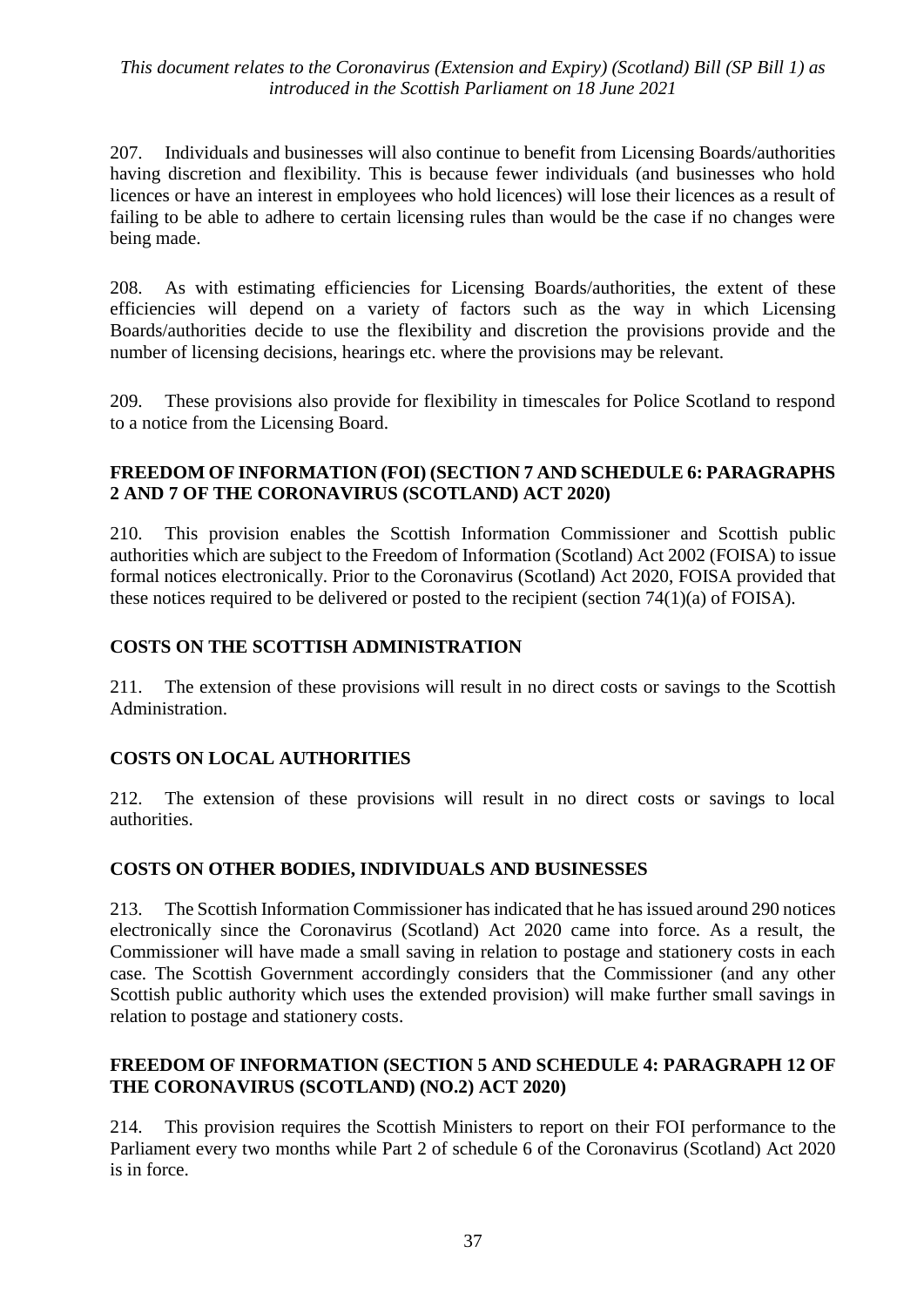## **COSTS ON THE SCOTTISH ADMINISTRATION**

215. The extension of this provision will result in a small cost to the Scottish Administration, as it costs approximately £350 to publish each report which is laid before the Parliament. The Scottish Government therefore anticipate that costs of approximately £1,000 will be incurred as a result of extending these provisions.

## **COSTS ON LOCAL AUTHORITIES**

216. The extension of this provision will result in no direct costs or savings to local authorities.

## **COSTS ON OTHER BODIES, INDIVIDUALS AND BUSINESSES**

217. The extension of this provision will result in no direct costs or savings to other bodies, individuals and businesses.

#### **DUTIES IN RESPECT OF REPORTS AND OTHER DOCUMENTS (SECTION 7 AND SCHEDULE 6: PARAGRAPHS 8 – 10 OF THE CORONAVIRUS (SCOTLAND) ACT 2020)**

218. This provision allows statutory reporting requirements to be postponed, where necessary, to allow public authorities to focus on their continued coronavirus response, although the reports must be provided as soon as possible after the statutory deadline. The provision also allows documents to be made available online instead of requiring them to be made physically available. Documents affected include, for example, Council agendas, Planning documents and site notices for various purposes.

#### **COSTS ON THE SCOTTISH ADMINISTRATION**

219. The extension of these provisions will result in no direct costs or savings to the Scottish Administration.

## **COSTS ON LOCAL AUTHORITIES**

220. The extension of these provisions will result in no direct costs or savings to local authorities.

#### **COSTS ON OTHER BODIES, INDIVIDUALS AND BUSINESSES**

221. The extension of these provisions will result in no direct costs or savings to other bodies, individuals and businesses.

#### **LOCAL AUTHORITY MEETINGS (SECTION 7 AND SCHEDULE 6: PARAGRAPHS 11- 14 OF THE CORONAVIRUS (SCOTLAND) ACT 2020)**

222. The provisions allow local authorities to exclude the public from local authority meetings on the basis that the presence of the public constitutes a real and substantial risk to public health relating to coronavirus. In addition, hard copies or extracts of a document requested by a member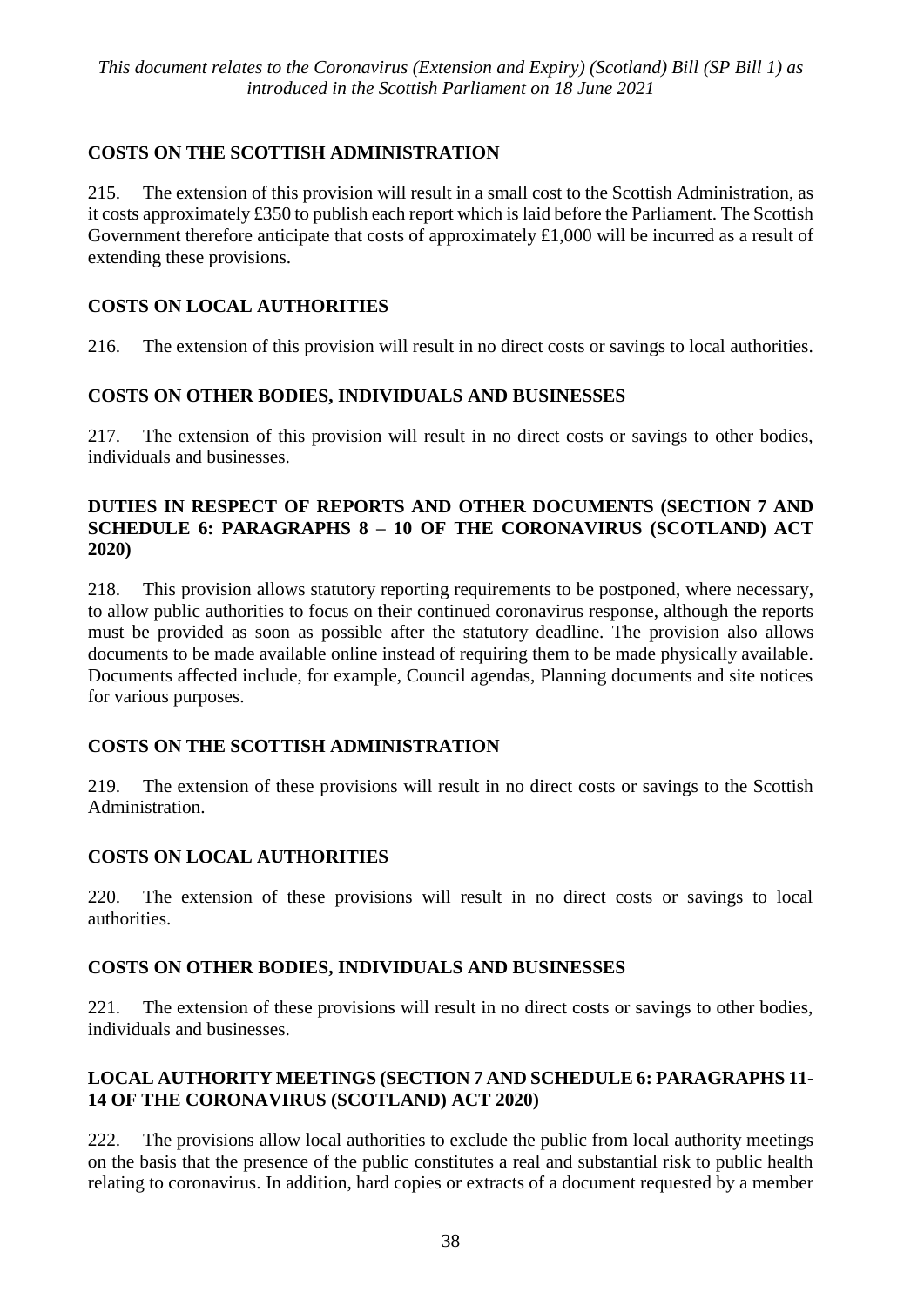of the public in their offices will only be provided if it is reasonably practicable and will no longer be compulsory.

## **COSTS ON THE SCOTTISH ADMINISTRATION**

223. The extension of these provisions will result in no direct costs or savings to the Scottish Administration.

## **COSTS ON LOCAL AUTHORITIES**

224. The extension of these provisions will result in no direct costs to local authorities. There may be some small savings if they are unable to provide hard copy extracts of documents.

#### **COSTS ON OTHER BODIES, INDIVIDUALS AND BUSINESSES**

225. Excluding members of the public from local authority meetings on public health grounds and relaxing an obligation of local authorities to provide extracts of hard copy documents in their offices is not expected to impose any additional costs on other public bodies.

226. There are not expected to be any substantial new costs to individuals or businesses, as most people access public documents online. It is possible that a small number of people may incur charges for internet usage if they have to view documents online rather than receive extracts of hard copy documents, should they request them in this manner.

#### **DURATION OF PLANNING PERMISSION (SECTION 8 AND SCHEDULE 7: PARAGRAPHS 8 – 10 OF THE CORONAVIRUS (SCOTLAND) ACT 2020) AND LISTED BUILDINGS AND CONSERVATION AREAS: CONSENTS (SECTION 5 AND SCHEDULE 4: PARAGRAPH 2 OF THE CORONAVIRUS (SCOTLAND) (NO.2) ACT 2020)**

227. These provisions support the construction sector in its recovery from coronavirus restrictions and reduce the burden on authorities needing to reconsider applications.

#### **COSTS ON THE SCOTTISH ADMINISTRATION**

228. The extension of these provisions will result in no direct costs or savings to the Scottish Administration.

## **COSTS ON LOCAL AUTHORITIES**

229. Extending the duration of existing planning permissions will not incur any costs for planning authorities where the development is commenced within the relevant period.

230. Extending the duration will not incur any costs for planning authorities where the development is commenced within the extended period set out in the legislation. There could be a small resource saving for planning authorities where applicants might otherwise have had to apply to vary conditions of consents to deal with delays caused by the coronavirus pandemic.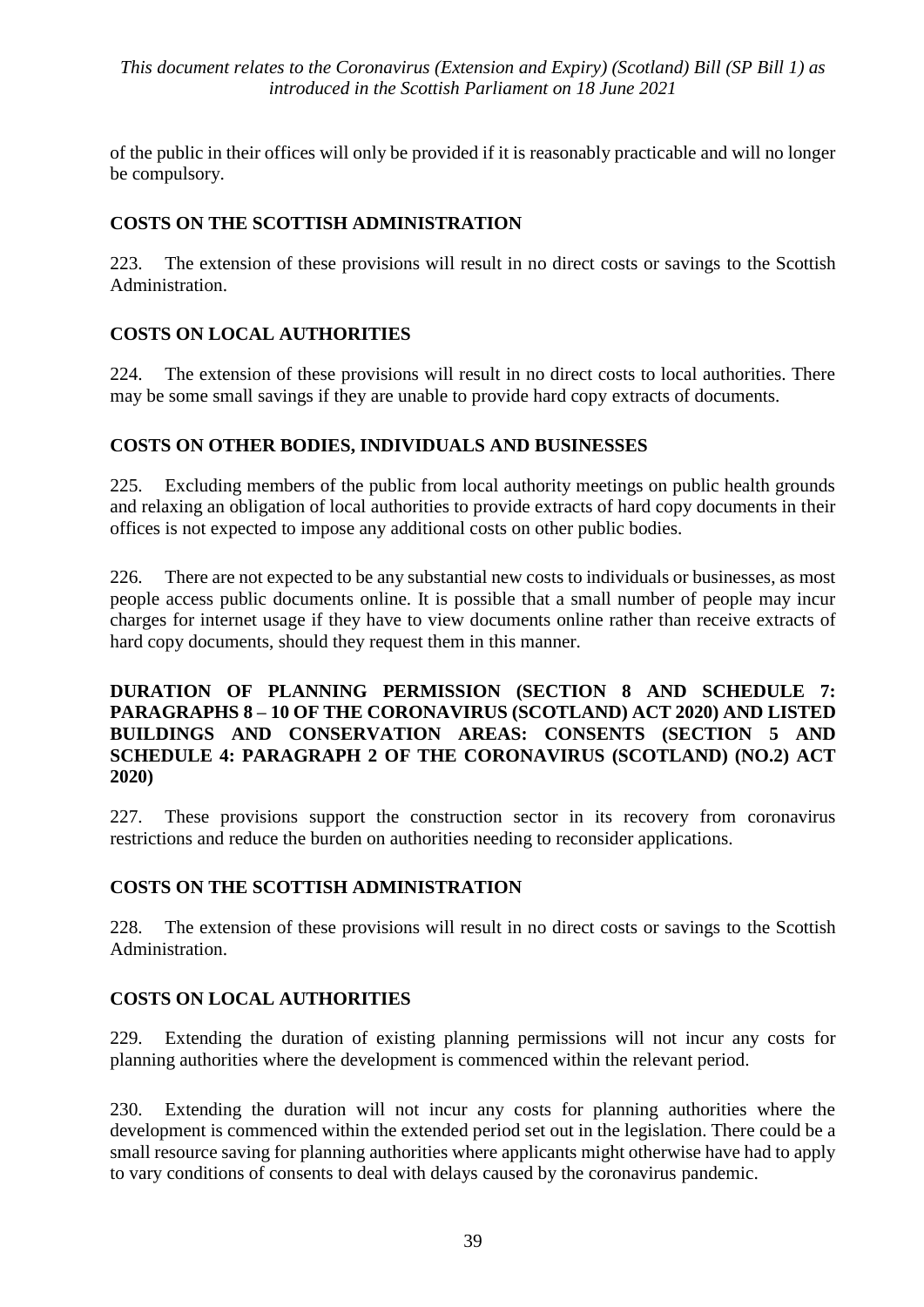## **COSTS ON OTHER BODIES, INDIVIDUALS AND BUSINESSES**

231. Extending the duration of existing planning permissions will not incur any costs for applicants where the development is commenced within the relevant period. It will provide savings where an applicant would otherwise need to apply to vary a condition in order to deal with delays caused by the coronavirus emergency.

#### **LAND REGISTRATION: ELECTRONIC DELIVERY OF COPY OF DEED TO REGISTERS OF SCOTLAND (SECTION 8 AND SCHEDULE 7: PARAGRAPHS 11-14 OF THE CORONAVIRUS (SCOTLAND) ACT 2020) AND REGISTERS KEPT BY THE KEEPER OF THE REGISTERS OF SCOTLAND (SECTION 5 AND SCHEDULE 4: PARAGRAPH 3 AND 4 OF THE CORONAVIRUS (SCOTLAND) (NO.2) ACT 2020)**

232. These provisions enable registration in four of the registers under the management and control of the Keeper, including the Land Register, to proceed on the basis of copies of documents submitted electronically thus allowing for a safer, faster and more reliable way to transmit applications.

## **COSTS ON THE SCOTTISH ADMINISTRATION**

233. The extension of these provisions will result in no direct costs or savings to the Scottish Administration.

#### **COSTS ON LOCAL AUTHORITIES**

234. The extension of these provisions will result in no direct costs or savings to local authorities.

#### **COSTS ON OTHER BODIES, INDIVIDUALS AND BUSINESSES**

235. For customers submitting applications electronically, it is likely that the costs of scanning the applications for submission will be offset by the savings from not using a mail service.

#### **SCRUTINY OF SUBORDINATE LEGISLATION IN URGENT CASES (SECTION 8 AND SCHEDULE 7: PARAGRAPHS 23-30 OF THE CORONAVIRUS (SCOTLAND) ACT 2020)**

236. These provisions allow the use of the made affirmative procedure for a Scottish Statutory Instrument (SSI) that would otherwise be made under affirmative procedure, where this is necessary by reason of urgency.

#### **COSTS ON THE SCOTTISH ADMINISTRATION**

237. The extension of these provisions will result in no direct costs or savings to the Scottish Administration.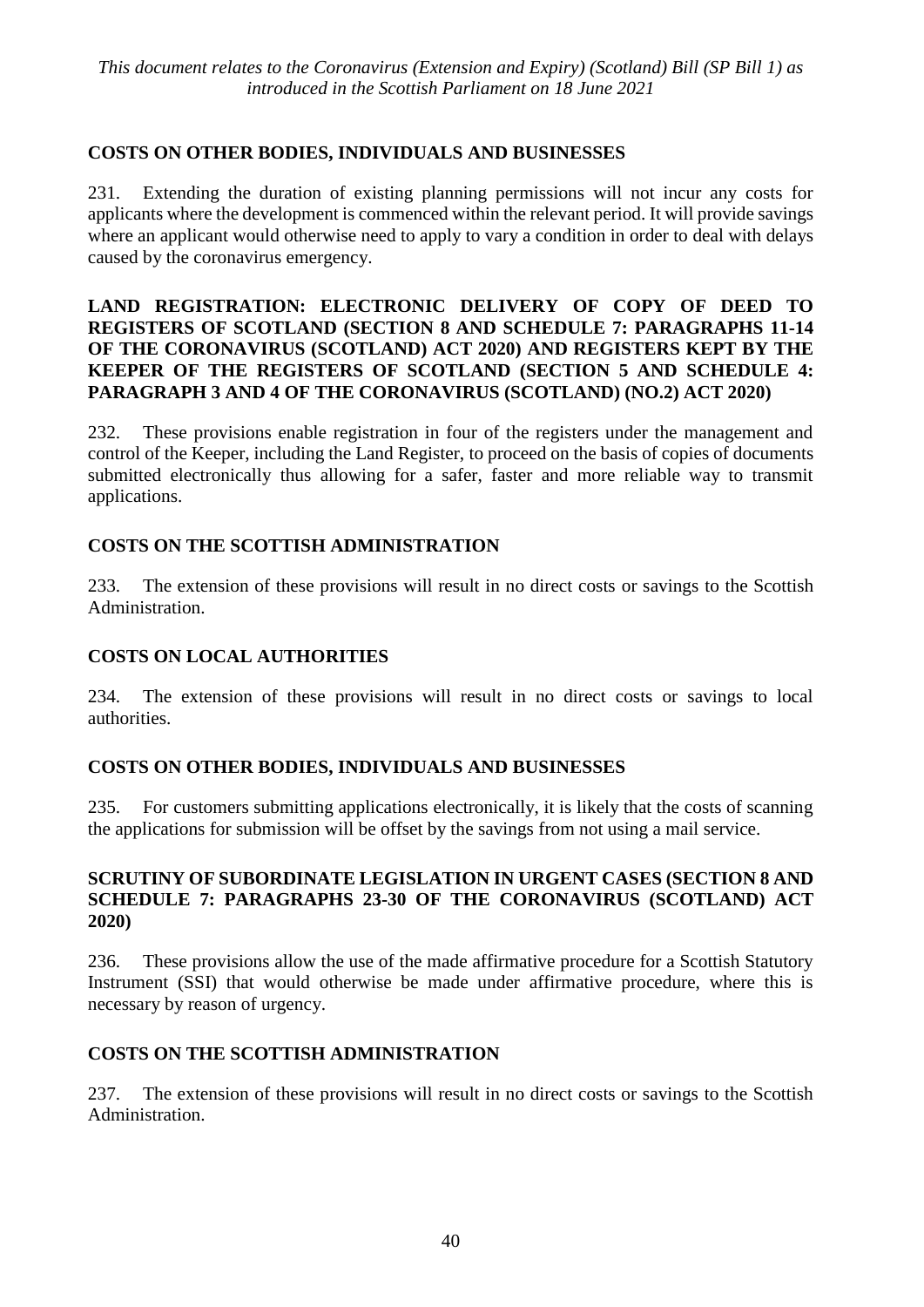## **COSTS ON LOCAL AUTHORITIES**

238. The extension of these provisions will result in no direct costs or savings to local authorities.

## **COSTS ON OTHER BODIES, INDIVIDUALS AND BUSINESSES**

239. The extension of these provisions will result in no direct costs or savings to other bodies, individuals or businesses.

#### **STUDENT RESIDENTIAL TENANCY: TERMINATION BY TENANT (SECTION 2 AND SCHEDULE 1: PARAGRAPHS 1 – 3 OF THE CORONAVIRUS (SCOTLAND) (NO.2) ACT 2020, EXCEPT PARAGRAPH 3(2)(B)(I), THE OPENING WORDS OF PARAGRAPH 3(2)(B)(II) AND PARAGRAPH 3(3) AND (4) WHICH ARE BEING EXPIRED)**

240. This makes provision in relation to tenancies for students in halls of residence and Purpose Built Student Accommodation (PBSA) and allows that there is a 28 day notice period for those who have already entered into a student residential tenancy but have not yet occupied the property and the agreement was entered into while the Coronavirus (Scotland) (No.2) Act 2020 is in force. Students can only terminate tenancies for a reason relating to coronavirus.

## **COSTS ON THE SCOTTISH ADMINISTRATION**

241. The extension of these provisions will result in no direct costs or savings to the Scottish Administration.

## **COSTS ON LOCAL AUTHORITIES**

242. The extension of these provisions will result in no direct costs or savings to local authorities.

## **COSTS ON OTHER BODIES, INDIVIDUALS AND BUSINESSES**

#### **Students**

243. The Scottish Government does not anticipate any additional financial implications to students by giving them a temporary right to give their landlord a 28 day notice to leave during the period that these are in force.

## **University and colleges**

244. The Scottish Government understands that all universities and colleges have continued to allow the early release of students in accommodation they provide in this academic year. At present, colleges and universities are monitoring government guidance and local protection levels and considering if this will impact the start of the academic year. Given this decision will be made at an institutional level and will likely be made in the coming months, the Scottish Government cannot accurately estimate the financial implications for colleges and universities at present.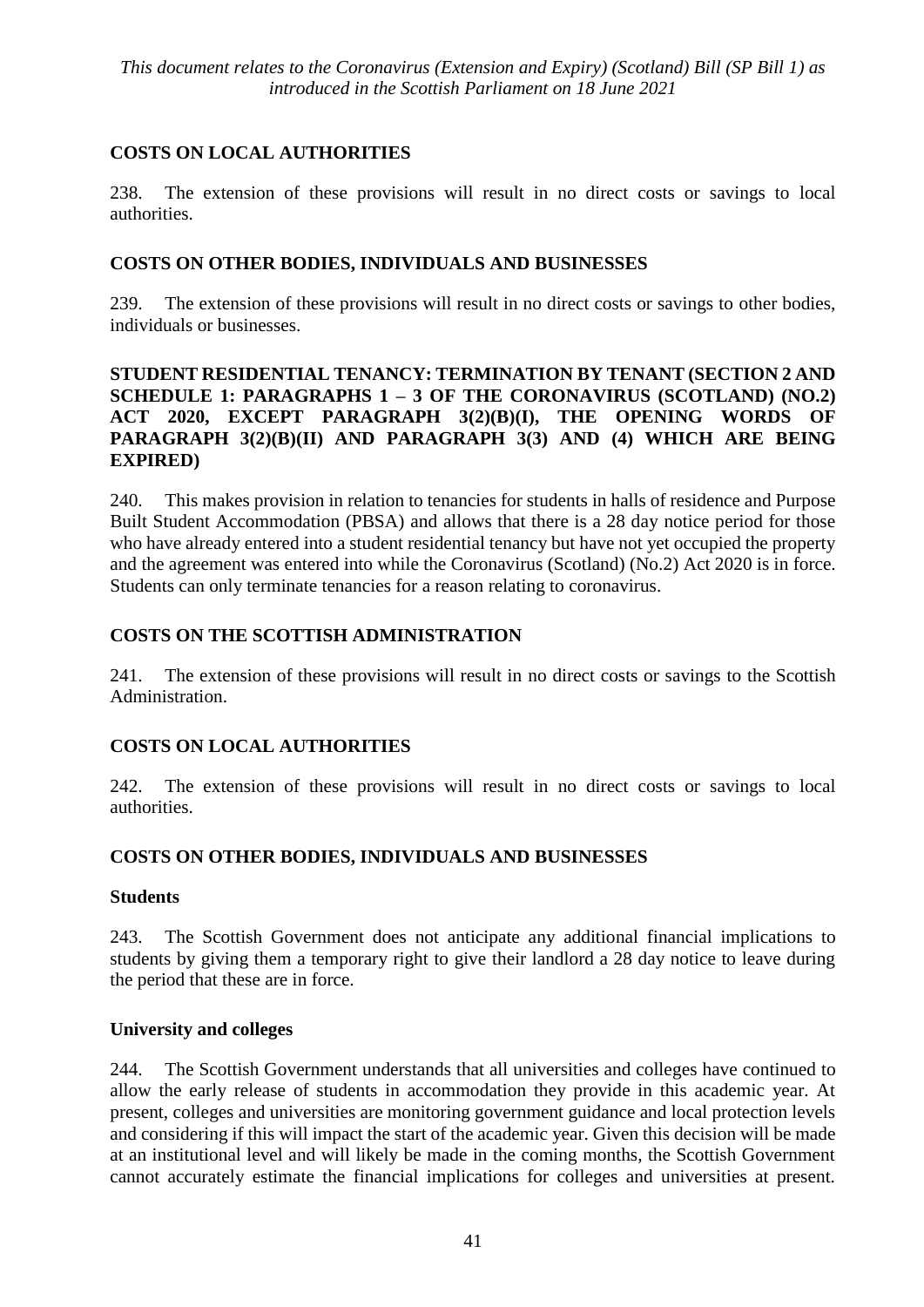However, the continuation of statutory notice to leave periods might allow students further flexibility to terminate their contract should circumstances require.

245. There will be some continued financial implications for universities and colleges should it be necessary for students to end accommodation for the new academic year early, however, it is difficult to assess this given the uncertainty around what impact, if any, there will be at the start of the new academic year and whether institutions will seek, as they did in 2020/21, to delay contracts starting in response. No official statistics are available on the average rental costs for university and college accommodation. It is therefore difficult to assess the financial impact of these measures in the time available, however, research<sup>16</sup> suggests that the UK average weekly rent per person in university accommodation is £137. Based on this average weekly rent, for every 100 students who are released from contract early it is estimated to cost the sector around £55,000 per 4 week period.

## **Purpose Built Student Accommodation (PBSA) providers**

246. The majority of student accommodation contracts align with the academic term and therefore end around mid to end June. Research suggests that the UK average weekly rent per person in private halls is £126. Depending on when the provisions in the Bill come into force this could equate to around:

Based on a 1 to 2 months void period due to a delay in the start of the academic term, a loss of between around £504 and £1,008 per student who gives their landlord a 28 day notice to leave.

247. Due to the uncertainty around future lockdown measures and impacts on students learning opportunities and methods (restricted blended or blended) it is difficult to assess the true costs to the sector.

248. There may also be some additional administration costs for providers related to the return of any money paid by the student where upfront rental payments have been made. Given the variation in contracts and the time available it has not been possible to quantify these costs.

## **Letting agents**

249. There may be cost implications for letting agents relating to additional administration costs (which will depend on the size and processes of individual agents) and where management fees charged by agents are linked to rental income. However, given the proximity to the end of the academic year, the Scottish Government anticipates that any additional costs will be minimal.

#### **Personal insolvency**

1

250. In the case of debtors seeking bankruptcy, there will be no costs and some savings to individuals and businesses. Creditors will face no increase in direct cost, but for a limited period will be unable to seek to make their debtors bankrupt for debts of less than £10,000. There is nothing to suggest these changes will lead to an increase in default rates.

<sup>16</sup> [National Student Accommodation Survey 2019 –](https://www.savethestudent.org/accommodation/national-student-accommodation-survey-2019.html#rent-costs) Results - Save the Student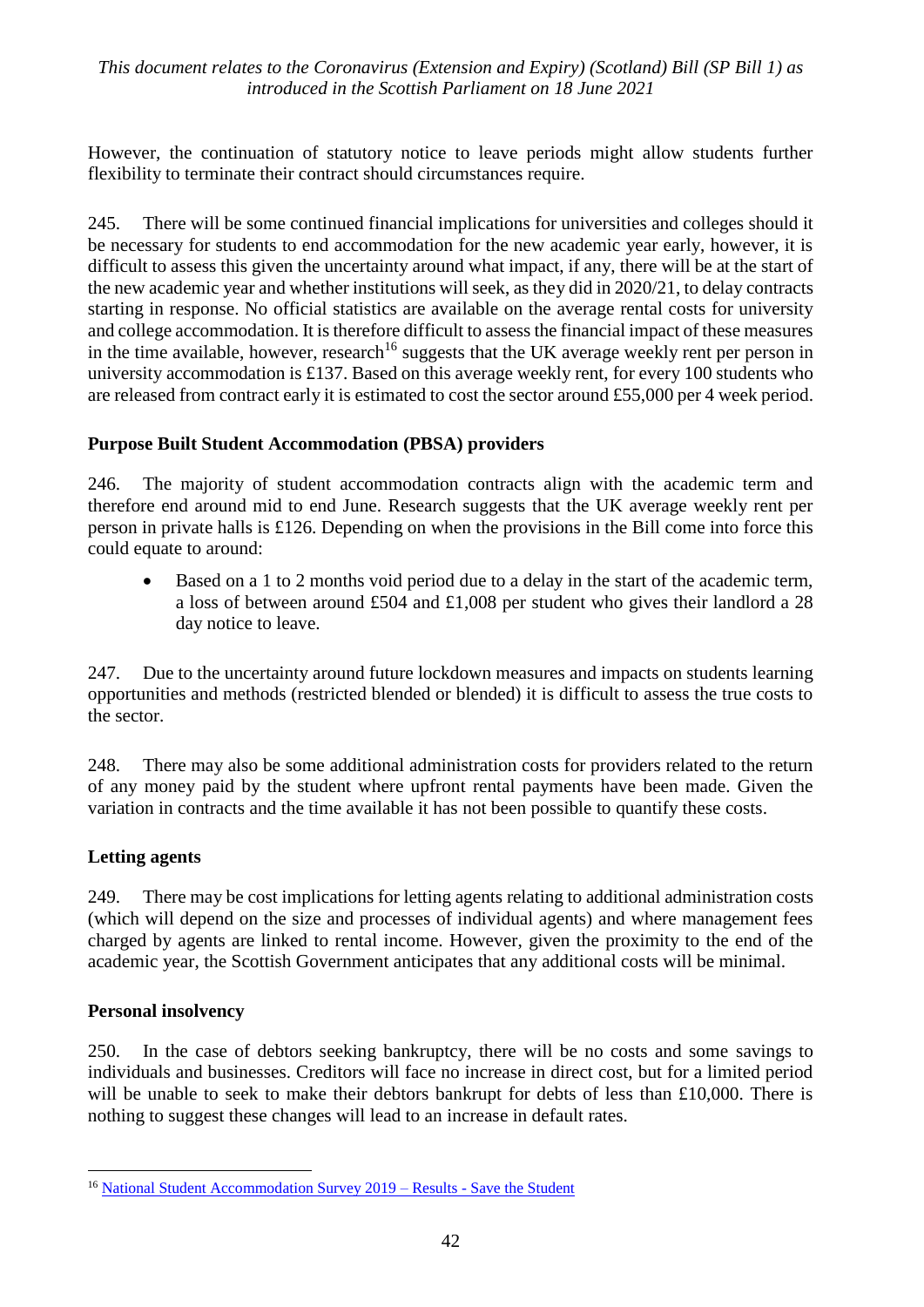#### **TENANCIES: PRE-ACTION REQUIREMENTS FOR ORDER FOR POSSESSION OR EVICTION ORDER ON GROUND OF RENT ARREARS (SECTION 2 AND SCHEDULE 1: PARAGRAPHS 4 AND 5 OF THE CORONAVIRUS (SCOTLAND) (NO.2) ACT 2020)**

## **POLICY OBJECTIVES OF EXTENDING THIS PROVISION**

251. The provision ensures that, prior to seeking repossession due to rent arrears, landlords must make reasonable efforts to work with tenants to manage arrears. This measure formalises the steps landlords should take when working with tenants to manage arrears, helping to sustain tenancies. It also requires the First-tier Tribunal for Scotland (Housing and Property Chamber) to take account of compliance with the requirements in deciding whether to grant an eviction order.

## **COSTS ON THE SCOTTISH ADMINISTRATION**

252. It is not anticipated that the extension of these provisions will impose additional costs on the Scottish Administration in addition to those in relation to the First-tier Tribunal for Scotland (Housing and Property Chamber) outlined in this Financial Memorandum in relation to Eviction from Dwelling Houses (Section 2 and schedule 1: Paragraphs 1 and 4 of the Coronavirus (Scotland) Act 2020).

## **COSTS ON LOCAL AUTHORITIES**

253. It is not anticipated that the extension of pre-action protocols on private landlords will impose additional costs on local authorities. The introduction of these measures may help local authorities save costs relating to the provision of temporary accommodation by helping to reduce the number of private tenants who are at risk of homelessness.

254. The average cost to local authorities of a temporary furnished flat in Scotland ranges from £318.94 per week to £494.38. The cost of emergency provision can be up to £1,370<sup>17</sup> per week. There were 11,665 households in temporary accommodation as at 31 March  $2020^{18}$ . Preventing tenants in the private rented sector from requiring local authorities to provide homelessness temporary accommodation therefore protects them from increased housing costs for this group.

## **COSTS ON OTHER BODIES, INDIVIDUALS AND BUSINESSES**

255. It is not anticipated that the extension of the pre-action requirements will result in any additional costs for private tenants. There may be some cost saving for tenants where the preaction measures are successful in helping to sustain the tenancy, for example in relation to moving costs. The exact savings will depend on the individual circumstances of the tenant.

256. In relation to private sector landlords, any additional costs for landlords resulting from the extension of these measures will depend on current practice. However, as outlined in the Business and Regulatory Impact Assessment for the [Rent Arrears Pre-Action Requirements \(Coronavirus\)](https://www.legislation.gov.uk/sdsi/2020/9780111046012/pdfs/sdsifia_9780111046012_en.pdf)  [\(Scotland\) Regulations 2020,](https://www.legislation.gov.uk/sdsi/2020/9780111046012/pdfs/sdsifia_9780111046012_en.pdf) it is not considered that the introduction of the pre-action requirements will necessitate landlords to undertake significant actions that generate any specific,

 $\overline{a}$ 

<sup>&</sup>lt;sup>17</sup> [Watts et al Temporary Accommodation Report FINAL 231118 \(hw.ac.uk\)](https://pure.hw.ac.uk/ws/portalfiles/portal/23430074/SB_TempAccommReport_FinalReport.pdf)

<sup>18</sup> [Homelessness in Scotland: 2019 to 2020 -](https://www.gov.scot/publications/homelessness-scotland-2019-2020/) gov.scot (www.gov.scot)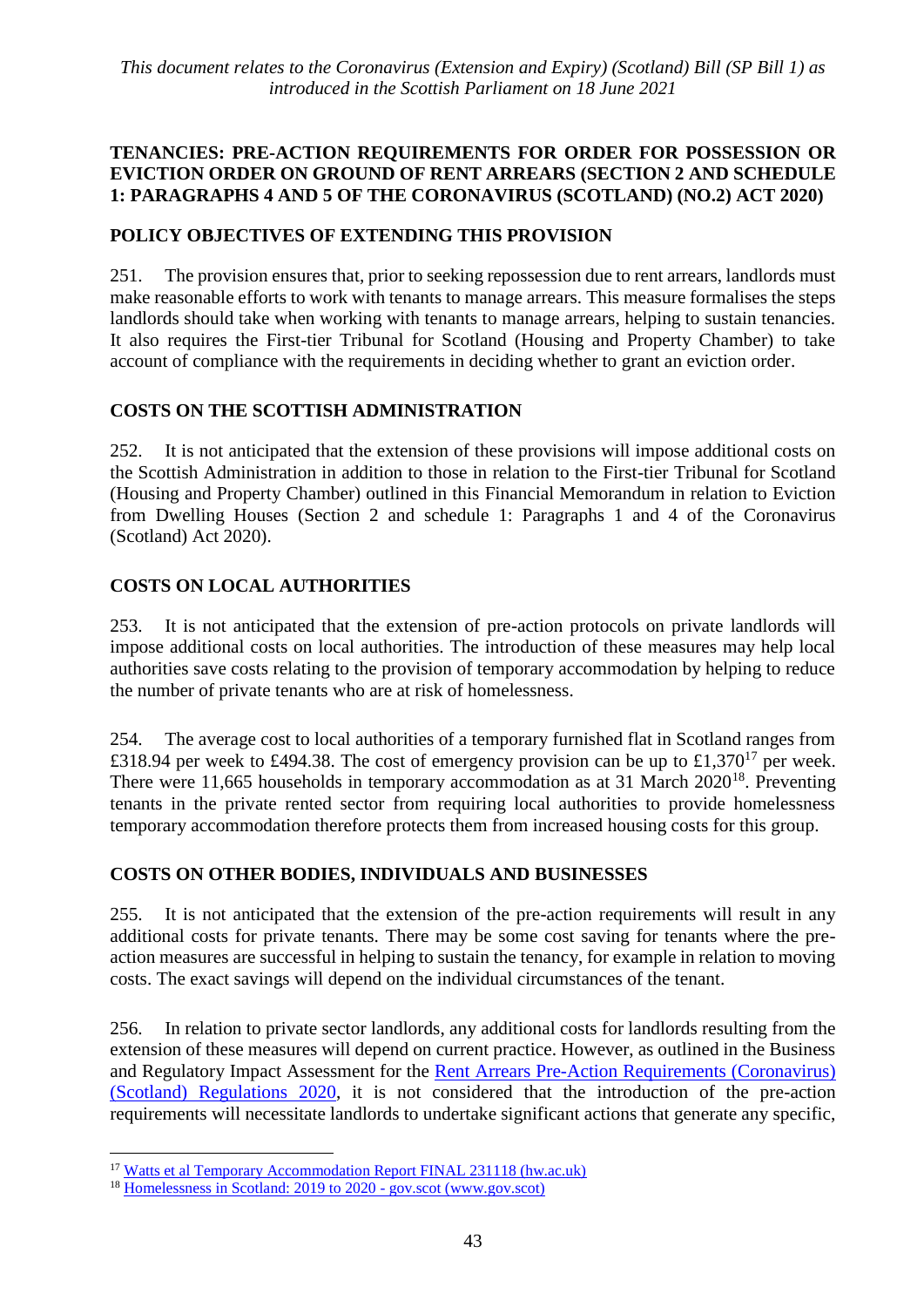additional costs beyond those that may occur in relation to seeking repossession of a property. There may also be costs savings for private landlord where the pre-action requirements are successful in sustaining a tenancy and facilitating the repayment of arrears.

#### **SOCIAL CARE STAFF SUPPORT FUND (SECTION 2 AND SCHEDULE 1: PARAGRAPH 7 OF THE CORONAVIRUS (SCOTLAND) (NO.2) ACT 2020)**

257. The purpose of the Social Care Staff Support Fund (Coronavirus) Regulations 2020 is to provide for the establishment, maintenance and administration of the Social Care Staff Support Fund, under the provisions of the Coronavirus (Scotland) (No.2) Act 2020. Further details are provided in the Policy Memorandum.

#### **COSTS ON THE SCOTTISH ADMINISTRATION**

258. Support has been given to the social care sector over the course of the pandemic through a range of support funding, mainly through sustainability payments to providers for under occupancy, IPC measures and increased staffing costs. Estimated total costs of sustainability funding for 2020-21 is currently £136 million. It is difficult to forecast the use and therefore cost of this Fund as it depends on staff absence rates relating to coronavirus. However, this Fund continues to be utilised and it is estimated that a full year of the Fund may be in the region of £7- 9 million, although it should be noted that this is a top level forecast.

#### **COSTS ON LOCAL AUTHORITIES**

259. The extension of these provisions will result in no direct costs or savings to local authorities.

#### **COSTS ON OTHER BODIES, INDIVIDUALS AND BUSINESSES**

260. The extension of these provisions will result in no direct costs or savings to other bodies, individuals and businesses.

#### **BANKRUPTCY (SECTION 2 AND SCHEDULE 1: PARAGRAPHS 8, 10 AND 12 OF THE CORONAVIRUS (SCOTLAND) (NO.2) ACT 2020)**

261. The provisions include measures to further protect those with unsustainable debt by increasing the minimum debt level a creditor must be owed to petition bankruptcy through the Courts from £3,000 to £10,000. The provisions also provide for greater use of technology in bankruptcy procedures by enabling meetings of creditors to take place by virtual means rather than in a physical environment and to permit documents required during bankruptcy administration to be transmitted to a person electronically.

#### **COSTS ON THE SCOTTISH ADMINISTRATION**

262. The extension of these provisions will result in minimal direct costs or savings to the Scottish Administration.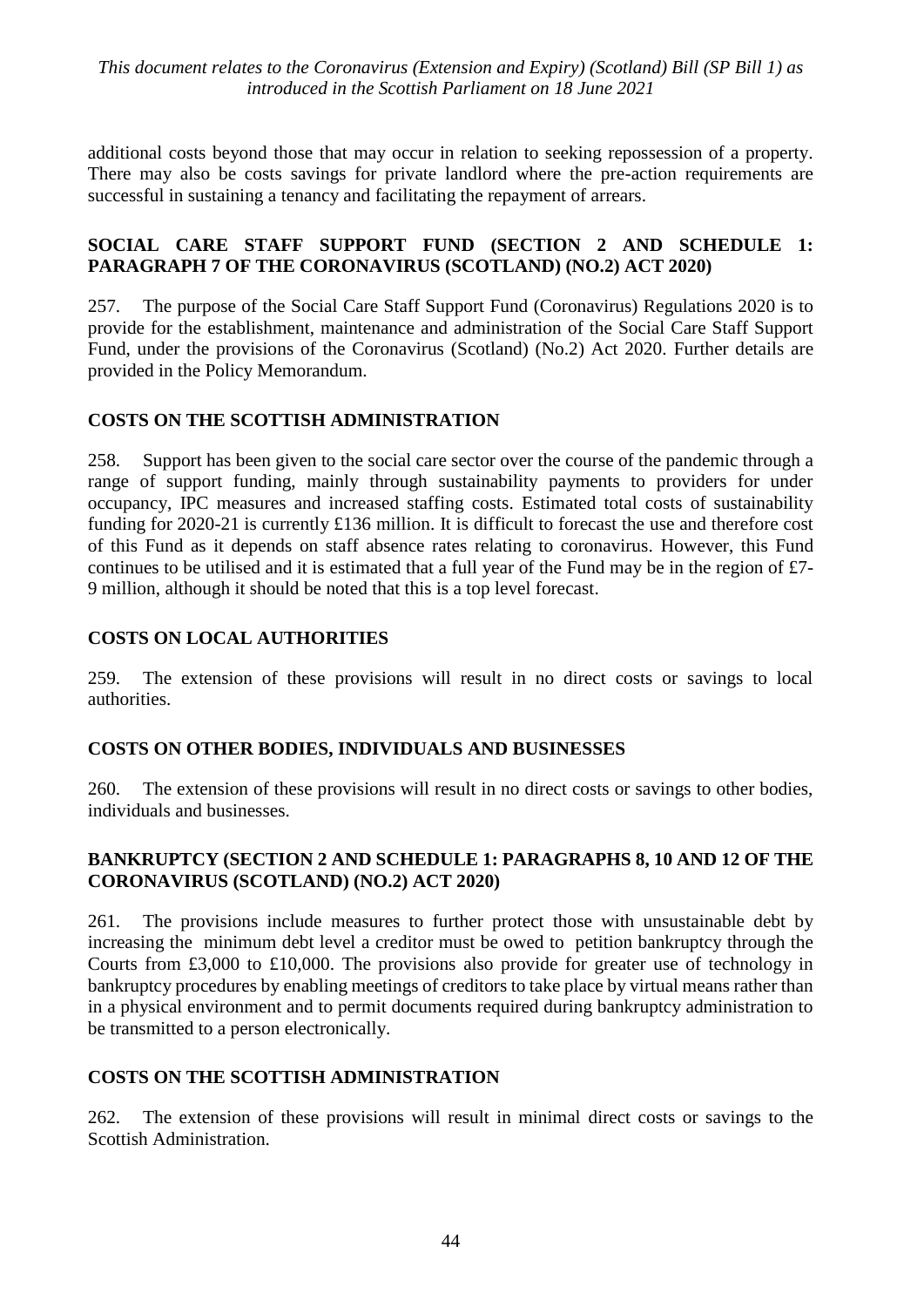## **COSTS ON LOCAL AUTHORITIES**

263. The extension of these provisions will result in minimal direct costs or savings to local authorities. In relation to local authorities' role as a creditor – for example, in collecting unpaid council tax –this provision does not extinguish the debt or prevent other means of recovery. In terms of bankruptcy it represents a deferral of action where the debts are less than £10,000, rather than a measure that reduces any scope for recovery.

## **COSTS ON OTHER BODIES, INDIVIDUALS AND BUSINESSES**

264. Creditors will face no increase in direct costs, but for the extended period will be unable to seek to make their debtors bankrupt for debts of less than £10,000. This provision does not extinguish the debt or prevent other means of recovery. In terms of bankruptcy it represents a deferral action where the debts are less than £10,000, rather than a measure that reduces any scope for recovery. Reductions in administration costs in bankruptcy proceedings through the facility for virtual meetings of creditors and electronic service of documents may deliver an increase in the funds ultimately available to creditors.

#### **MENTAL HEALTH: NAMED PERSON NOMINATION (SECTION 2 AND SCHEDULE 1: PARAGRAPH 15 OF THE CORONAVIRUS (SCOTLAND) (NO.2) ACT 2020)**

265. Under the Mental Health (Care and Treatment) (Scotland) Act 2003 a patient aged 16 or over may choose an individual to be their named person. The purpose of a named person is one of safeguarding which not only allows for the patient to be represented, it also helps the patient exercise their rights. This provision keeps the safeguards a named person offers but crucially helps minimise the disruption caused by the pandemic. Both the patient and the proposed named person are still required to fulfil the original process which requires for this to be made in writing.

## **COSTS ON THE SCOTTISH ADMINISTRATION**

266. The extension of these provisions will result in no direct costs or savings to the Scottish Administration.

## **COSTS ON LOCAL AUTHORITIES**

267. The extension of these provisions will result in no direct costs or savings to local authorities.

#### **COSTS ON OTHER BODIES, INDIVIDUALS AND BUSINESSES**

268. The extension of these provisions will result in no direct costs or savings to other bodies, individuals and businesses.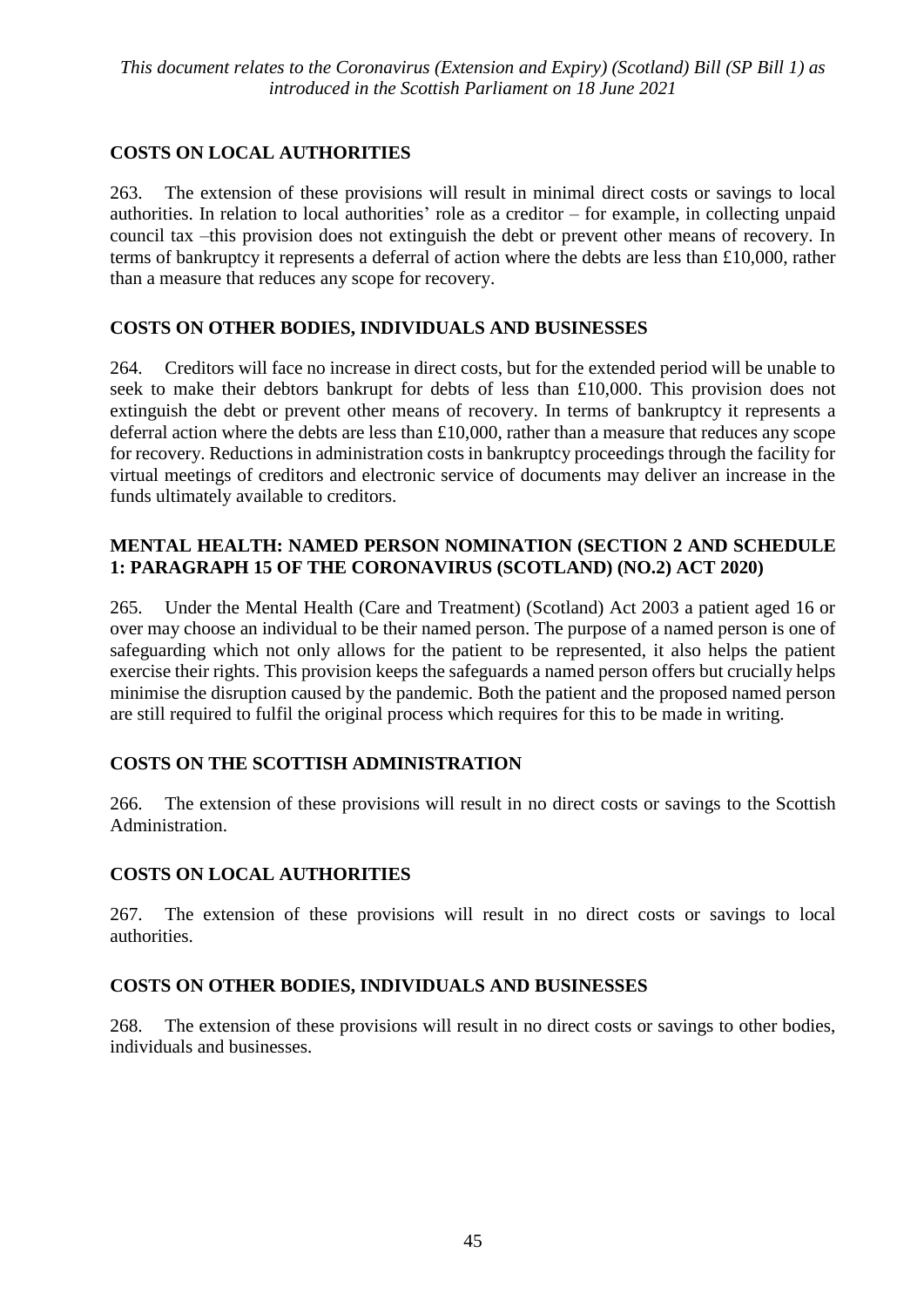#### **CARE HOMES - EMERGENCY DIRECTIONS AND EMERGENCY INTERVENTION ORDERS (SECTION 2 AND SCHEDULE 1: PARAGRAPHS 16 – 17 OF THE CORONAVIRUS (SCOTLAND) (NO.2) ACT 2020)**

269. These provisions made temporary changes to the Public Services Reform (Scotland) Act 2010 for a limited time period to allow for the issuing of Emergency Directions and Emergency Intervention Orders. Details are provided in the Policy Memorandum.

## **COSTS ON THE SCOTTISH ADMINISTRATION**

270. The extension of these provisions will result in no direct costs or savings to the Scottish Administration, as specific circumstances must be met before they can be enacted.

271. In the event that an Emergency Intervention Order is granted (following approval by the Sheriff Court or Court of Session), and nominated officer who is appointed is an officer from the Health Board, regulation 4 of the Care Homes Intervention Orders (Coronavirus) (Scotland) Regulations 2020 ("2020 Regulations" made under section 65B of the 2010 Act) provides that any expenditure incurred by a nominated officer or the Scottish Ministers in relation to intervention under section 65A of the 2010 Act may be recovered from the affected care home provider ("the provider").

## **COSTS ON LOCAL AUTHORITIES**

272. The extension of these provisions will result in no direct costs or savings to local authorities, as very specific circumstances must be met before they can be enacted.

273. However, there may be costs for local authorities in the circumstances that a care home run by the local authority is directed to undertake an action via the Emergency Directions, depending on what the action is. In the exceptional instance that a care home provider does not comply with a direction from a Health Board under section 63A of the 2010 Act, section 63B of the 2010 Act provides the Health Board can carry out the steps themselves. To allow the Health Board to do this, they may enter the care home if necessary to carry out the specified directions and recover the costs, incurred by the Health Board of carrying out the actions, from the provider. Before taking this course of action, the Health Board may apply to the sheriff for a warrant to authorise this.

274. In the event that an Emergency Intervention Order is granted (following approval by the Sheriff Court or Court of Session), and the nominated officer who is appointed is an officer from a local authority, regulation 4 of the 2020 Regulations provides that any expenditure incurred by a nominated officer or the Scottish Ministers in relation to intervention under section 65A of the 2010 Act may be recovered from the affected provider.

## **COSTS ON OTHER BODIES, INDIVIDUALS AND BUSINESSES**

275. The extension of these provisions will result in no direct costs or savings to other bodies, individuals and businesses, as specific circumstances must be met must be met before the powers are used .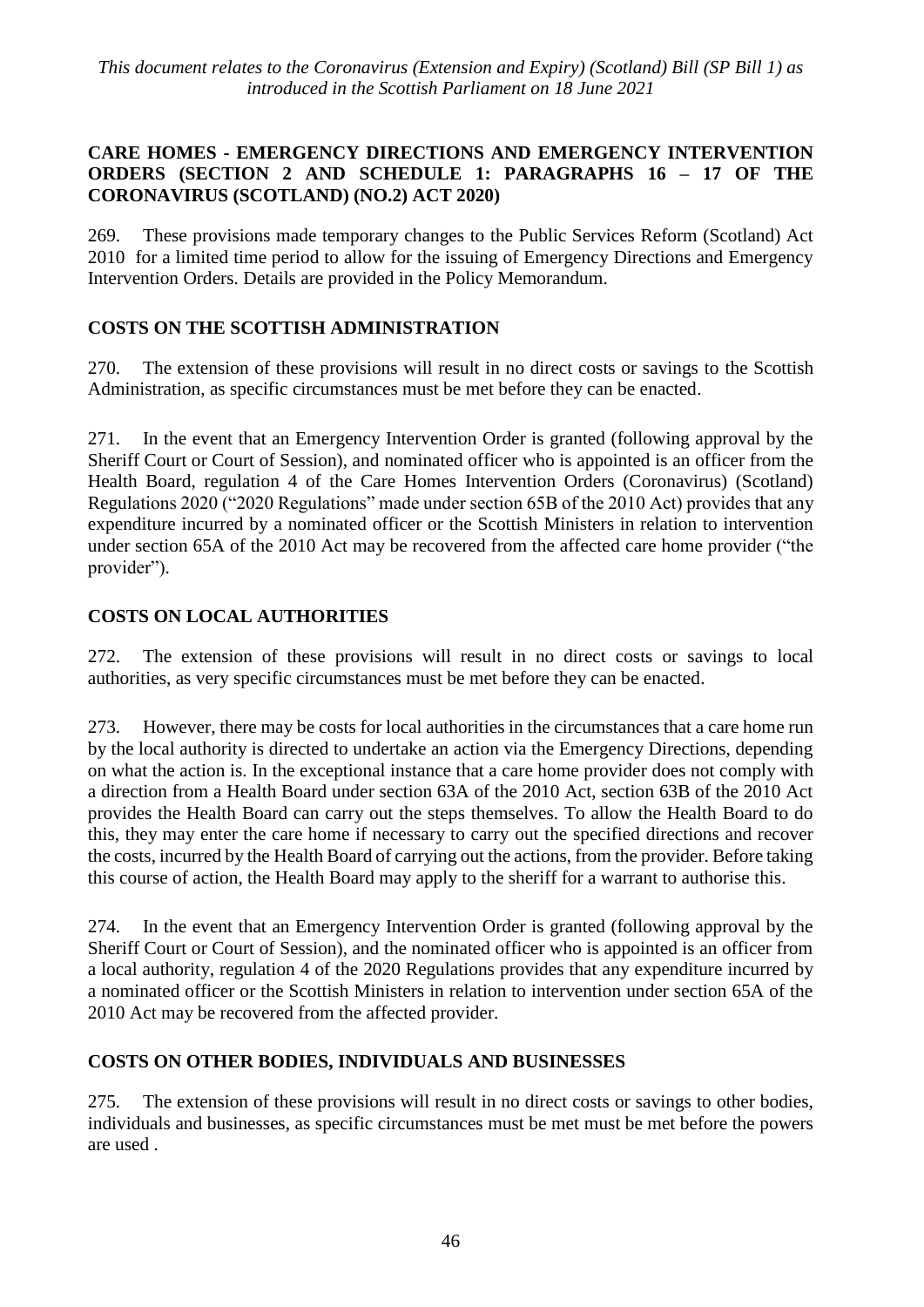276. However, there may be costs for private care home providers in the circumstance that a care home is directed to undertake an action via the Emergency Directions, depending on what the action is. In the exceptional instance that a care home provider does not take the necessary steps in response to a direction, section 63B of the provision allows the Health Board to carry out the steps themselves. To allow the Health Board to do this, they may enter the care home if necessary and recover the costs incurred of carrying out the actions from the provider. The Health Board must apply to the sheriff for a warrant to authorise this.

277. In the event that an Emergency Intervention Order is granted (following approval by the Sheriff Court or Court of Session), regulation 4 of the 2020 Regulations provides that any expenditure incurred by a nominated officer or the Scottish Ministers in relation to intervention under section 65A of the 2010 Act may be recovered from the affected provider.

#### **POWERS TO PURCHASE CARE HOME SERVICES AND CARE AT HOME PROVIDERS (SECTION 2 AND SCHEDULE 1: PARAGRAPHS 18 TO 21 OF THE CORONAVIRUS (SCOTLAND) (NO.2) ACT 2020)**

278. This provision gives temporary powers to Local Authorities to acquire, by agreement, a care home or care at home services. It also sets out the powers available to Health Bodies (a Health Board, the Common Services Agency and Health Improvement Scotland) to acquire a care home, by agreement, on behalf of the Scottish Ministers. More details are provided in the Policy Memorandum.

## **COSTS ON THE SCOTTISH ADMINISTRATION**

279. The extension of these provisions will result in no direct costs or savings to the Scottish Administration, as specific circumstances must be met before these powers can be used. All acquisitions made under these provisions are voluntary between the two parties.

280. However, in the event that a relevant Health Body or Local Authority does acquire a care home or care at home services agreement between the Scottish Government and the relevant body may be needed regarding any financial support necessary to make this purchase.

#### **COSTS ON LOCAL AUTHORITIES**

281. All purchases under this provision will be by agreement. If the powers are used and a local authority choses to purchase a care home or a care at home service, this will incur costs, such as the sum paid for acquiring the business and any professional fees (if professional services are needed) and outlays related to any transaction.

282. However, in the event that a Local Authority does purchase a care home or care at home services agreement between the Scottish Government and the Local Authority may be needed regarding any financial support necessary to make this purchase.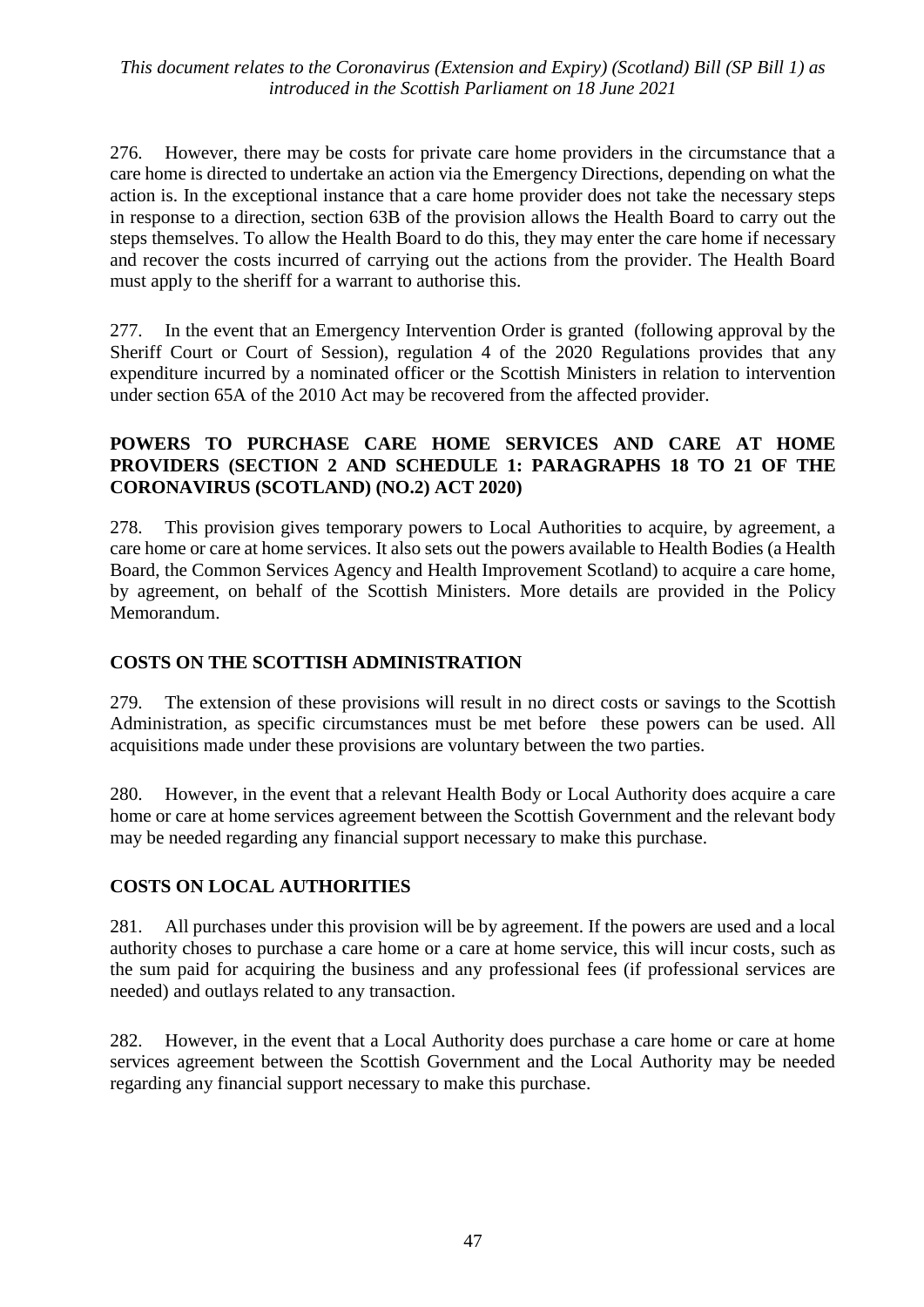## **COSTS ON OTHER BODIES, INDIVIDUALS AND BUSINESSES**

283. All purchases under this provision must be consensual. If the powers are used and a relevant Health Body choses to purchase a care home on behalf of Scottish Ministers, this will result in costs being incurred by that body.

284. However, in the event that a Health Body does purchase care at home services on behalf of Scottish Ministers, agreement between the Scottish Government and the relevant body may be needed regarding financial support necessary to make this purchase.

## **CRIMINAL JUSTICE - CRIMINAL PROCEEDINGS: EXTENSION OF TIME LIMITS (SECTION 3 AND SCHEDULE 2: PARAGRAPH 1 OF THE CORONAVIRUS (SCOTLAND) (NO.2) ACT 2020)**

285. These provisions dis-apply certain time limits contained in the Criminal Procedure (Scotland) Act 1995 so that there is a period during which these time limits will not apply and the court can adjourn a case for such period as it considers appropriate. Full details are provided in the Policy Memorandum.

## **COSTS ON THE SCOTTISH ADMINISTRATION**

## **COPFS**

286. While there is no data on the extent to which these powers have been used by the courts to adjourn a case for a longer period than would otherwise have been possible, where the court does so, it will result in small savings to COPFS, relative to costs that would have been incurred by COPFS had these provisions not been in effect, during the suspension period. These will result from reduced staffing costs as there will not be a need to make multiple applications to extend readjourn an individual cases.

## **SCTS**

287. As noted above, there is no data on the extent to which these powers have been used in practice to adjourn a case for a longer period than would otherwise have been possible. Where these provisions are used, they will result in small time savings to SCTS by avoiding the need for multiple court hearings to adjourn a case on multiple occasions.

#### **SPS**

288. The reduced capacity of the courts to process criminal cases has had a significant impact on SPS. This has not necessarily arisen as a consequence of the suspension of statutory time limits on the length of individual adjournments as under the existing law, it is possible for the parties to apply for a case to be adjourned more than once. If there were no provision for the suspension of statutory time limits in all criminal cases, it is likely that in most, if not all, cases, multiple adjournments would be used as needed on a case-by-case basis.

289. Even leaving this aside, the impact of suspending the time limits contained in these provisions on the overall prison population is not thought to have been to be significant. The time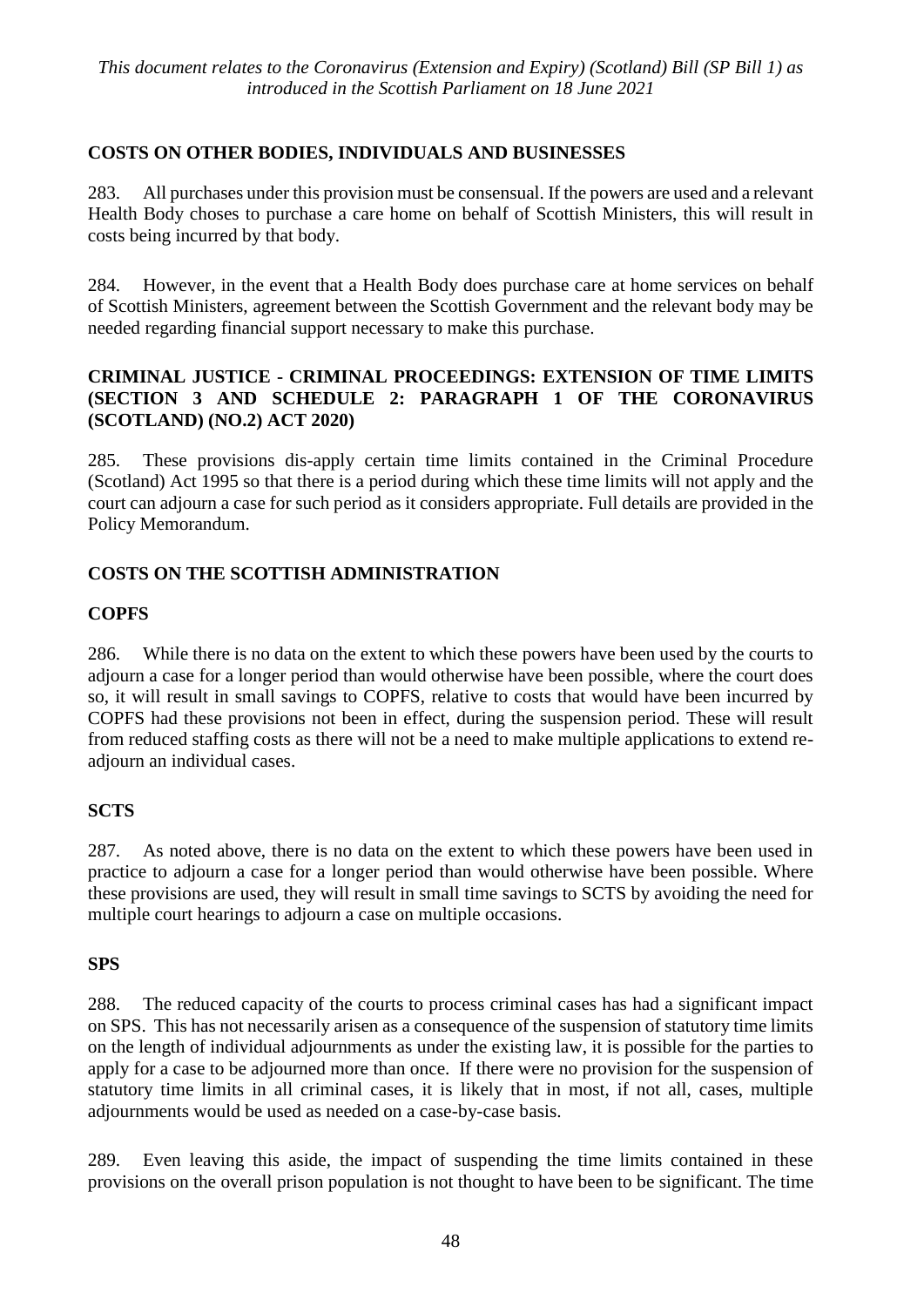limits on an adjournment at sections 145 and 145A of the 1995 Act have only been extended in cases where the accused person is not being remanded in custody and so cannot impact on the prison population. The time limit at section 200 of the 1995 Act relates to cases where the accused has been convicted and is awaiting sentencing. The Scottish Government anticipates that the courts would only consider remanding the offender in custody where they are giving serious consideration to imposing a custodial sentence. As such, any extension to the time that they spend in remand awaiting sentencing would be taken into account when their sentence is imposed and so will not impact significantly, if at all, on the prison population. Section 245J of the 1995 Act relates to cases where an offender is suspected of having breached the terms of certain types of order. There may be a small number of cases where the court decides to remand the offender in custody while it makes further inquiries, and the suspension of the time limits that apply could result in that offender being held in custody for longer than would otherwise be the case, though in the context of the broader impact of the coronavirus pandemic on the size of the prison population, the impact is not thought to have been significant.

## **COSTS ON LOCAL AUTHORITIES**

290. The extension of these provisions will result in no direct costs or savings to local authorities.

#### **COSTS ON OTHER BODIES, INDIVIDUALS AND BUSINESSES**

291. The extension of these provisions will result in no direct costs or savings to other bodies, individuals or businesses.

#### **CRIMINAL JUSTICE - ARRANGEMENTS FOR THE CUSTODY OF PERSONS DETAINED AT POLICE STATIONS (SECTION 3 AND SCHEDULE 2: PARAGRAPHS 2 – 5 OF THE CORONAVIRUS (SCOTLAND) (NO.2) ACT 2020)**

292. These provisions enable the Scottish Ministers to make arrangements for Prisoner Custody Officers (PCOs) to carry out their functions within police stations for the purpose of facilitating the appearance before a court by electronic means of prisoners in police custody. This will involve prisoners appearing before the court by video link from police stations.

#### **COSTS ON THE SCOTTISH ADMINISTRATION**

293. PCOs are required to facilitate the escort of detained persons and prisoners between relevant premises, including police stations, courts, prisons and hospitals. These officers are also responsible for ensuring the custody of detained persons while they on court premises, or temporarily away from prison. The statutory duties, as provided in section 102(2) of the Criminal Justice and Public Order Act 1994, are provided for through a contract which is managed by the Scottish Prison Service.

294. This contract, the 'Scottish Court Custody and Prison Escort Service' (SCCPES) includes a fixed monthly fee and a number of variable elements that are volume dependent, including court buildings, court rooms and routes operated. The contract allows for the redeployment of PCOs to police stations and is expected to remain cost neutral during the period of the extension.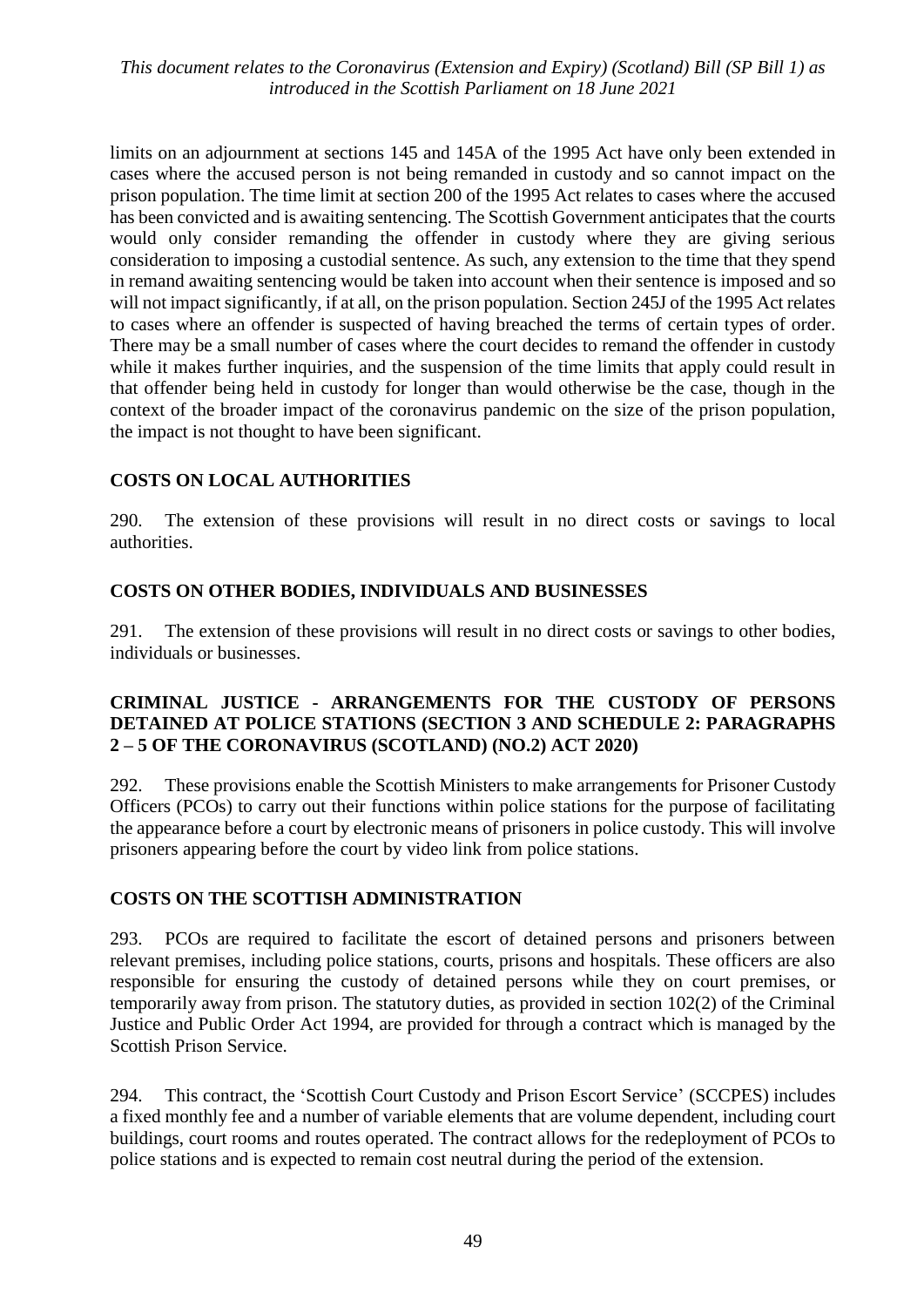295. Police Officers and other police staff had previously facilitated the appearance of custodies at court via video links across 11 custody centres before these provisions were enacted. It was assessed that around three officers per site were required to support this and was estimated to cost around £37,000 per week; this continues to be offset through the use of the existing PCO contract.

296. The extension of these provisions continues to support virtual custodies across 14 custody centres.

297. Extended use of virtual custodies will enable redeployment of some officers usually based in court premises; this will free-up some capacity for priority duties.

298. The impact on the SCTS is expected to be largely cost neutral overall. The decrease in physical custody hearings enabled by this provision is unlikely to deliver any measurable cashable savings because the administrative and resource demands for SCTS do not differ significantly as a result of the virtual appearance by the accused. While an increase in virtual courts does offer an opportunity for organising business in a more efficient way, any efficiencies gained will be offset by demands on buildings and staff for other activity as court business starts to resume both virtually and physically where appropriate.

299. Similarly, the impact to COPFS is expected to be neutral. Prosecution staff will still be required to attend custody hearings, but this will be done remotely where possible to reduce attendance at the court building.

300. In summary, the direct impact of this provision in expected to be largely cost neutral and no further technical or software costs are expected. The Scottish Government has already provided funding to Police Scotland to help implement the necessary infrastructure and technology during 2020.

301. Continuation of undertakings in relation to non-attendance at court as a result of the coronavirus pandemic.

302. It is anticipated any costs associated with this provision are largely notional as there will not be an increase in volume to overall court business as a result of the measure. Instead, what the measure will do is preserve any protective conditions attached to an undertaking which may otherwise be lost.

303. There may be minimal legal and administrative costs upon the COPFS due to the requirement to give notice to the accused of the continuation of an undertaking if the court appoints a new date. There would also be minimal costs to COPFS in notifying Police Scotland of any modification to the date the person is to appear at court.

304. Use of this new provision will be considered on a case-by-case basis by the courts. While the measure provides the court with a power to continue an undertaking hearing to a later date in the situation where an accused fails to attend court in accordance with their undertaking, COPFS would, in the absence of this new power, and where it remains in the public interest to do so,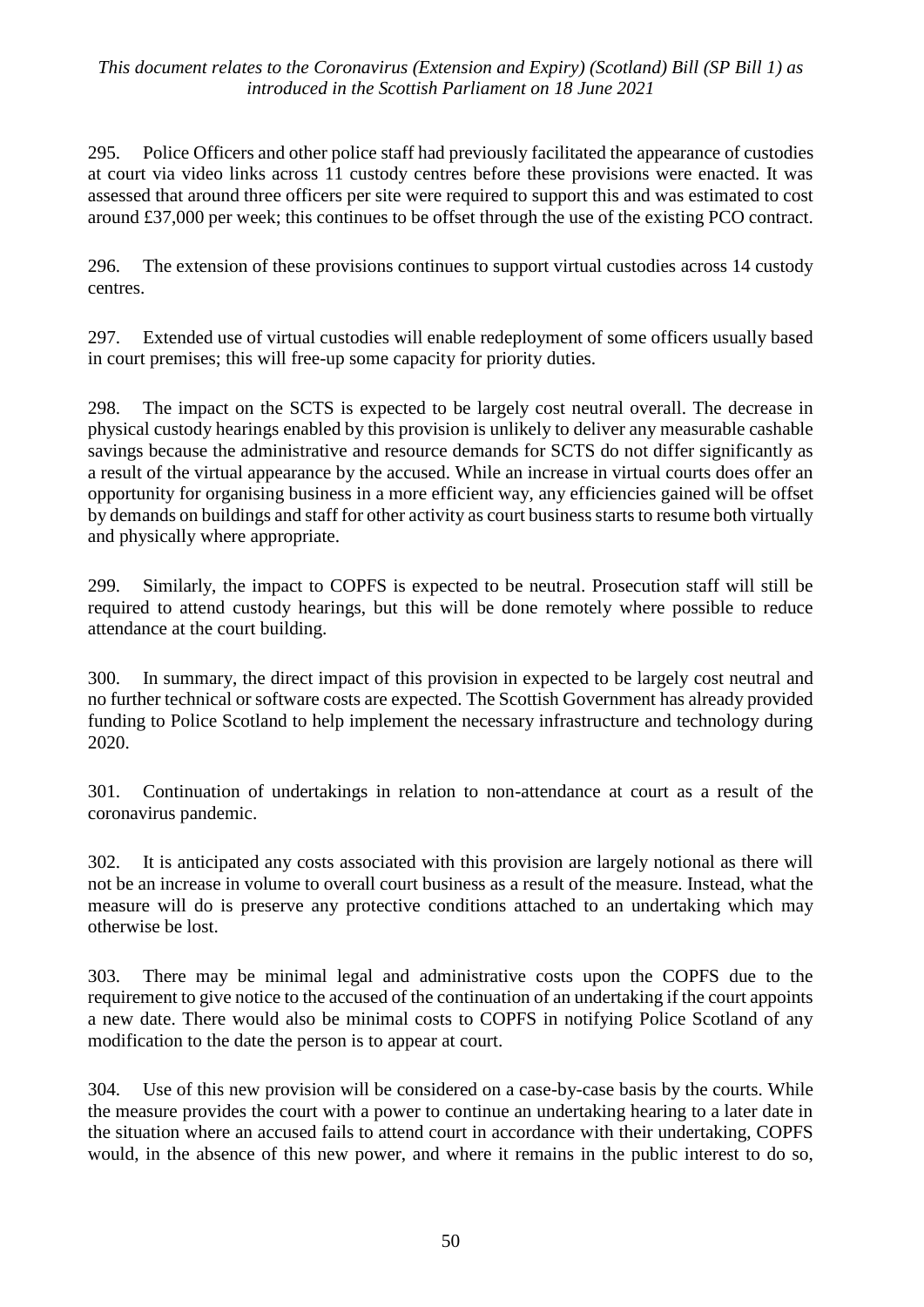consider what steps were required in order to proceed with the criminal case and to secure protective conditions for victims.

#### **COSTS ON LOCAL AUTHORITIES**

305. The extension of these provisions will result in no direct costs or savings to local authorities.

## **COSTS ON OTHER BODIES, INDIVIDUALS AND BUSINESSES**

306. The extension of these provisions will result in no direct costs or savings to individuals.

307. There are likely to be some costs to businesses running the SCCPES contract for the training and support of PCOs; however, it is expected that the costs of this will be met from the existing contract with the Scottish Prison Service.

308. There is a concern that, without the measure, the potential loss of protective conditions attached to the undertaking creates public and witness safety concerns which could also result in additional costs to Police Scotland in managing risk and victim safety. Any costs associated with managing risk and victim safety in the event that protective conditions of undertaking are lost would depend on an assessment of the individual facts and circumstances of each case.

309. In addition, in the absence of this measure, and where the accused fails to attend court in accordance with their undertaking due to a reason attributable to the coronavirus pandemic, Police Scotland may require to direct resource to the management of those alleged offenders in the community who are no longer subject to protective conditions of undertaking. The exact costs would depend on a number of factors including the number of accused in this position, the type of offences they are charged with, and assessment of the risk posed by the individual if no undertaking conditions are in place. As such, these potential costs cannot be estimated with any degree of precision. There would also be minimal costs to Police Scotland in updating relevant victims and witnesses. This is especially important in domestic abuse cases due to risk and safety considerations for victims.

#### **CRIMINAL JUSTICE - EXPIRY OF UNDERTAKING UNDER SECTION 25(2)(A) OF THE CRIMINAL JUSTICE (SCOTLAND) ACT 2016 (SECTION 3 AND SCHEDULE 2: PARAGRAPH 6 OF THE CORONAVIRUS (SCOTLAND) (NO.2) ACT 2020)**

310. During the coronavirus pandemic people have been unable to attend court in accordance with their undertaking due to public health guidance or infection. These provisions provide that where a person fails to appear at court as required by the terms of the undertaking and the court considers that the person's failure to appear is attributable to a reason relating to coronavirus, and the court does not consider it appropriate to grant a warrant for the person's arrest on account of the failure to appear, the court may modify the terms of the undertaking given by changing the time at which the person is to appear at the court. Further details are provided in the Policy Memorandum.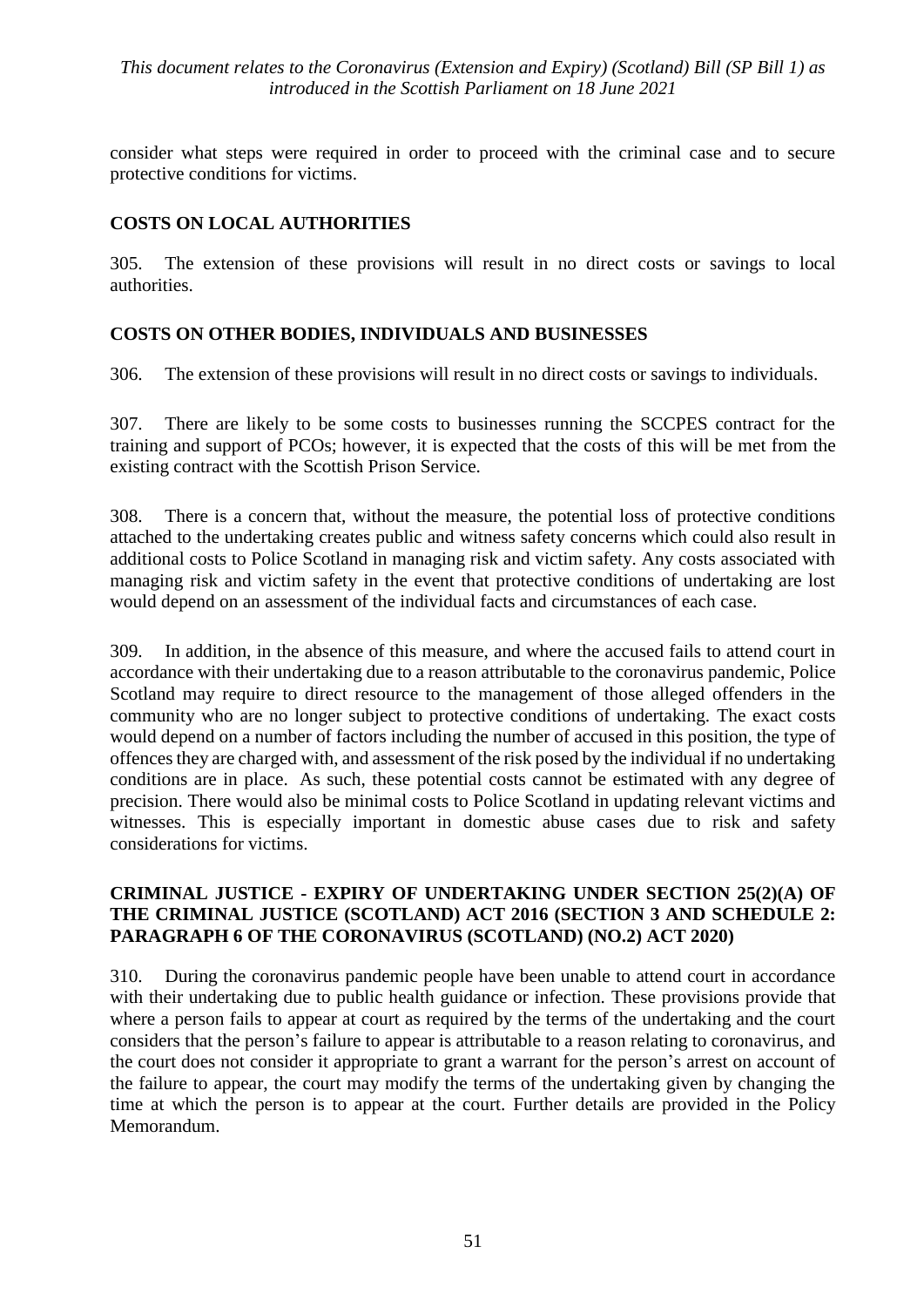## **COSTS ON THE SCOTTISH ADMINISTRATION**

311. The extension of these provisions will result in no direct costs or savings to the Scottish Administration.

## **COSTS ON LOCAL AUTHORITIES**

312. The extension of these provisions will result in no direct costs or savings to local authorities.

## **COSTS ON OTHER BODIES, INDIVIDUALS AND BUSINESSES**

313. The extension of these provisions will result in no direct costs or savings to other bodies, individuals and businesses.

## **PROCEEDS OF CRIME (SECTION 3 AND SCHEDULE 2: PARAGRAPHS 8 AND 9 OF THE CORONAVIRUS (SCOTLAND) (NO.2) ACT 2020)**

314. These provisions temporarily amend Part 3 (Confiscation) of the Proceeds of Crime Act 2002 in the ways explained in the Policy Memorandum.

## **COSTS ON THE SCOTTISH ADMINISTRATION**

315. The extension of these provisions will result in no direct costs or savings to the Scottish Administration.

## **COSTS ON LOCAL AUTHORITIES**

316. The extension of these provisions will result in no direct costs or savings to local authorities.

## **COSTS ON OTHER BODIES, INDIVIDUALS AND BUSINESSES**

317. The extension of these provisions will result in no direct costs or savings to other bodies, individuals and businesses.

#### **INTIMATION ETC. OF DOCUMENTS (SECTION 3 AND SCHEDULE 2: PARAGRAPH 10 OF THE CORONAVIRUS (SCOTLAND) (NO.2) ACT 2020)**

318. The provisions allow that, where there is provision requiring or permitting a document to be displayed on the walls (or any other part) of a court building or to be made publicly available within a court, it is instead to be done by publication of the document on the SCTS website in line with any direction issued by the Lord President or Lord Justice General.

## **COSTS ON THE SCOTTISH ADMINISTRATION**

319. In order to facilitate the displaying of documents on the SCTS website as provided for in the Bill, SCTS have increased functionality within their IT system. This enables notices to be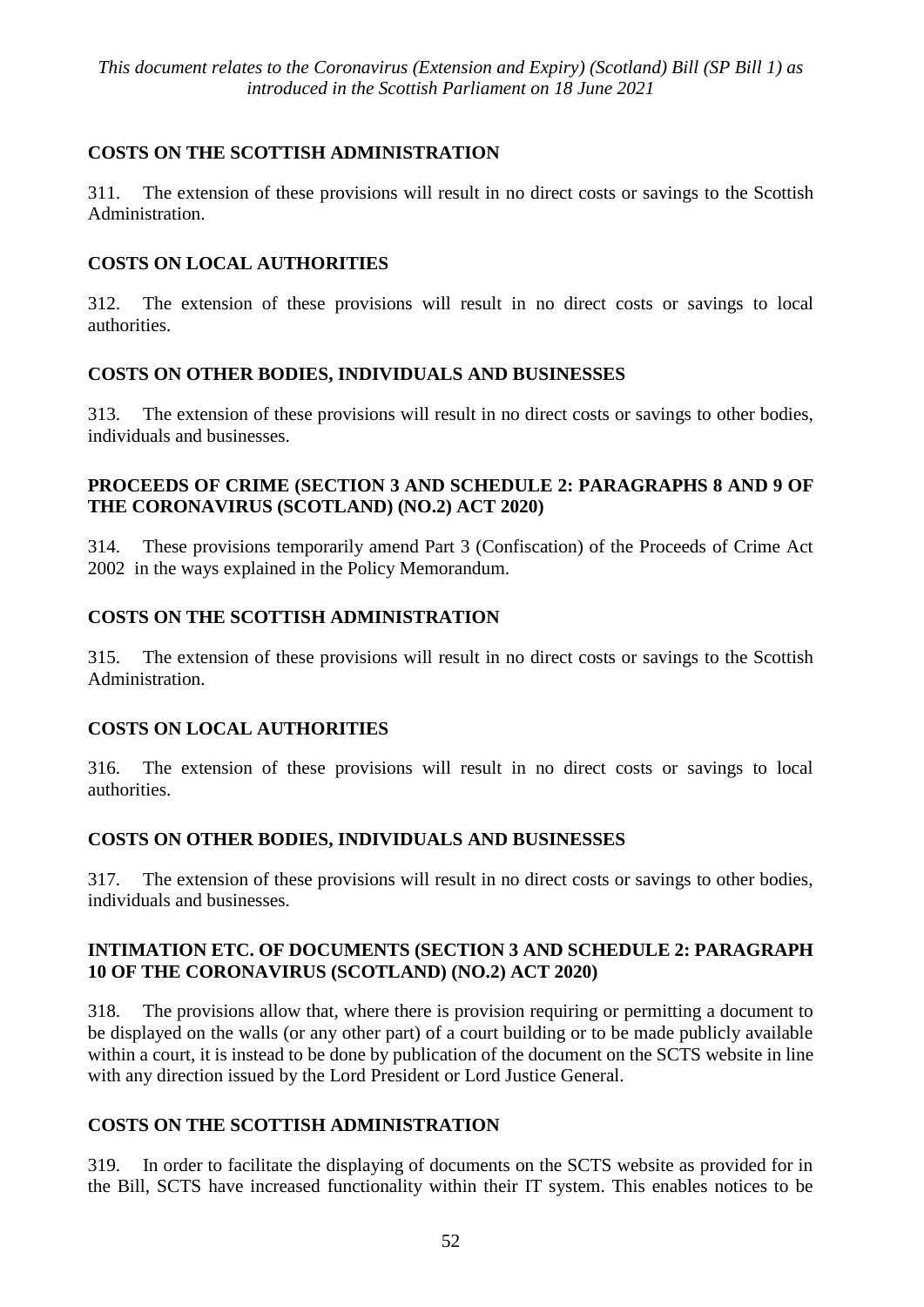published directly from the SCTS Integrated Case Management System (ICMS) and has negated per annum staff costs<sup>19</sup> which were directly attributable to moving to the manual process of uploading documents onto the SCTS website (previously estimated at £18,000).

320. It is difficult to identify the specific IT development cost (which is solely attributable to the publication of documents on the SCTS website) as the functionality is also being used for other court business conducted under the simple procedure process. However, any IT development costs are offset against the advantages realised from maintaining court business and by reduced staff costs and efficiency savings. As the system is now automated there are no associated operational costs.

#### **COSTS ON LOCAL AUTHORITIES**

321. The extension of these provisions will result in no direct costs or savings to local authorities.

#### **COSTS ON OTHER BODIES, INDIVIDUALS AND BUSINESSES**

322. The extension of these provisions will result in no direct costs to other bodies, individuals and businesses. Within commissary court procedure, there may be some cost savings to individuals as it is more likely that any other person who could be appointed executor is more likely to see an online notice and will therefore have the opportunity to make representations to the court at an earlier stage which will reduce costs. In other civil procedures many cases will involve businesses or individuals either as pursuer or defender. Having notices published online may improve chances of enforcing a decree or in the case of a defender whose whereabouts are not known, then there is an improved chance of finding that person, enabling them to properly defend the claim against them.

#### **CARE SERVICES: GIVING OF NOTICES BY THE CARE INSPECTORATE (SECTION 5 AND SCHEDULE 4: PARAGRAPH 5 OF THE CORONAVIRUS (SCOTLAND) (NO.2) ACT 2020)**

323. These provisions provide the Care Inspectorate with powers to send formal notices to registered care service providers by electronic means for the duration of the emergency period and expand the list of persons on which notice can be served.

#### **COSTS ON THE SCOTTISH ADMINISTRATION**

 $\overline{a}$ 

324. The extension of these provisions will result in no direct costs or savings to the Scottish Administration.

<sup>&</sup>lt;sup>19</sup> Staff costs were calculated by using historical data to predict the number of documents affected by the provision multiplied by both the increased time taken for a clerk to upload the document to the web and the hourly rate of the grade of staff that took forward this work.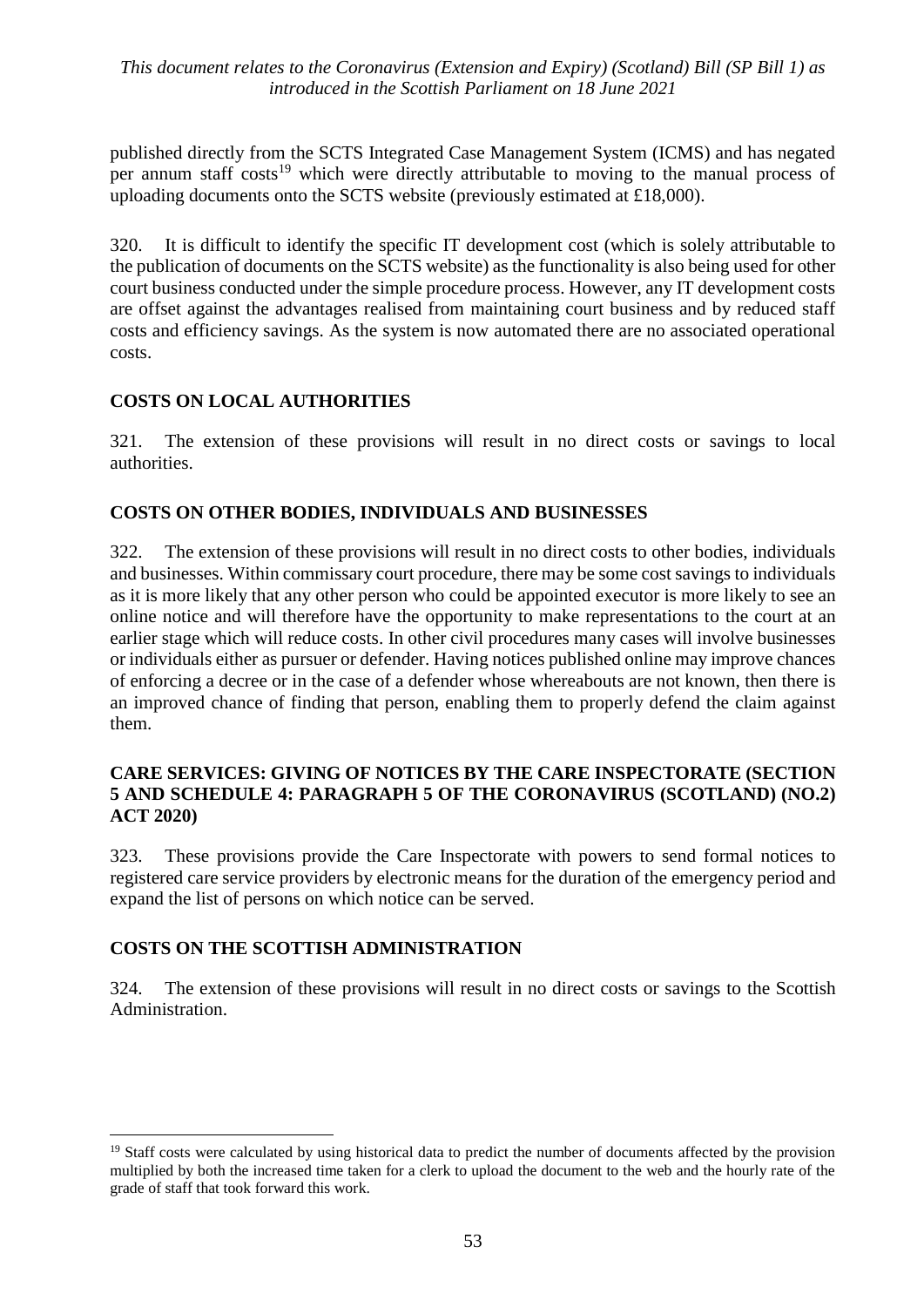## **COSTS ON LOCAL AUTHORITIES**

325. The extension of these provisions will result in no direct costs to bodies, individuals and businesses and no savings to individuals. As the provisions reduce the number of notices sent by physical correspondence, provisions will result in minimal savings for the Care Inspectorate.

## **COSTS ON OTHER BODIES, INDIVIDUALS AND BUSINESSES**

326. The extension of these provisions will result in no direct costs or savings to other bodies, individuals and businesses.

## **EXECUTION OF DOCUMENTS, ETC. (SECTION 5 AND SCHEDULE 4: PARAGRAPH 9 OF THE CORONAVIRUS (SCOTLAND) (NO.2) ACT 2020)**

327. The provisions dis-apply the requirement for the physical presence of certain parties in some circumstances such as the signing of certain documents or the administering of oaths, affirmations and declarations. They create the opportunity for Scottish notaries public, solicitors and advocates, guided by their professional bodies, to adopt alternative appropriate means of executing documents and oaths etc. which have a "physical presence" requirement, for example notaries may now execute remotely, by electronic means such as live video connection.

## **COSTS ON THE SCOTTISH ADMINISTRATION**

328. The extension of these provisions will result in no direct costs or savings to the Scottish Administration.

## **COSTS ON LOCAL AUTHORITIES**

329. The extension of these provisions will result in no direct costs or savings to local authorities.

## **COSTS ON OTHER BODIES, INDIVIDUALS AND BUSINESSES**

330. The Law Society of Scotland has set out guidance to their members in relation to the use of these provisions, and so any future costs to the Society may be expected to be minimal administrative costs which would be borne by existing operational funds. The Society is funded though the practicing certificate fee paid by the profession. There may be potential for savings to individuals and businesses in relation to associated travel costs as a result of the provisions removing the requirement for "physical presence", such savings are expected to be minimal. The provisions would place no obligation on Scottish notaries public, solicitors or advocates to facilitate such services by remote means, or to invest in equipment with which to do so.

## **COUNCIL TAX: EXEMPT DWELLINGS (SECTION 5 AND SCHEDULE 4: PARAGRAPH 14 OF THE CORONAVIRUS (SCOTLAND) (NO. 2) ACT 2020**

331. These provisions create an exemption from council tax liability for a property that was exempt from paying council tax due to being occupied by: students; a student's spouse or dependant(s); school leavers; or people under the age of 18; and which then became unoccupied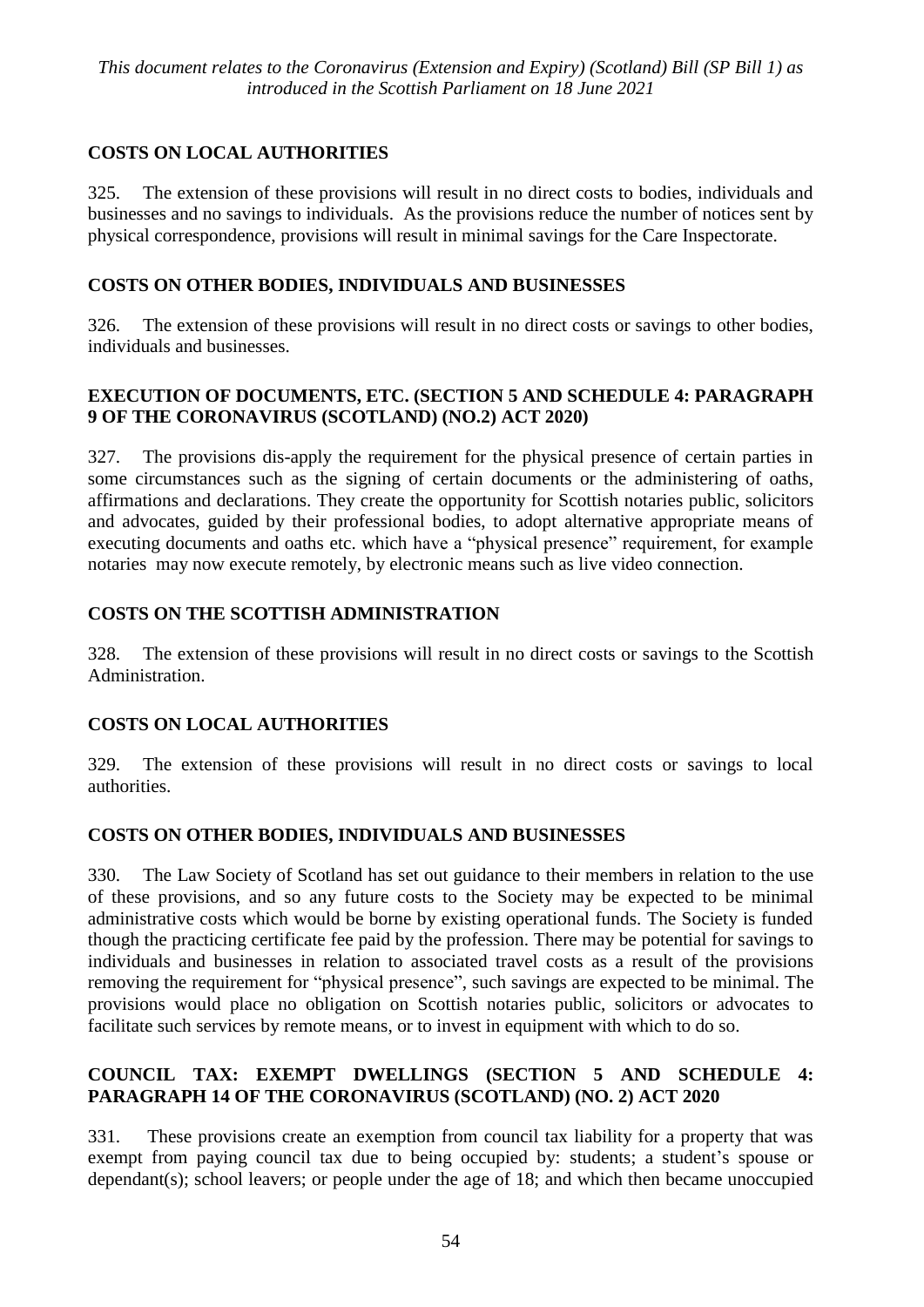on or after 17 March 2020 for a reason relating to coronavirus. From (and including) 27 May 2020 such a property is exempt from paying council tax until it is occupied or these provisions come to an end.

#### **COSTS ON THE SCOTTISH ADMINISTRATION**

332. The extension of these provisions will result in no direct costs or savings to the Scottish Administration.

## **COSTS ON LOCAL AUTHORITIES**

333. The extension of these provisions will result in no direct costs or savings to local authorities, as the properties covered by the exemption are not, in normal times, liable to pay council tax.

#### **COSTS ON OTHER BODIES, INDIVIDUALS AND BUSINESSES**

334. The extension of these provisions will result in no direct costs or savings to other bodies, individuals and businesses.

## **RESTRICTION ON GIVING GRANT TO BUSINESSES CONNECTED TO TAX HAVENS (SECTION 5 AND SCHEDULE 4: PARAGRAPH 16 OF THE CORONAVIRUS (SCOTLAND) (NO.2) ACT 2020)**

335. This provision ensures that businesses with certain connections to tax havens may not receive coronavirus-related grants from Scottish Ministers. Further details are provided in the Policy Memorandum.

#### **COSTS ON THE SCOTTISH ADMINISTRATION**

336. The extension of these provisions will result in no direct costs to the Scottish Administration, however a benefit is conferred on the Scottish Administration by reducing the number of businesses eligible for COVID-19 business supports grants.

#### **COSTS ON LOCAL AUTHORITIES**

337. The extension of these provisions will result in no direct costs or savings to local authorities.

#### **COSTS ON OTHER BODIES, INDIVIDUALS AND BUSINESSES**

338. The extension of these provisions will result in businesses affiliated with a tax haven suffering the cost of being ineligible for COVID-19 business supports grants.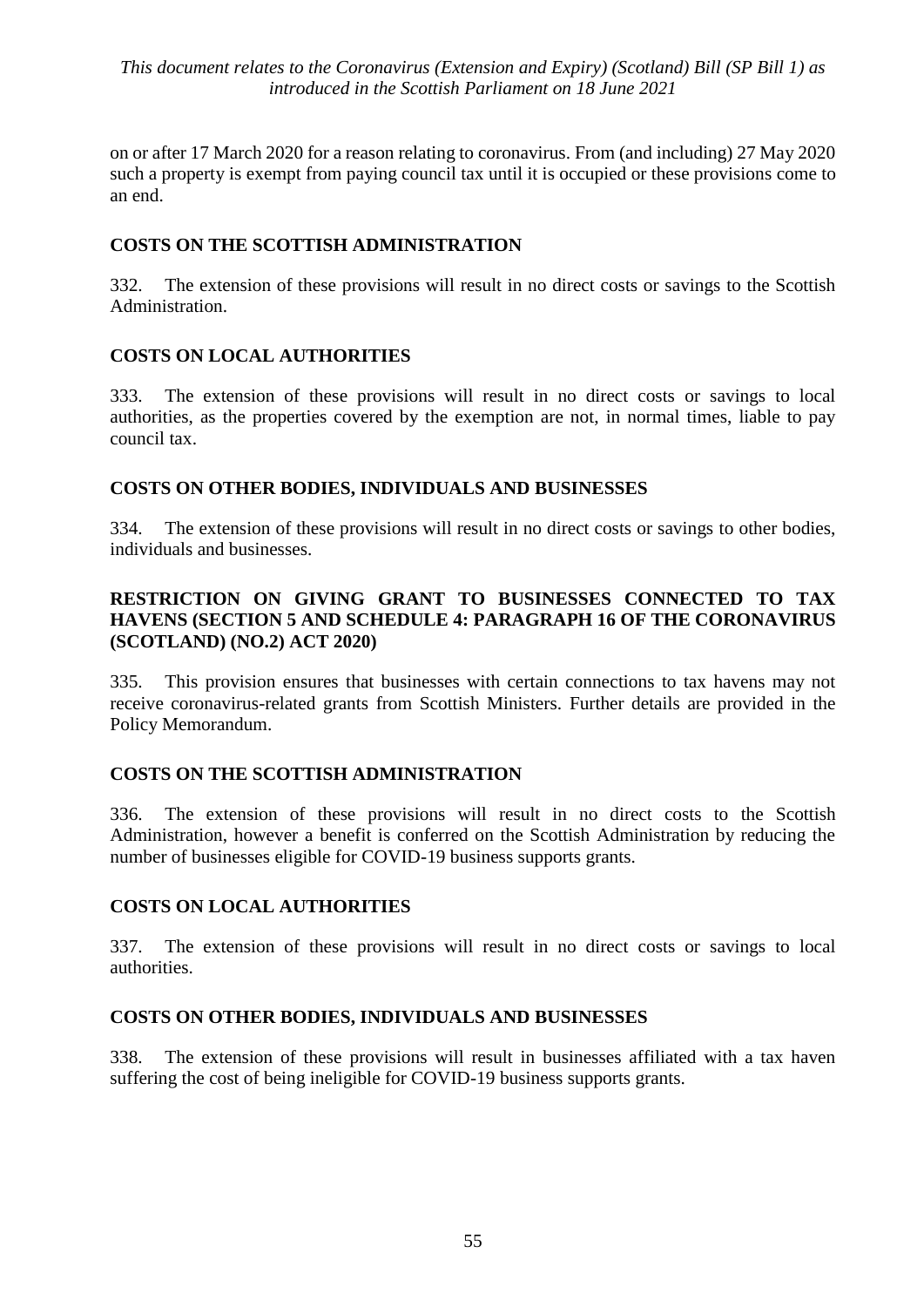#### **SUMMARY OF COSTS**

339. A summary of estimated costs and savings to the Scottish Administration, Local Authorities and other bodies, individuals and businesses of the provision of the Scottish Acts to be expired is below.

|                                                                                     | Cost/saving in 2021/22         |                                                                                                                              |                                                                      |
|-------------------------------------------------------------------------------------|--------------------------------|------------------------------------------------------------------------------------------------------------------------------|----------------------------------------------------------------------|
| <b>Measure proposed for expiry</b>                                                  | <b>Scottish Administration</b> | <b>Local Authorities</b>                                                                                                     | Other bodies, individuals and<br>businesses                          |
| of<br>extension<br>Temporary<br>moratoriums on diligence                            | Nil                            | Minimal                                                                                                                      | savings<br>May<br>be<br>for<br>some<br>businesses who are creditors. |
| Children and vulnerable adults:<br>children's hearings                              | Nil                            | authorities<br>Local<br>make<br>may<br>savings if children from the same<br>family can be placed together with<br>one carer. | Nil                                                                  |
| Vulnerable adults: cases of adults<br>with incapacity                               | Nil                            | <b>Nil</b>                                                                                                                   | <b>Nil</b>                                                           |
| Community orders                                                                    | Nil                            | Nil                                                                                                                          | <b>Nil</b>                                                           |
| Freedom of information                                                              | Nil                            | Nil                                                                                                                          | Nil                                                                  |
| <b>Public Finance</b>                                                               | Nil                            | Nil                                                                                                                          | <b>Nil</b>                                                           |
| Social Security                                                                     | Nil                            | Nil                                                                                                                          | <b>Nil</b>                                                           |
| Irritancy clauses in commercial<br>leases: non-payment of rent or<br>other sums due | Nil                            | Nil                                                                                                                          | <b>Nil</b>                                                           |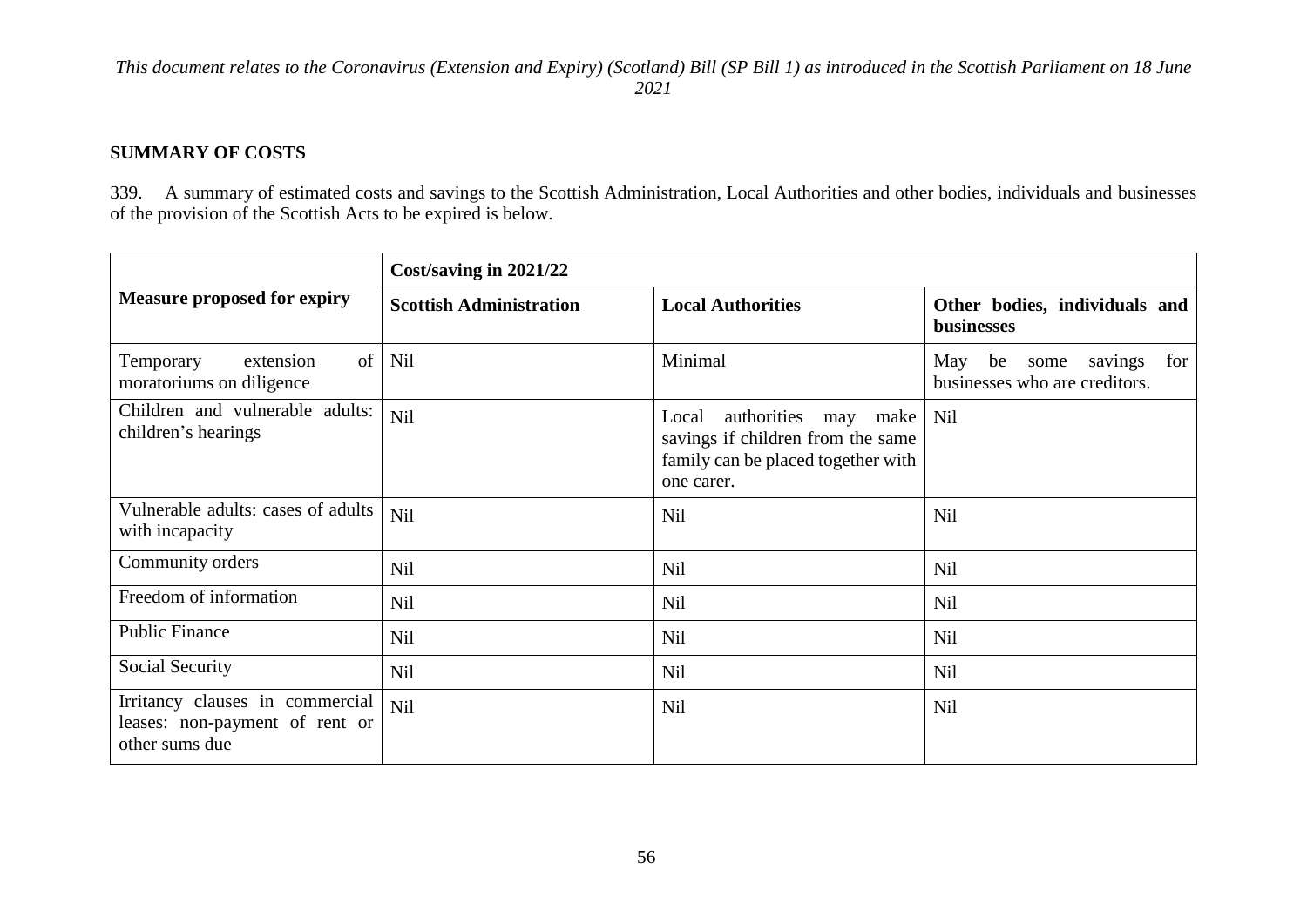| Residential Tenancy: Nil<br>Student<br>Termination by Tenant (7-day)<br>notice period for tenancies) |                                                                                                                                           | Nil        | 1 to 4 weeks rental loss for those<br>students no longer able to provide<br>7 day notice to leave resulting in a<br>loss of between £126 and £504 |
|------------------------------------------------------------------------------------------------------|-------------------------------------------------------------------------------------------------------------------------------------------|------------|---------------------------------------------------------------------------------------------------------------------------------------------------|
| Coronavirus Carer's Allowance<br>Supplement                                                          | Nil                                                                                                                                       | <b>Nil</b> | <b>Nil</b>                                                                                                                                        |
| Care Homes - Further provisions                                                                      | Nil                                                                                                                                       | <b>Nil</b> | Minimal savings for the Care<br>Inspectorate and care<br>home<br>providers                                                                        |
| Marriage and Civil Partnership                                                                       | Minimal savings in terms of staff $  N/A$<br>resource and approx. £260 per<br>two-monthly report from no<br>longer publishing the report. |            | Minimal savings for National<br>Records of Scotland in terms of<br>staff resource spent in compiling<br>data for the report.                      |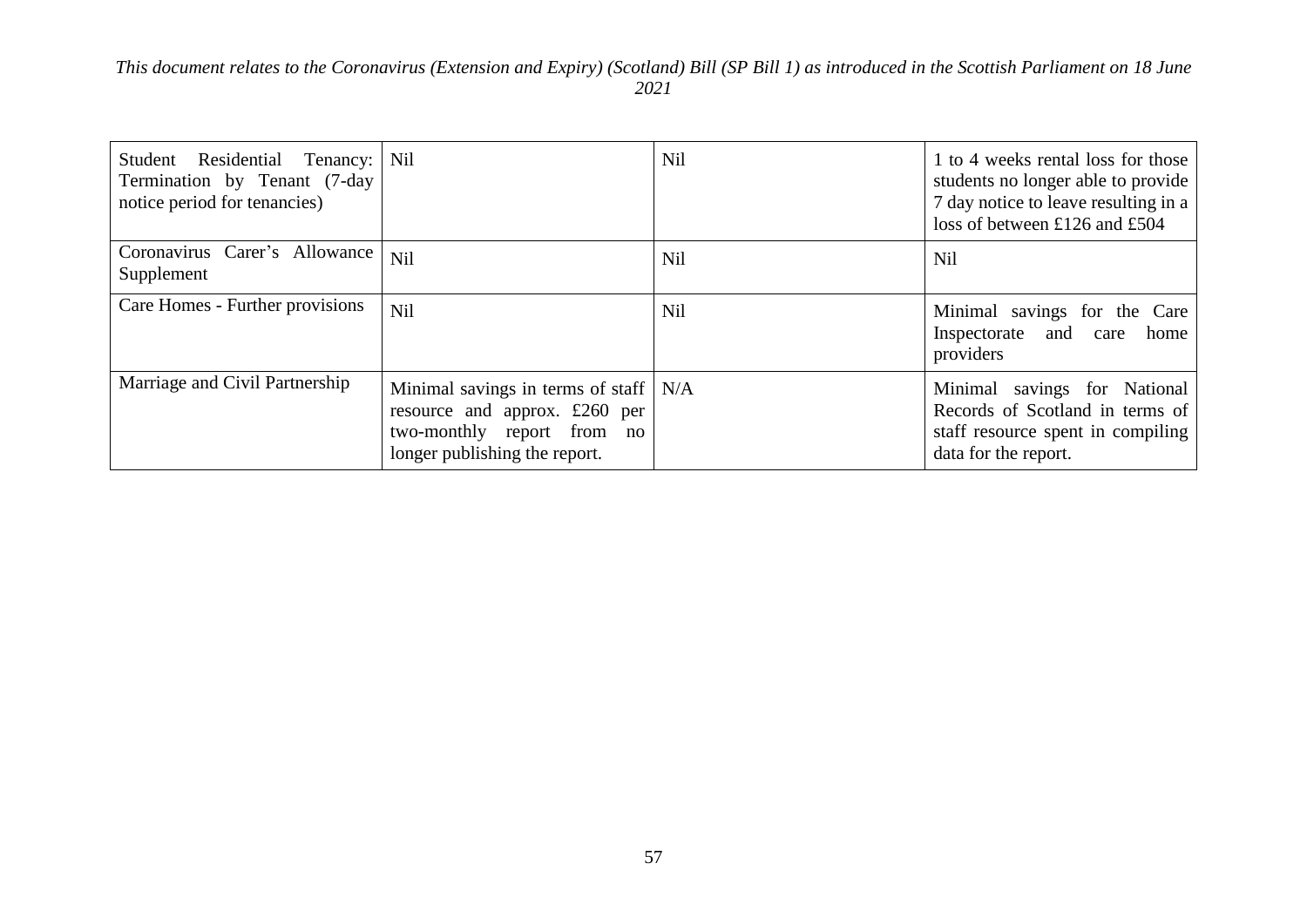340. A summary of estimated costs and savings to the Scottish Administration, Local Authorities and other bodies, individuals and businesses of the provisions to be extended is below.

|                                       | Cost/saving in 2021/22                                                                                                                                                                                                          |                                                                                                                                                                                                                                                                                                                                    |                                                                                                                                                                                                                                                                                                                                                                                                                                                                                                                                                                                                                         |
|---------------------------------------|---------------------------------------------------------------------------------------------------------------------------------------------------------------------------------------------------------------------------------|------------------------------------------------------------------------------------------------------------------------------------------------------------------------------------------------------------------------------------------------------------------------------------------------------------------------------------|-------------------------------------------------------------------------------------------------------------------------------------------------------------------------------------------------------------------------------------------------------------------------------------------------------------------------------------------------------------------------------------------------------------------------------------------------------------------------------------------------------------------------------------------------------------------------------------------------------------------------|
| <b>Measure proposed for extension</b> | <b>Scottish Administration</b>                                                                                                                                                                                                  | <b>Local Authorities</b>                                                                                                                                                                                                                                                                                                           | Other bodies, individuals and<br>businesses                                                                                                                                                                                                                                                                                                                                                                                                                                                                                                                                                                             |
| Eviction from dwelling-houses         | Social sector $-$ nil<br>Private sector $-$ possible costs for<br>the First Tier Tribunal in Scotland<br>if increase in time for cases.<br>Due to the nature of the measure,<br>unable to forecast potential scale<br>of costs. | Social sector $-$ likely additional<br>costs in repossession cases; also<br>loss of rental income if tenants are<br>unable to pay rent.<br>Private sector $-$ possible savings if<br>fewer private tenants are at risk of<br>homelessness.<br>Due to the nature of the measure,<br>unable to forecast potential scale<br>of costs. | Social sector $-$ likely additional<br>costs in repossession cases. The<br>impact of rent arrears<br>for<br>Registered Social Landlords could<br>be more significant than local<br>authorities because<br><sub>of</sub><br>their<br>smaller size and primary focus on<br>housing.<br>Private sector $-$ likely additional<br>costs for private sector landlords<br>seeing repossession for rent<br>arrears or damage caused to a<br>property; also possible costs for<br>letting agents for additional<br>administration costs.<br>Due to the nature of the measure,<br>unable to forecast potential scale<br>of costs. |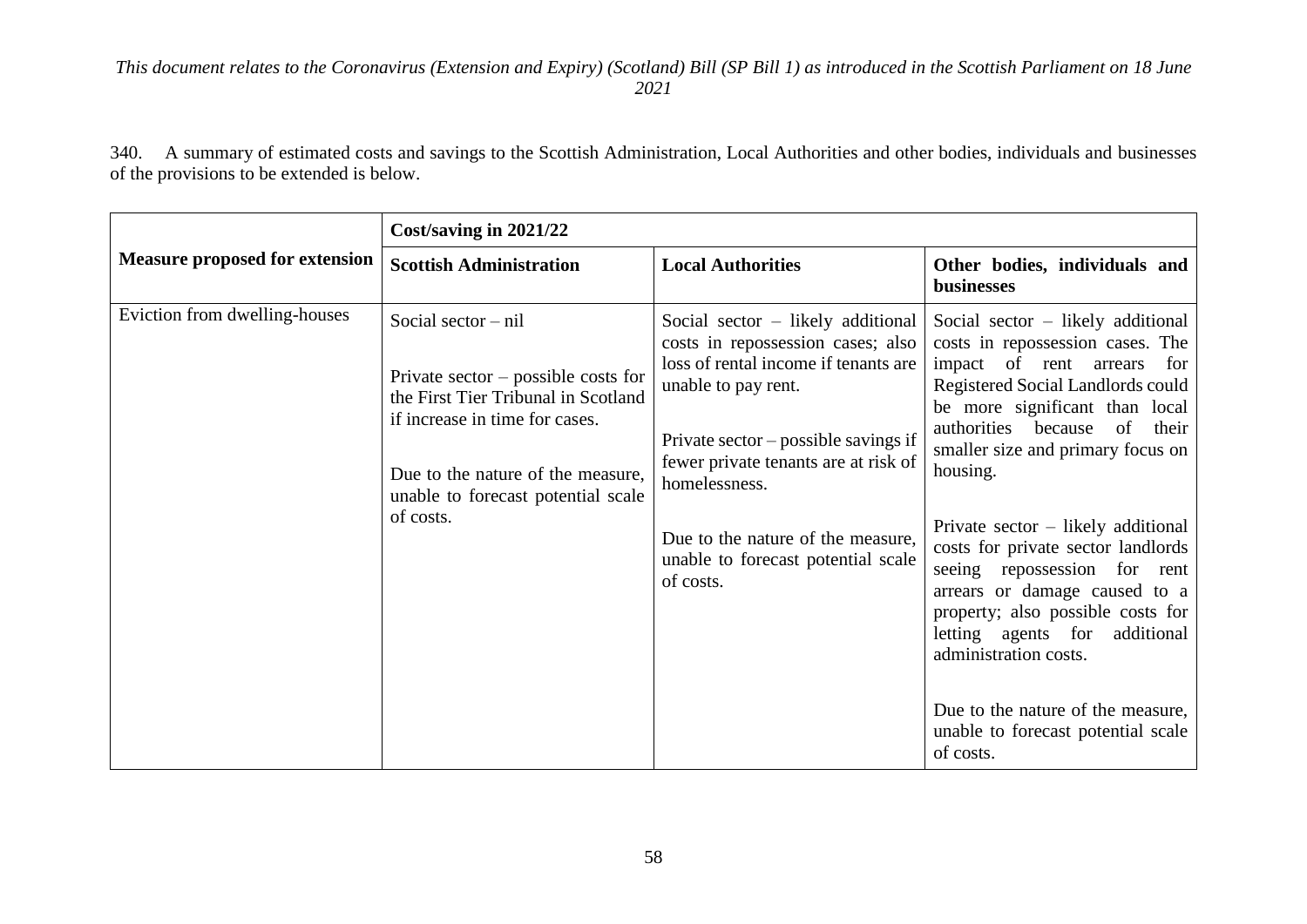| of<br>Temporary<br>extension<br>moratoriums on diligence         | Nil                                                                                                                                                                                                                                                              | Minimal costs. Evidence shows<br>that every pound invested in<br>providing debt advice generates a<br>further £4 in recoveries to that<br>local authority                                                                                                                      | Possible savings. Debtors who<br>enter either a debt management<br>plan or an individual voluntary<br>arrangement repay their creditors<br>an additional £3,500 (whilst<br>debtors who merely take advice<br>repay their creditors an additional<br>£858)                                                                                                                                                                                                                                                                                                                                                        |
|------------------------------------------------------------------|------------------------------------------------------------------------------------------------------------------------------------------------------------------------------------------------------------------------------------------------------------------|--------------------------------------------------------------------------------------------------------------------------------------------------------------------------------------------------------------------------------------------------------------------------------|------------------------------------------------------------------------------------------------------------------------------------------------------------------------------------------------------------------------------------------------------------------------------------------------------------------------------------------------------------------------------------------------------------------------------------------------------------------------------------------------------------------------------------------------------------------------------------------------------------------|
| Courts and tribunals: conduct of<br>business by electronic means | SCTS and COPFS will continue to<br>incur software licencing costs,<br>associated<br>ongoing<br>system<br>maintenance<br>and<br>operational<br>bookings<br>resource to manage<br>system for video links, with the<br>majority of costs likely to fall to<br>SCTS. | Minimal, there may be some<br>outlay for headsets and other<br>equipment, such as monitors, that<br>are necessary for expert witnesses,<br>(such as social workers or medical<br>examiners) to take part in remote<br>court proceedings if these are<br>directed by the court. | Capital costs will be incurred by<br>Police Scotland in relation to<br>further<br>expansion<br>of<br>the<br>infrastructure to support enhanced<br>police to court video linking for<br>first appearances from custody;<br>also for enabling confidential<br>solicitor to client video linking for<br>interviews.<br>Police Scotland will continue to<br>incur software licencing costs<br>Possible savings for solicitors<br>from using the SCTS online portal<br>to upload documents<br>The legal defence community may<br>also incur costs<br>enable<br>to<br>participation in remote<br>court<br>proceedings. |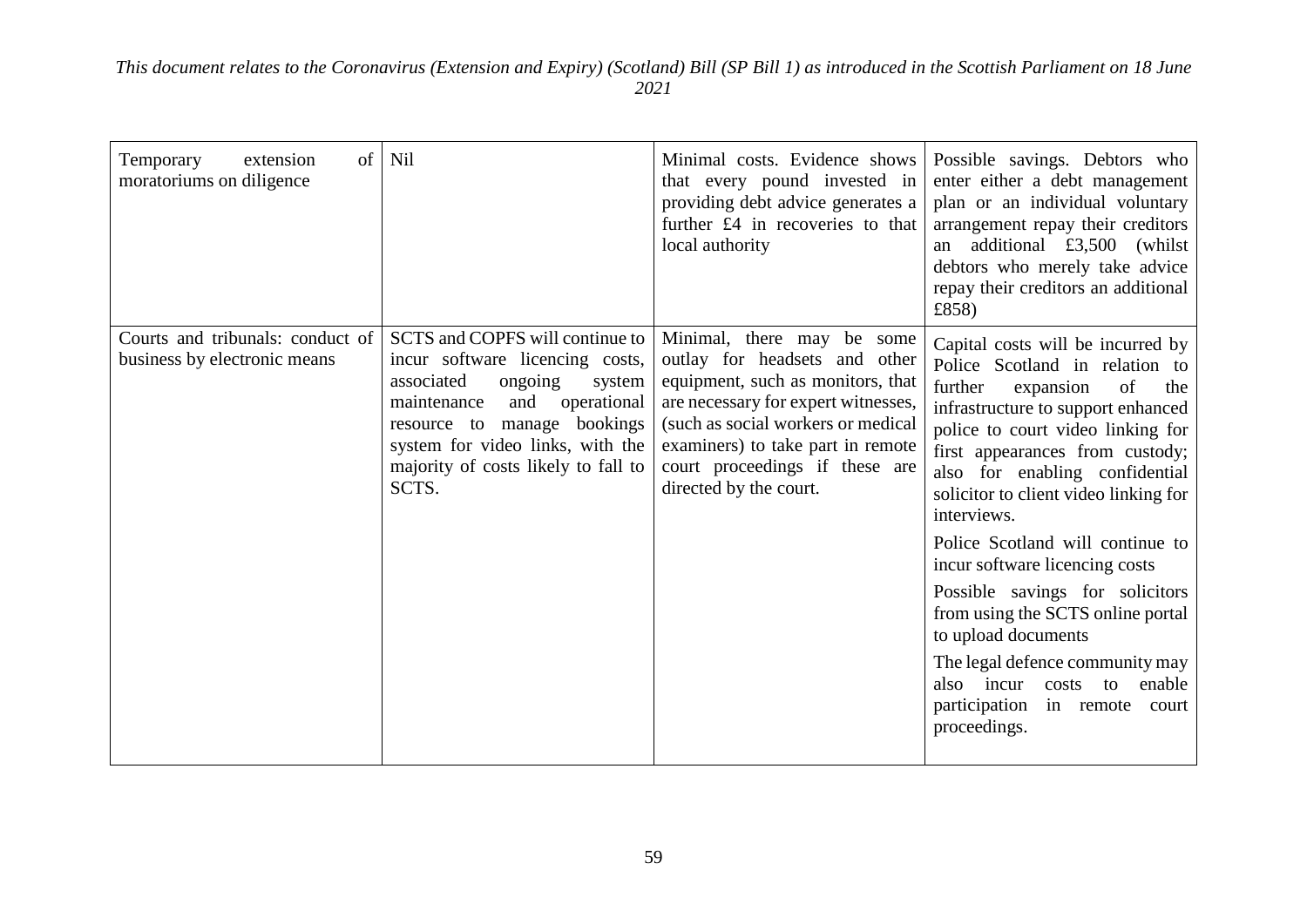| <b>Fiscal fines</b>                                         | Reduced costs arising from fewer<br>court proceedings in practice and<br>the associated savings to COPFS<br>and the SCTS which would<br>ordinarily be effected as a result of<br>diverting a greater number of<br>cases from prosecution are largely<br>notional savings as the number of<br>court cases has overall been<br>limited offset by the significantly<br>reduced operational capacity to<br>with<br>deal<br>summary<br>court<br>proceedings as a result of the<br>coronavirus pandemic. | Nil | Nil, other than for individuals who<br>choose to pay a fine                                                                                                                                                                                                                                                                                                                                                                                                                                                    |
|-------------------------------------------------------------|----------------------------------------------------------------------------------------------------------------------------------------------------------------------------------------------------------------------------------------------------------------------------------------------------------------------------------------------------------------------------------------------------------------------------------------------------------------------------------------------------|-----|----------------------------------------------------------------------------------------------------------------------------------------------------------------------------------------------------------------------------------------------------------------------------------------------------------------------------------------------------------------------------------------------------------------------------------------------------------------------------------------------------------------|
| with<br>beginning<br>Cases<br>an<br>appearance from custody | No anticipated quantifiable costs<br>or savings for SCTS                                                                                                                                                                                                                                                                                                                                                                                                                                           | Nil | Both costs and savings for Police<br>Scotland.<br>Reduced requirement to move<br>prisoners around the country to<br>attend<br>proceedings,<br>court<br>potentially<br>generating<br>some<br>savings.<br>Additional costs from the need to<br>coordinate and facilitate the safe<br>movement of prisoners within the<br>centralised custody suite setting to<br>the rooms with video-links to the<br>court (where there is virtual court<br>appearance before a court which<br>only has jurisdiction because of |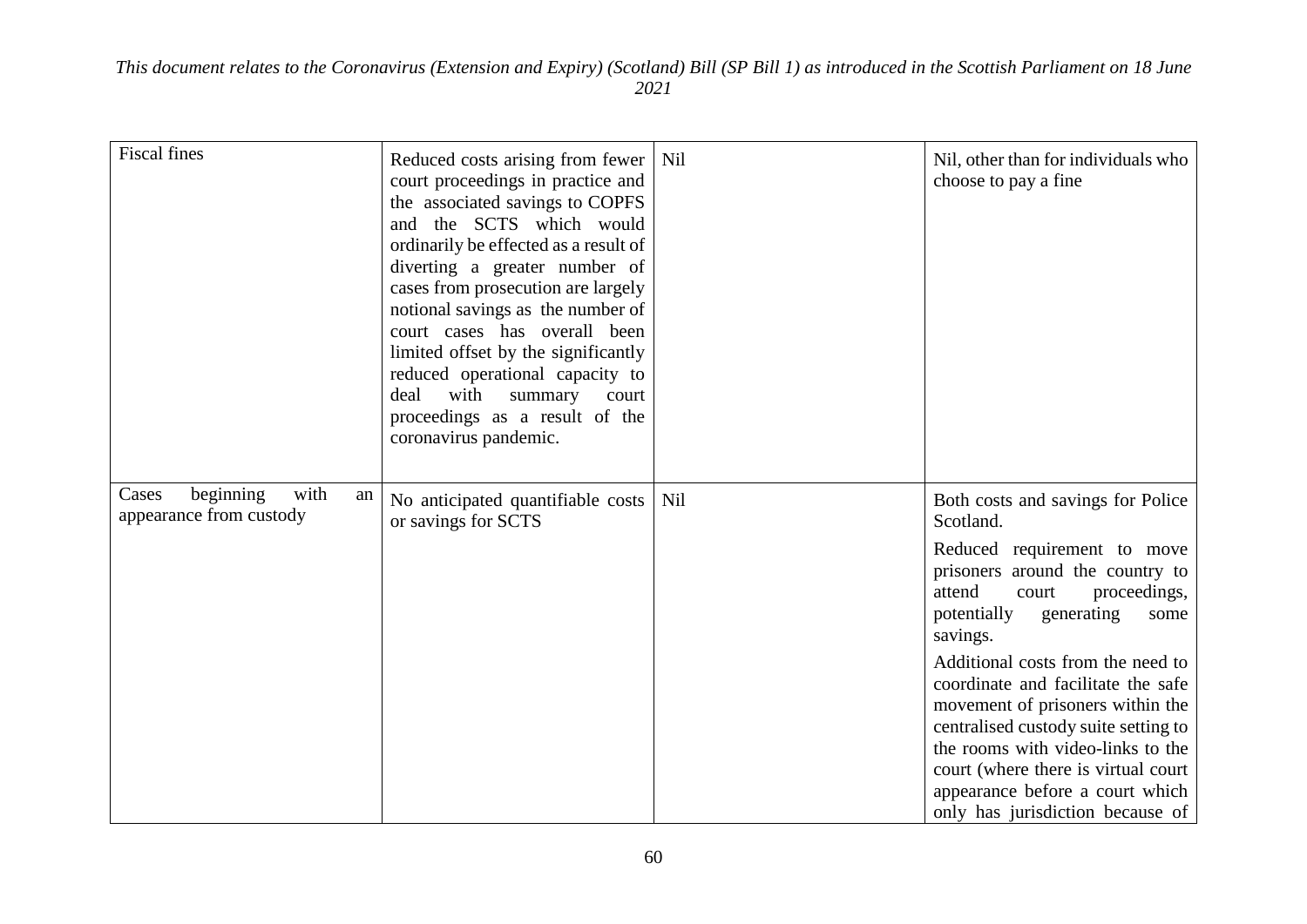|                                 |                                                                                                                                                                                                                 |                                                                                                                                                                    | these provisions) as well as the<br>associated<br>administrative<br>processes.                                          |
|---------------------------------|-----------------------------------------------------------------------------------------------------------------------------------------------------------------------------------------------------------------|--------------------------------------------------------------------------------------------------------------------------------------------------------------------|-------------------------------------------------------------------------------------------------------------------------|
| <b>Extension of time limits</b> | No specific costs for COPFS but   Nil<br>time savings for both COPFS and<br>SCTS. The financial impacts on<br>SPS are not possible to assess                                                                    |                                                                                                                                                                    | Nil                                                                                                                     |
| Evidence                        | Some additional costs for COPFS<br>in relation to additional staff time<br>required to draft and submit<br>written applications, however, this<br>is offset by small savings in<br>relation to witness expenses | Nil                                                                                                                                                                | <b>Nil</b>                                                                                                              |
| Community orders                | Nil                                                                                                                                                                                                             | Nil                                                                                                                                                                | <b>Nil</b>                                                                                                              |
| Parole Board                    | Nil                                                                                                                                                                                                             | Possible modest savings for<br>Criminal Justice social workers<br>who would normally attend an<br>oral hearing in person being able<br>to participate by live link | Modest savings could be expected<br>to continue for the Parole Board<br>with the use of remote hearings<br>carrying on. |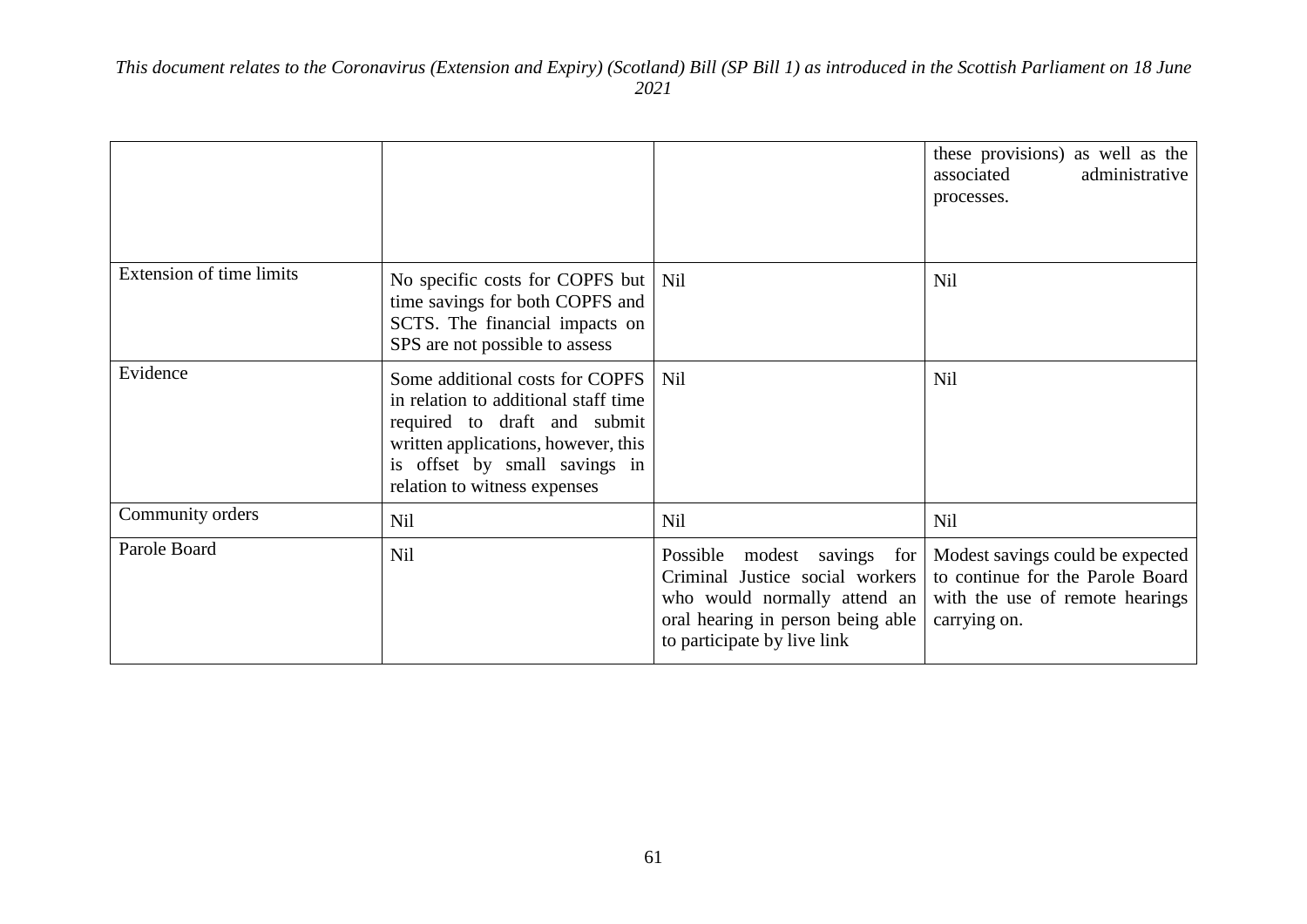| Release of prisoners   | Depending on the numbers that<br>need to be processed, the<br>timeframe for doing this and the<br>associated process including risk<br>assessment, staff may be required<br>to work in excess of their<br>contracted hours. It is not possible<br>at this stage to predict in any detail<br>what this might be. In addition to<br>their hourly rate, this work will<br>attract additional payments of<br>between of 30% and 60% of their<br>hourly rate (in practice this ranges<br>from £16.64 to £74.40).<br>Minimal cost saving for reduction<br>in prisoner numbers. | Costs for any increase in demand<br>on local authorities for the<br>delivery of voluntary throughcare<br>support to help short sentence<br>prisoners reintegrate after release<br>from prison. The scale of this<br>change will vary widely, given<br>that only a small minority of<br>prison leavers choose to request<br>this support | Anticipated cost pressure if the<br>provisions used in relation to the<br>benefits system.<br>Given the separation between the<br>data held by prison services, and<br>benefits services, it is<br>not<br>practicable<br>calculate<br>the<br>to<br>specific cost of a particular cohort<br>of individuals             |
|------------------------|--------------------------------------------------------------------------------------------------------------------------------------------------------------------------------------------------------------------------------------------------------------------------------------------------------------------------------------------------------------------------------------------------------------------------------------------------------------------------------------------------------------------------------------------------------------------------|-----------------------------------------------------------------------------------------------------------------------------------------------------------------------------------------------------------------------------------------------------------------------------------------------------------------------------------------|-----------------------------------------------------------------------------------------------------------------------------------------------------------------------------------------------------------------------------------------------------------------------------------------------------------------------|
| Legal Aid              | Nil                                                                                                                                                                                                                                                                                                                                                                                                                                                                                                                                                                      | <b>Nil</b>                                                                                                                                                                                                                                                                                                                              | Nil                                                                                                                                                                                                                                                                                                                   |
| Licensing              | Nil                                                                                                                                                                                                                                                                                                                                                                                                                                                                                                                                                                      | efficiencies anticipated,<br>Some<br>depending on a variety of factors<br>such as the way in which<br>Licensing Boards decide to use the<br>continued<br>flexibility<br>and<br>discretion the provisions provide,<br>and the number of licensing<br>decisions, hearings etc. where the<br>provisions may be relevant.                   | efficiencies anticipated,<br>Some<br>depending on a variety of factors<br>such as the way in which<br>Licensing Boards decide to use the<br>continued<br>flexibility<br>and<br>discretion the provisions provide,<br>and the number of licensing<br>decisions, hearings etc. where the<br>provisions may be relevant. |
| Freedom of Information | £1,000                                                                                                                                                                                                                                                                                                                                                                                                                                                                                                                                                                   | Nil                                                                                                                                                                                                                                                                                                                                     | Nil                                                                                                                                                                                                                                                                                                                   |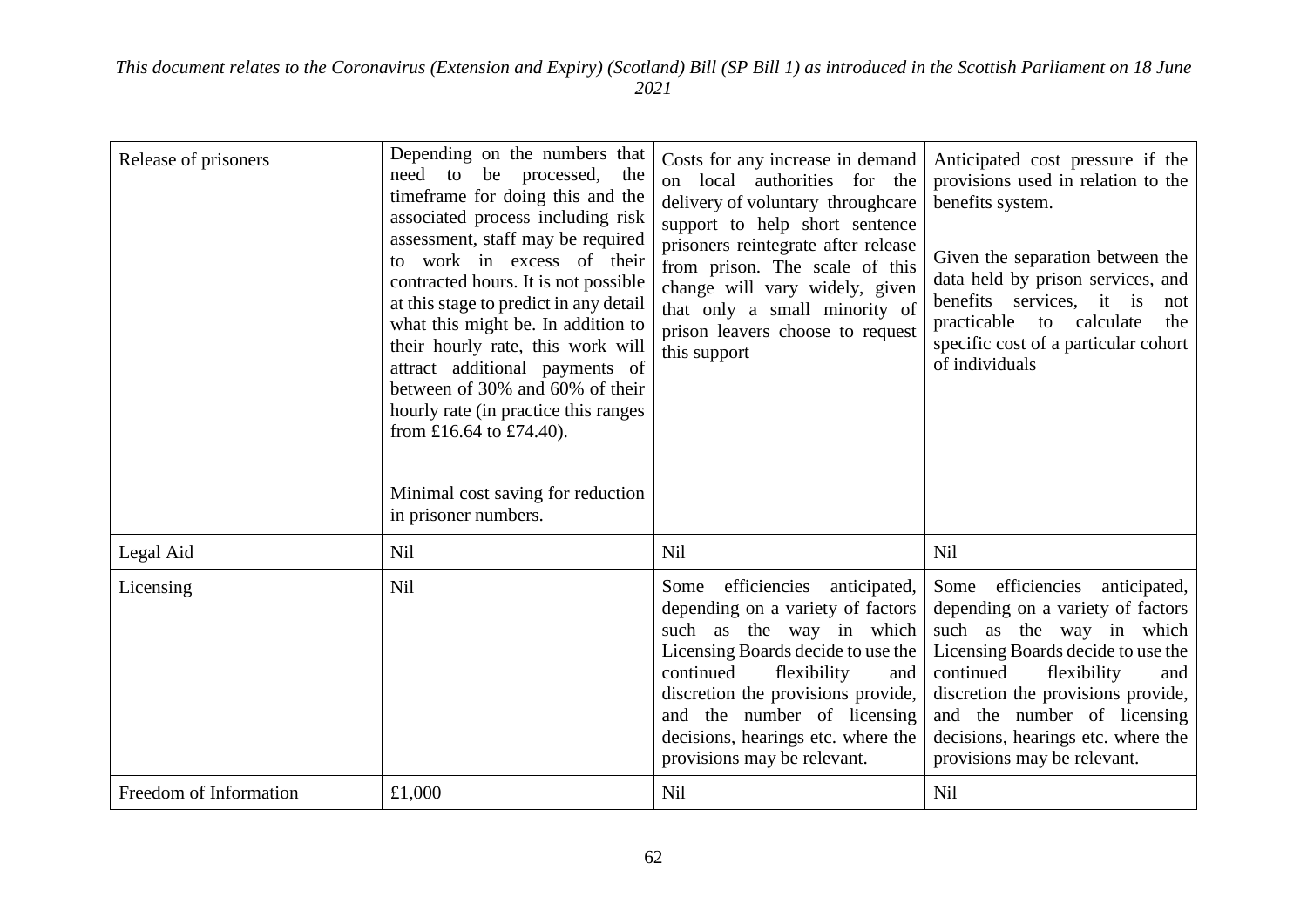| Duties in respect of reports and<br>other documents                                                                                 | Nil        | <b>Nil</b>                                                                                                                                                                                                                          | <b>Nil</b>                                                                                                                                                                             |
|-------------------------------------------------------------------------------------------------------------------------------------|------------|-------------------------------------------------------------------------------------------------------------------------------------------------------------------------------------------------------------------------------------|----------------------------------------------------------------------------------------------------------------------------------------------------------------------------------------|
| <b>Local Authority meetings</b>                                                                                                     | Nil        | Potential small savings if they are<br>unable to provide hard copy<br>extracts of documents.                                                                                                                                        | Potential that a small number of<br>people may incur charges for<br>internet usage if they have to view<br>documents online rather than<br>receive extracts of hard copy<br>documents. |
| Duration of planning permission   Nil<br>Listed<br>buildings<br>and<br>and<br>conservation areas: consents                          |            | Potential small resource saving for<br>authorities<br>where<br>planning<br>applicants might otherwise have<br>had to apply to vary conditions of<br>consents to deal with delays<br>by<br>caused<br>the<br>coronavirus<br>pandemic. | Potential savings for applicants<br>who would otherwise need to<br>apply to vary a condition in order<br>to deal with delays caused by the<br>coronavirus emergency.                   |
| Land registration: period of effect<br>of advance notice and Registers<br>kept by the Keeper of the<br><b>Registers of Scotland</b> | Nil        | Nil                                                                                                                                                                                                                                 | <b>Nil</b>                                                                                                                                                                             |
| Scrutiny of subordinate legislation<br>in urgent cases                                                                              | <b>Nil</b> | <b>Nil</b>                                                                                                                                                                                                                          | <b>Nil</b>                                                                                                                                                                             |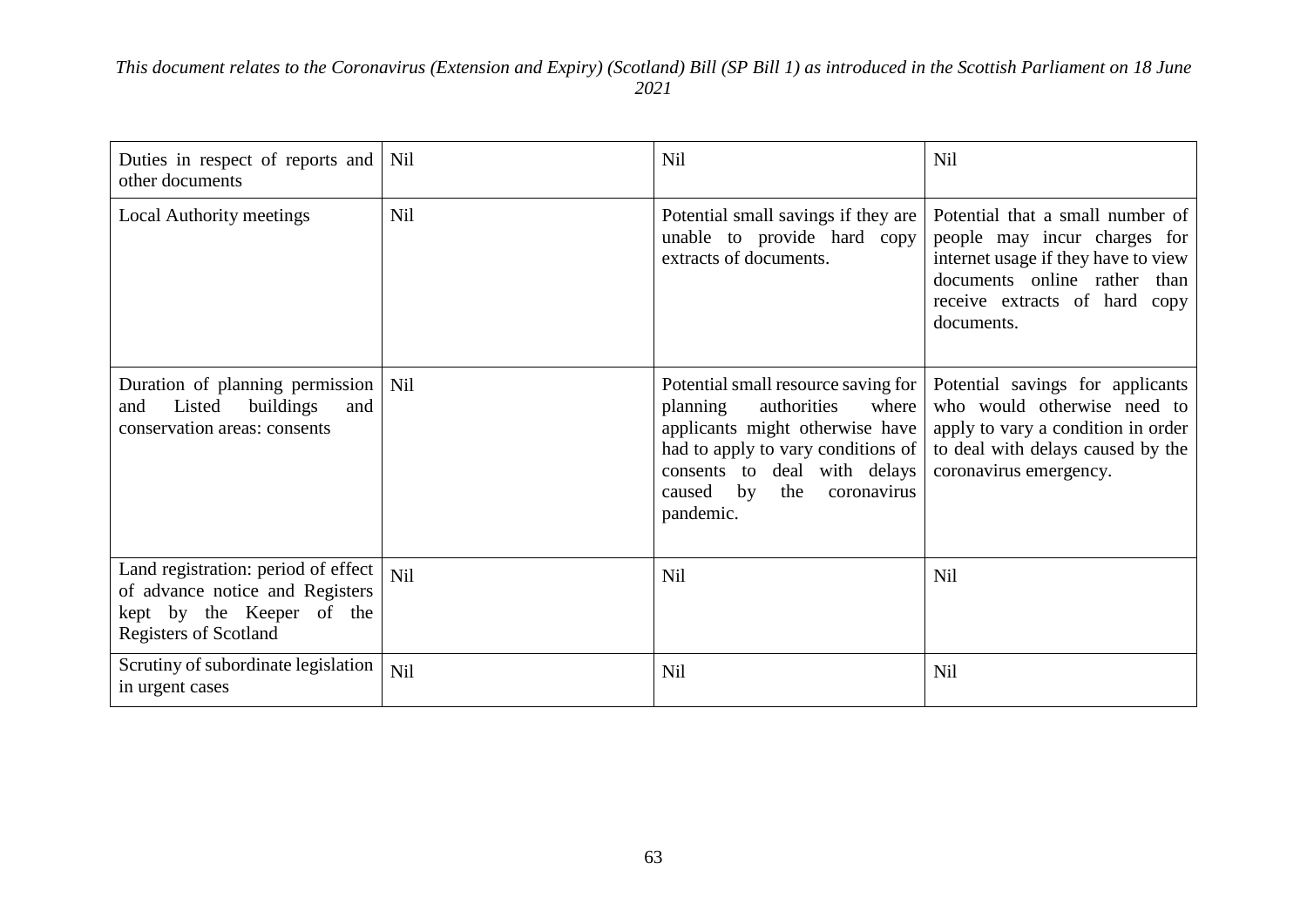| residential<br>Student                                                                         | tenancy:                   | Nil | Nil                                                                             | Universities and Colleges                                                                                                                                                                                                                                 |
|------------------------------------------------------------------------------------------------|----------------------------|-----|---------------------------------------------------------------------------------|-----------------------------------------------------------------------------------------------------------------------------------------------------------------------------------------------------------------------------------------------------------|
| termination by tenant                                                                          |                            |     |                                                                                 | Costs if students end tenancies<br>early in new academic year (for<br>every 100 students who are<br>released from contract early it is<br>estimated to cost the university<br>sector around £55,000 per 4 week<br>period).<br>Purpose built accommodation |
|                                                                                                |                            |     |                                                                                 | Based on a 1 to 2<br>months void period<br>due to a delay in the<br>start of the academic<br>a loss<br>term,<br>of<br>between around £504<br>and $£1008$ per student<br>who gives<br>their<br>landlord a 28<br>day<br>notice to leave.                    |
| Tenancies:<br>requirements<br>for<br>possession or eviction order on<br>ground of rent arrears | pre-action<br>order<br>for | Nil | May be savings if less private<br>sector tenants are at risk of<br>homelessness | May be savings for both tenants<br>and private sectors landlords if<br>tenancies are maintained                                                                                                                                                           |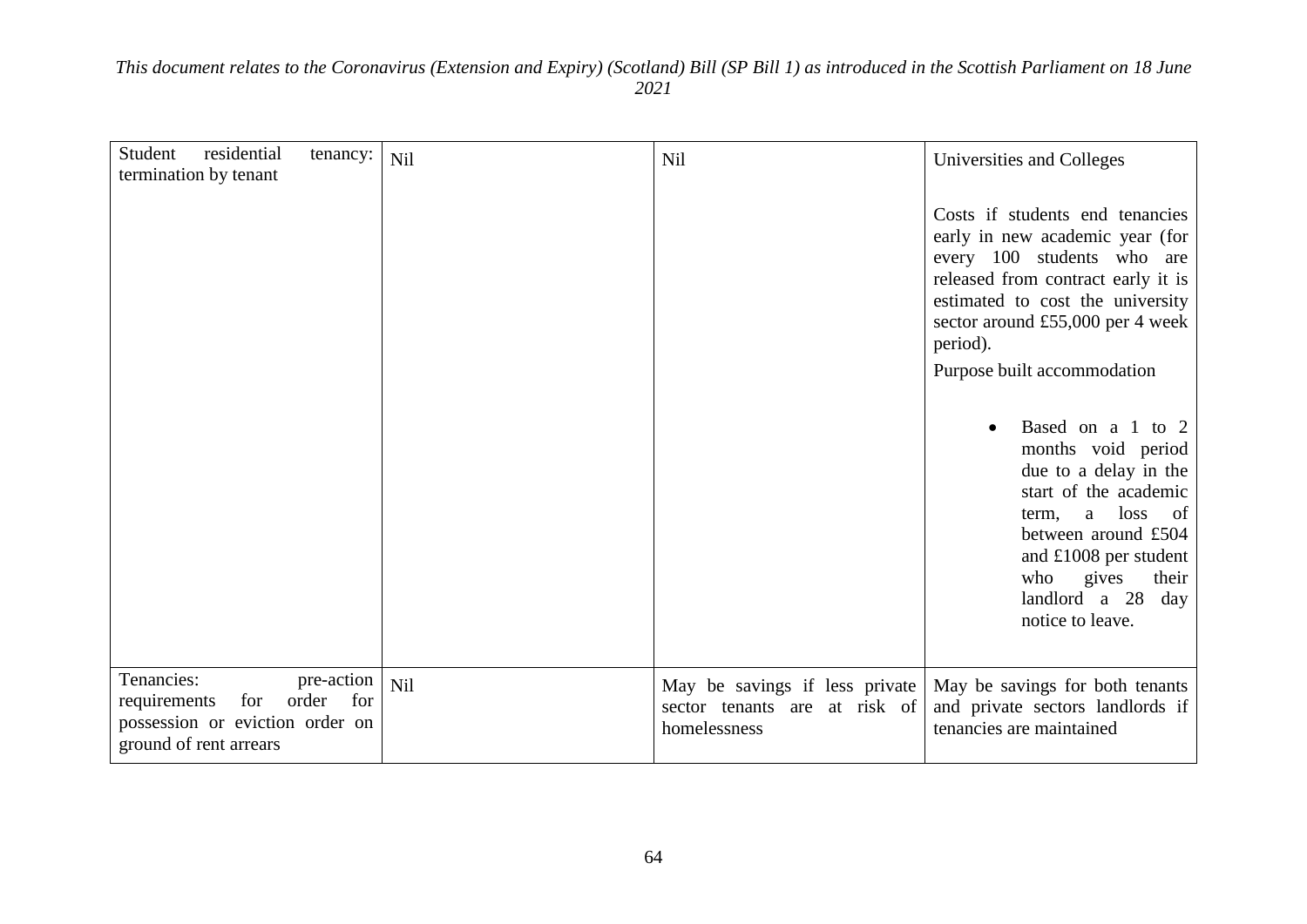| Social care staff support fund                                                                    | It is difficult to forecast use of the<br>current funding of £136 million<br>(in 2020-21) and therefore the cost<br>as this fund depends on staff<br>relating<br>absence<br>rates<br>to<br>coronavirus. However, a top level<br>forecast is that a full year of the<br>Fund may be in the region of $£7-9$<br>million. | <b>Nil</b> | Nil                                                                                                                                                                                                                                                                                                                                                                                                                                             |
|---------------------------------------------------------------------------------------------------|------------------------------------------------------------------------------------------------------------------------------------------------------------------------------------------------------------------------------------------------------------------------------------------------------------------------|------------|-------------------------------------------------------------------------------------------------------------------------------------------------------------------------------------------------------------------------------------------------------------------------------------------------------------------------------------------------------------------------------------------------------------------------------------------------|
| Bankruptcy                                                                                        | Minimal                                                                                                                                                                                                                                                                                                                | Minimal    | Creditors will face no increase in<br>direct costs, but for the extended<br>period will be unable to seek to<br>make their debtors bankrupt for<br>debts of less than £10,000.<br>Reductions in administration costs<br>bankruptcy<br>proceedings<br>in<br>through the facility for virtual<br>meetings of creditors<br>and<br>electronic service of documents<br>may deliver an increase in the<br>funds ultimately available to<br>creditors. |
| Mental Health: named person<br>nomination                                                         | Nil                                                                                                                                                                                                                                                                                                                    | <b>Nil</b> | <b>Nil</b>                                                                                                                                                                                                                                                                                                                                                                                                                                      |
| Homes<br>Emergency<br>Care<br>$\sim$ $-$<br>directions<br>and<br>emergency<br>intervention orders | Nil                                                                                                                                                                                                                                                                                                                    | <b>Nil</b> | <b>Nil</b>                                                                                                                                                                                                                                                                                                                                                                                                                                      |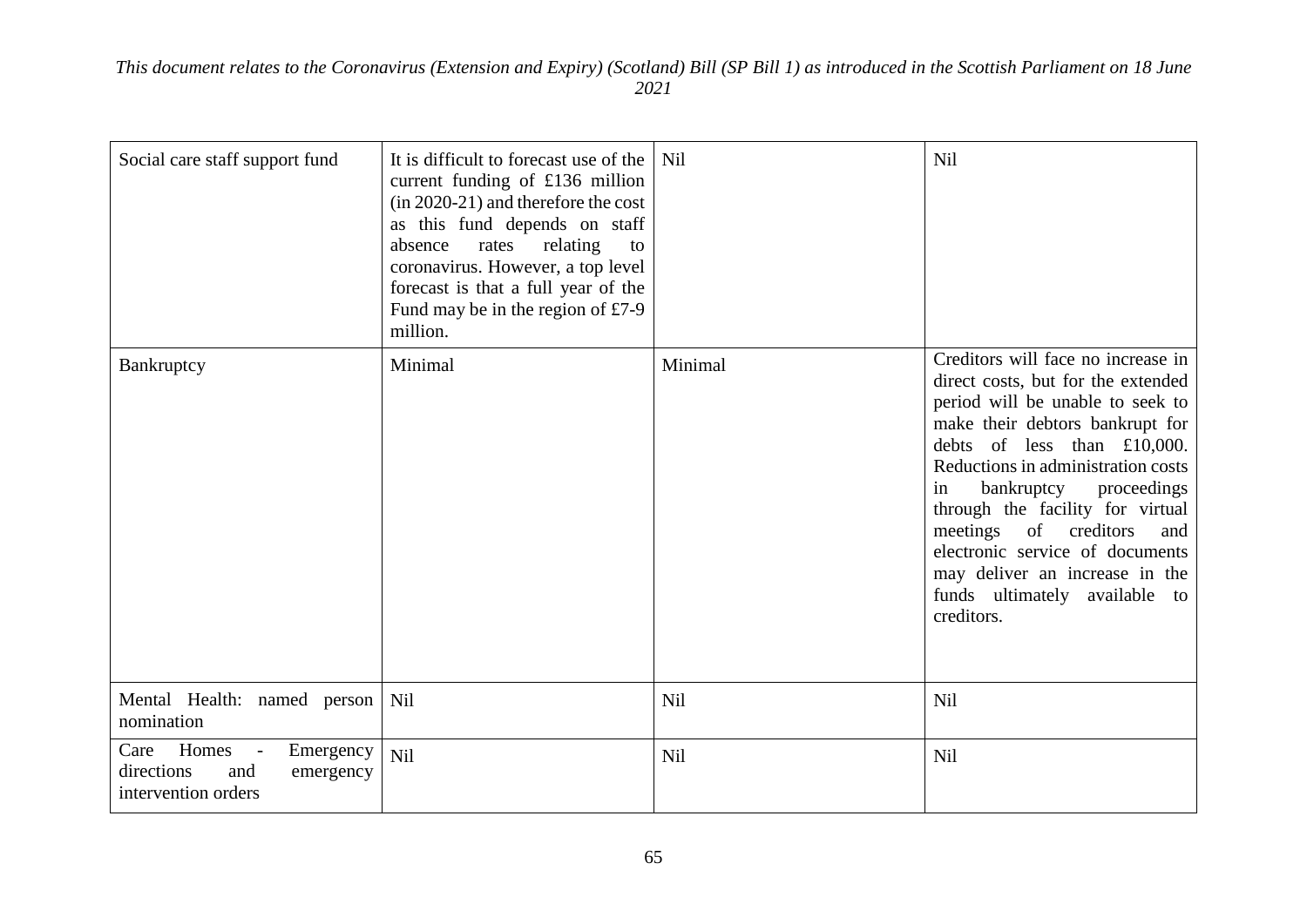| Powers to purchase care home<br>services and care<br>home<br>at<br>providers                     | Nil                                                                                                                 | Will be costs if the powers are<br>used and a local authority buys a<br>care home or care at home service.<br>All purchases under this provision<br>must be consensual. | Will be costs if the powers are<br>used and a body/business buys a<br>care home or care at home service.<br>All purchases under this provision<br>must be consensual.                                                                        |
|--------------------------------------------------------------------------------------------------|---------------------------------------------------------------------------------------------------------------------|-------------------------------------------------------------------------------------------------------------------------------------------------------------------------|----------------------------------------------------------------------------------------------------------------------------------------------------------------------------------------------------------------------------------------------|
| <b>Extension of time limits</b>                                                                  | If powers used, small savings to<br>COPFS from reduced staffing<br>costs; also small time savings to<br><b>SCTS</b> | Nil                                                                                                                                                                     | <b>Nil</b>                                                                                                                                                                                                                                   |
| Arrangements for the custody of<br>persons detained at police stations                           | Largely cost neutral for SCTS and<br><b>COPFS</b>                                                                   | Nil                                                                                                                                                                     | Some costs to businesses running<br>SCCPES (prison<br>the<br>escort<br>service); it is expected that the<br>costs of this will be met from the<br>existing contract with the Scottish<br>Prison Service.<br>Minimal costs to Police Scotland |
| Expiry of undertaking under<br>section $25(2)(a)$ of the Criminal<br>Justice (Scotland) Act 2016 | <b>Nil</b>                                                                                                          | Nil                                                                                                                                                                     | <b>Nil</b>                                                                                                                                                                                                                                   |
| Proceeds of Crime                                                                                | <b>Nil</b>                                                                                                          | <b>Nil</b>                                                                                                                                                              | <b>Nil</b>                                                                                                                                                                                                                                   |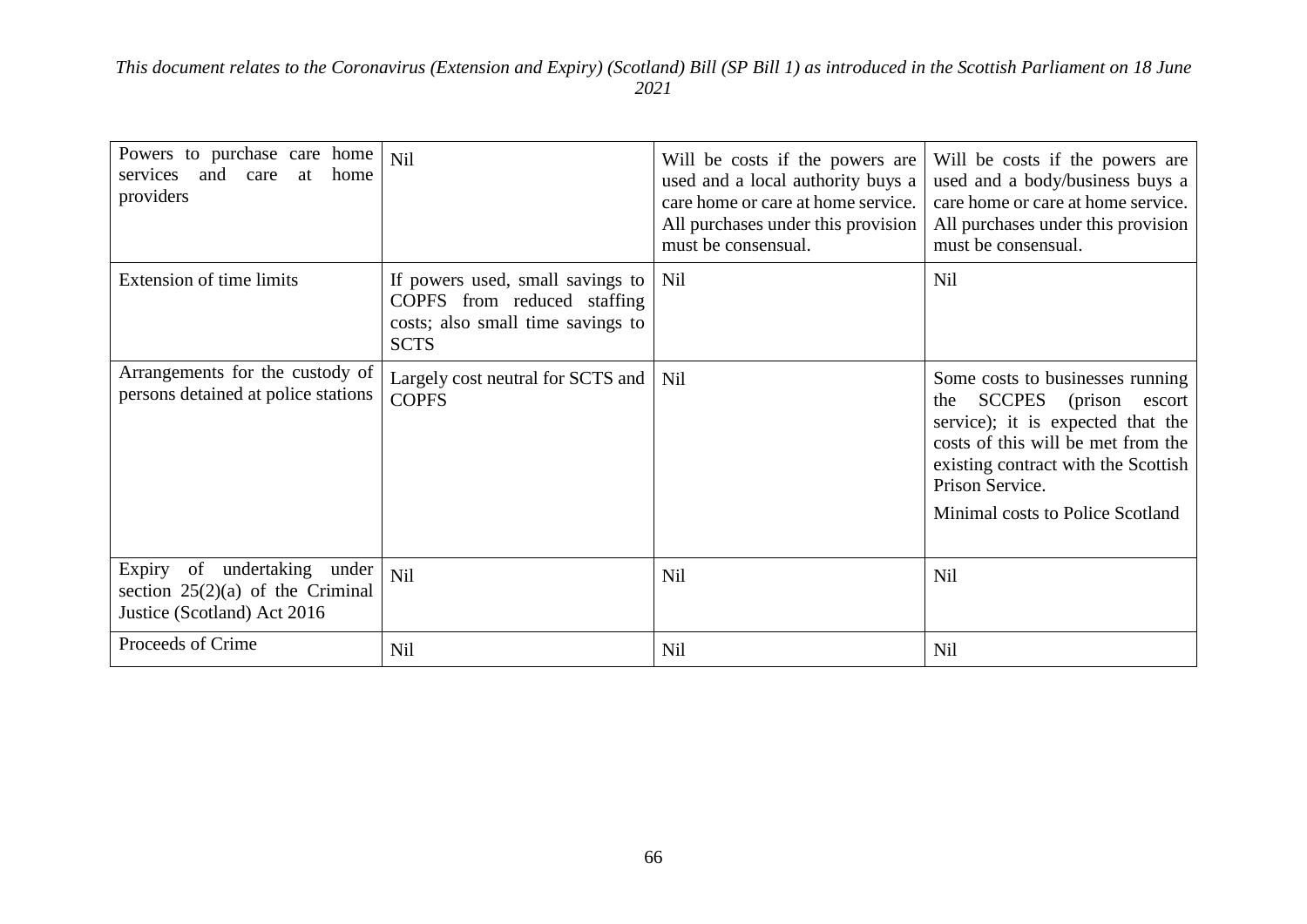| Intimation etc. of documents                                                     | Largely cost neutral for SCTS   Nil<br>however there may be some<br>minimal savings in staff costs due<br>to automation of document upload<br>process |     | Potential for minimal savings to<br>individuals and businesses as<br>online publication of documents<br>will increase opportunity to make<br>representations to the court at an<br>earlier stage which will reduce<br>costs. |
|----------------------------------------------------------------------------------|-------------------------------------------------------------------------------------------------------------------------------------------------------|-----|------------------------------------------------------------------------------------------------------------------------------------------------------------------------------------------------------------------------------|
| Care services: giving of notices by<br>the Care Inspectorate                     | <b>Nil</b>                                                                                                                                            | Nil | <b>Nil</b>                                                                                                                                                                                                                   |
| Execution of documents, etc.                                                     | Nil                                                                                                                                                   | Nil | Potential for minimal costs to the<br>Law Society of Scotland. Potential<br>for minimal savings to individuals<br>and businesses.                                                                                            |
| Council tax: exempt dwellings                                                    | Nil                                                                                                                                                   | Nil | Nil                                                                                                                                                                                                                          |
| Restriction on giving grant to<br>businesses<br>connected<br>to<br>tax<br>havens | Potential saving by reducing the Nil<br>number of businesses eligible for<br>COVID-19<br>business<br>supports<br>grants                               |     | Businesses affiliated with a tax<br>haven will suffer the cost of being<br>ineligible for COVID-19 business<br>support grants                                                                                                |